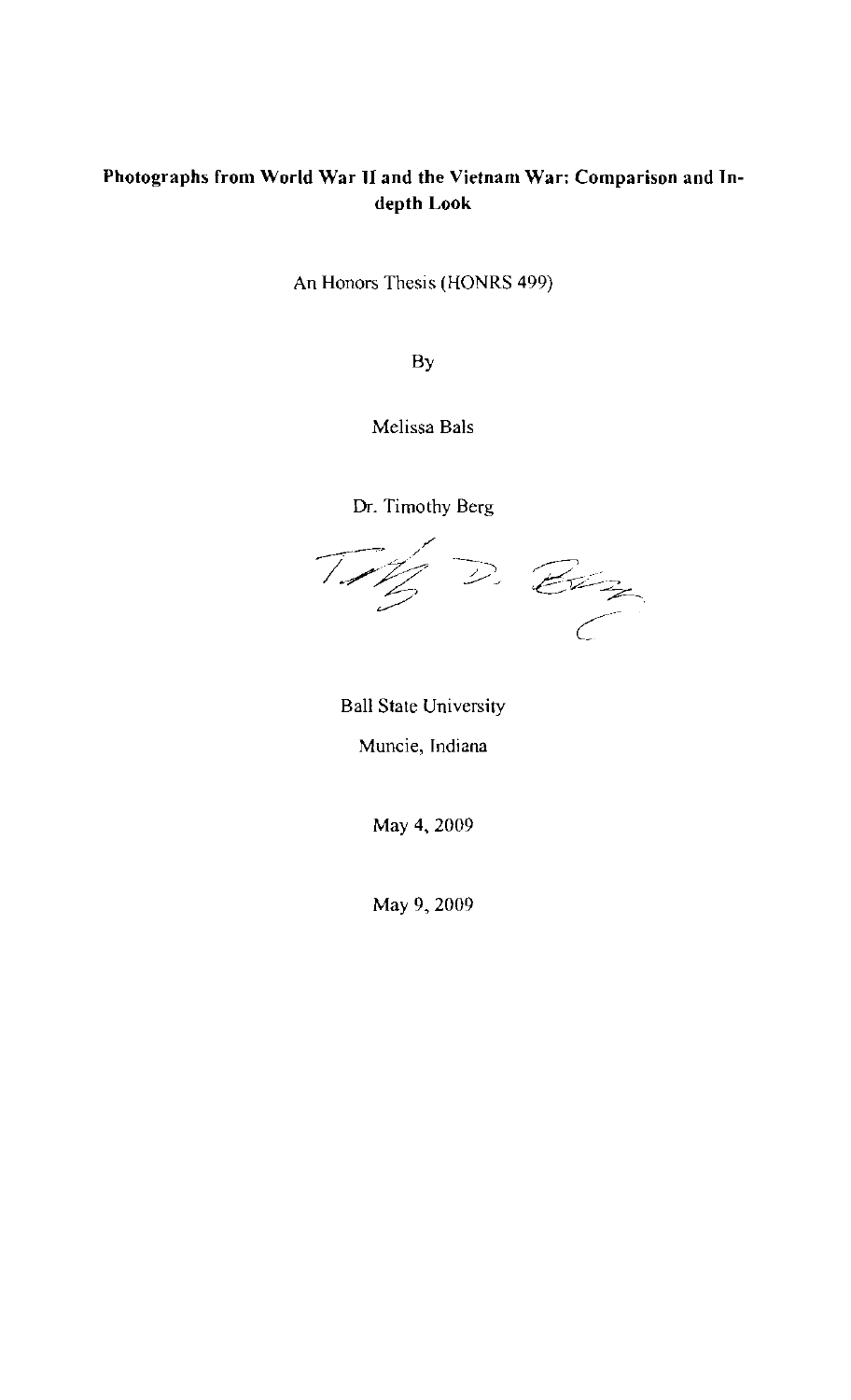#### Abstract

 $\cdots$   $-$ 

 $\mathcal{A}_{\mathcal{A}_1}$ 

As I have become more involved in the scbools throughout my time as a Social Studies Education major, I have come to realize more and more that World War II and the Vietnam War especially are neglected within schools. The majority of the facts students know from these wars is what they have seen in movies or in photographs. However, these photographs can be a misinterpretation of the war as a whole. In addition to all of this, primary sources, photographs included, are neglected by social studies educators at the middle school and high school levels. Teachers often do not have the time to dedicate to teaching students how to properly analyze different primary sources. It is with this in mind that I chose to create a websitc that looked at the photographs from World War II and the Vietnam War. In addition to giving information and analyzing the photographs, I have included lesson plans available for teachers to use if they wanted to teach a lesson using the website I creatcd. I chose to create a website because students today are very interested in technology. Having a website may interest students more than simply in written text or printed photographs. In additiou, this website is available to anyone, teachers included, who would like to use it. The website address is \-v\-\-'W. mabals. j web. bsu.eduJThesis

#### Acknowledgements

-J would like to thank Dr. Timothy Berg for advising me throughout this project. His patience and advice was very much appreciated.

-I would also like to thank Dr. Edmunds for the use of some materials for research.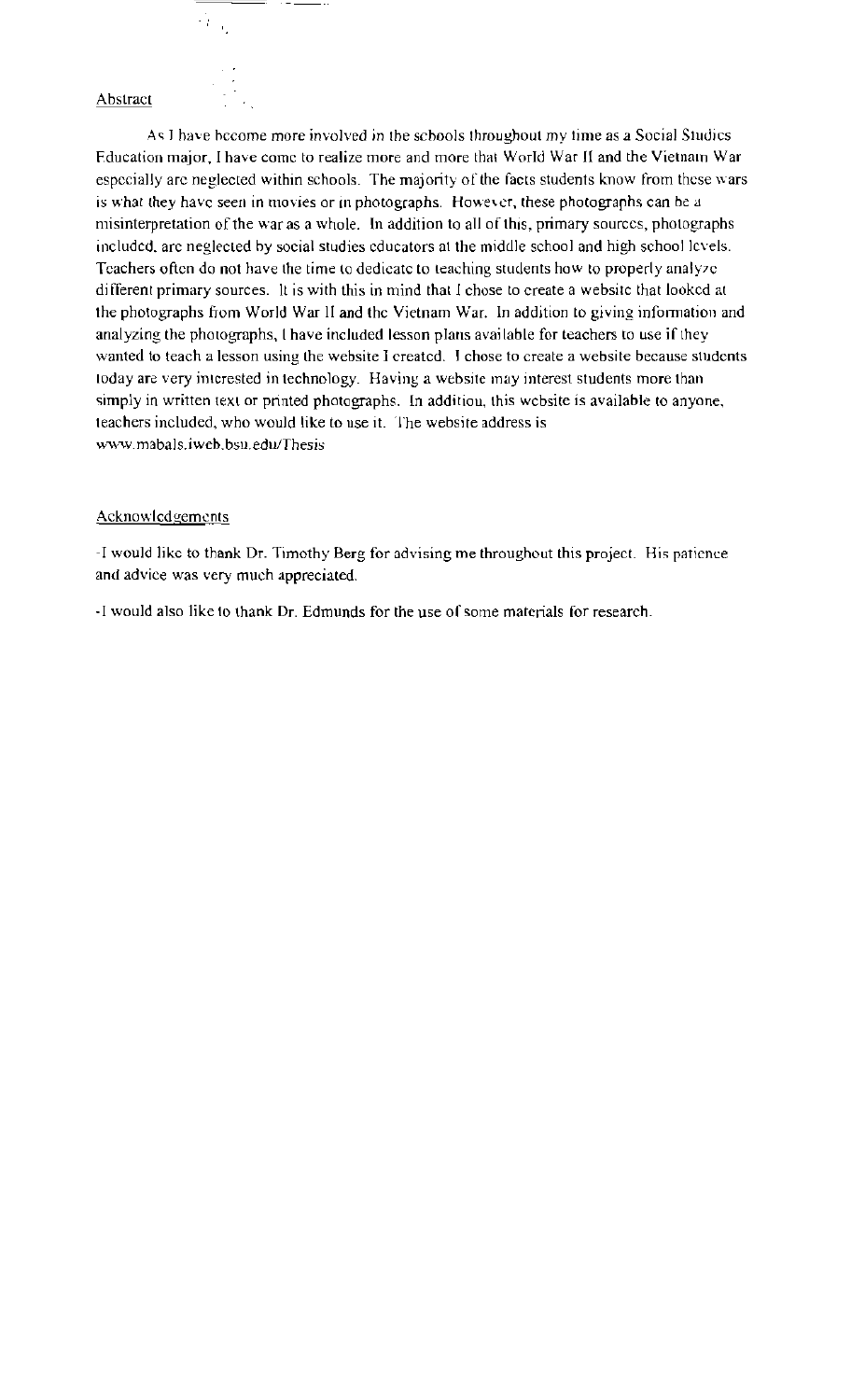Table of Contents:

- l. Abstract
- 2. Horne Page
- 3. Background Information
- 4. Technology Changes
- 5. Censorship History
- U. WWIl
- 7. Vietnam War
- 8. American Reactions
- 9. Soldier Image
- 10. Photographic Manipulations
- 11. Untold Stories
- 12. Wrong Image
- 13. Non-Combat
- 14. Combat Photographers
- 15. Reasons
- 16. Resources
- 17. Lesson I
- 18. Lesson 1 extra material
- 19. Lesson 2
- 20. Bibliography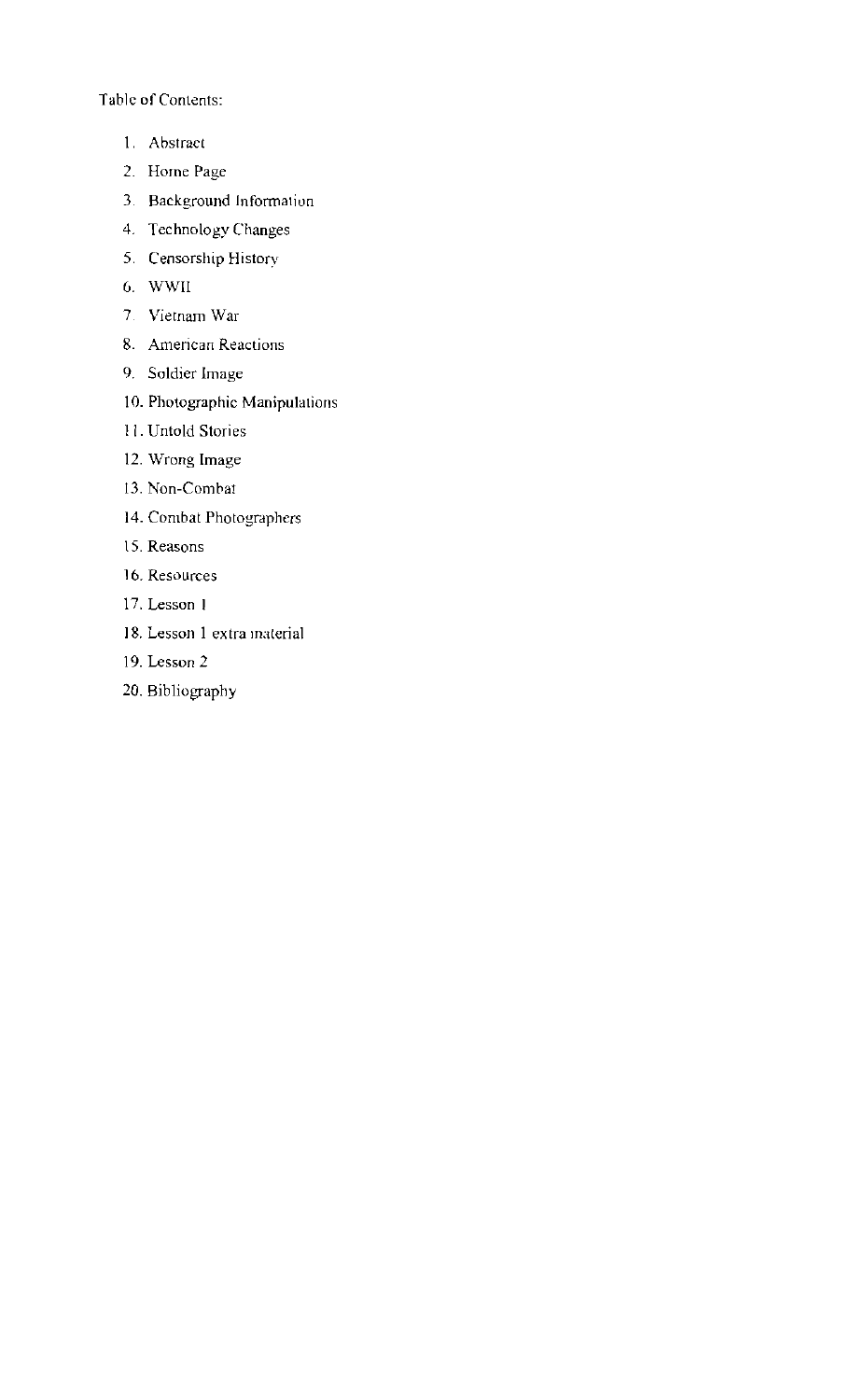**In** most cases. World War II and the Vietnam War were as different as day and night. Simply look *at* the two images below that depict the end of both wars. The photograph from World War II depicts happiness and celebration over a victory. The other photograph. which is from the Vietnam War, is an evacuation in which hundreds of South Vietnamese were left behind to the mcrcy of Communist North Vietnam after the Americans had already given up and left.



Vietorv **in Japan Day Photograph by Alfred** 

**Eisenstaedt**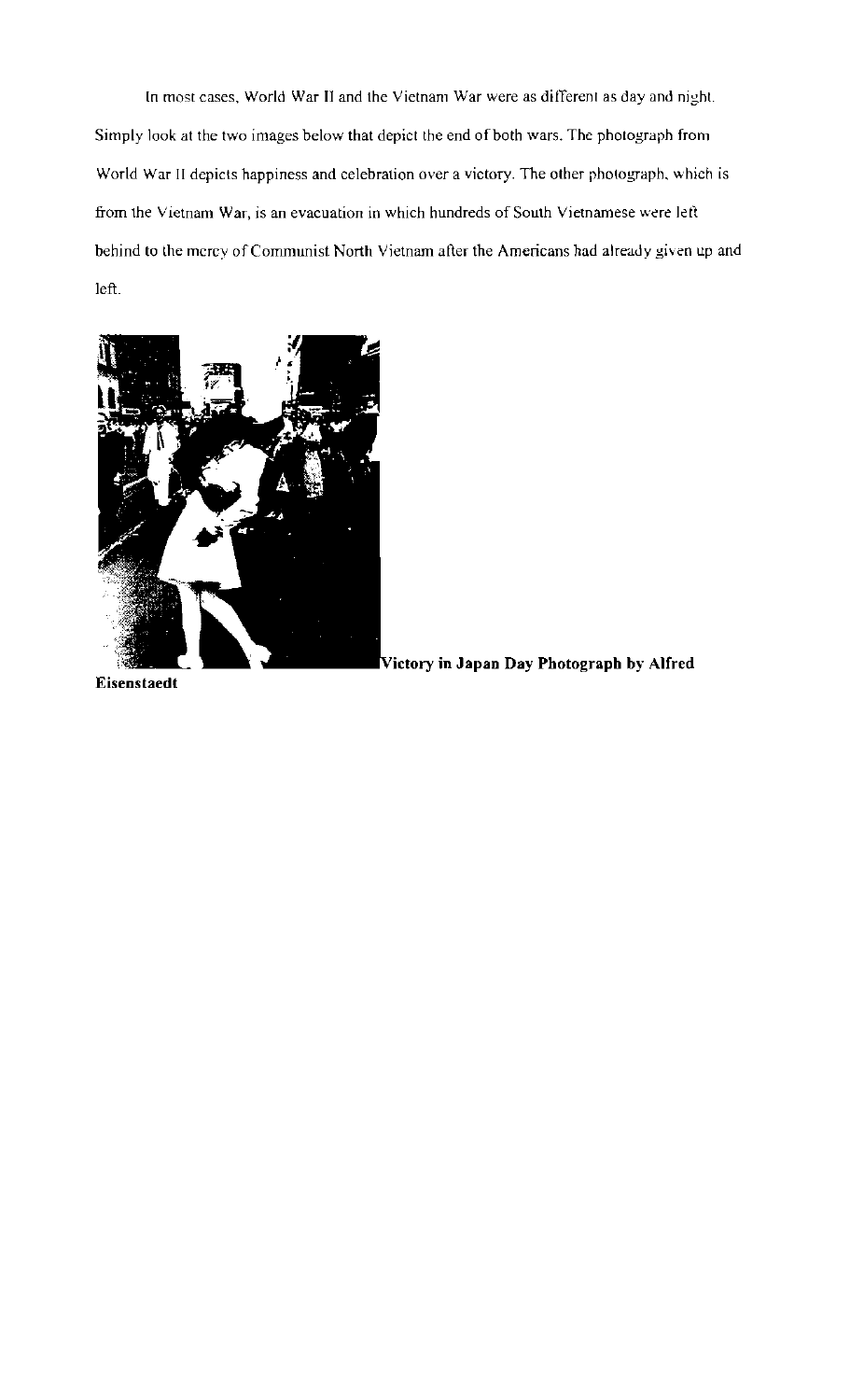

Despite these differences, one similarity was that these two wars were the most photographed wars. Many of these photographs appeared in magazines and newspapers, giving the public visual updates about the war. The newspapers and magazines that printed photographs from these wars had similar intentions when displaying these photographs. However, their interpretations hy the public were often quite different. Within this website, photographs from World War II and the Vietnam War will be explored. It will explore similarities and differenees between types of photographs and potential reasons for these similarities and differences. In addition, the website will explain *the* photographers and explore potential differences in **the**  photographs because of the photographer and the war.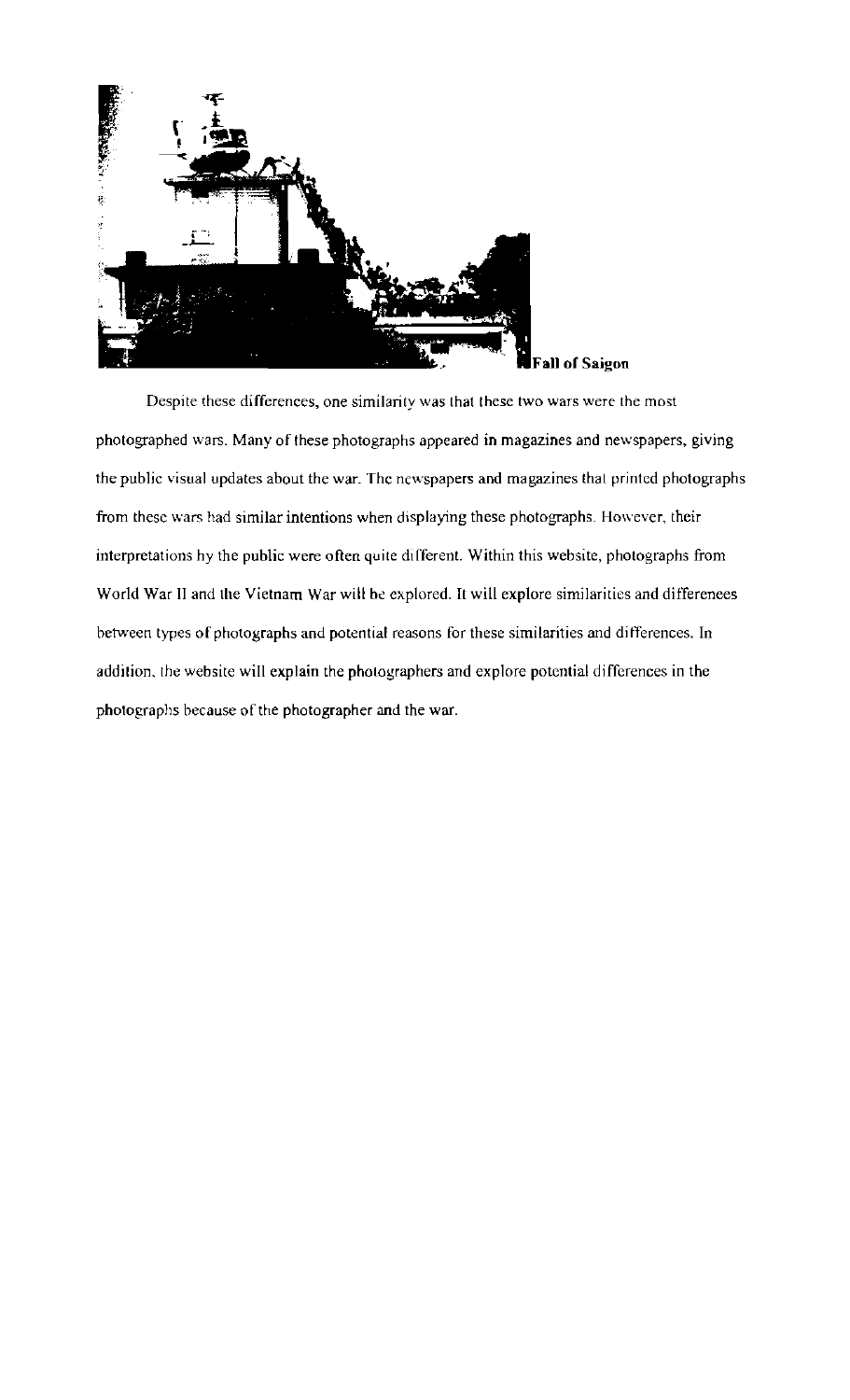In the Background Information, there is information on the background history of censorship during the wars and **technological changes in photography** especially dcaling with combat photography. In addition, there are pages that explain World War **II** and thc Vietnam \Var.

In American Reactions, there is infonnation ahout American public reactions to the photographs from the wars.

In the **Photographic Manipulations**, there is information about how photographs can cause people to misinterpret photographs. The photograph might not give the entire story or it could give an image to the reader that is **not entirely true**.

Non-Combat describes photographs taken from the war that do not deal directly with the fighting. It describes the similarities between the wars.

Combat Photographers describes the differences in the types of photographers during the wars.

Reasons explains the purpose of this website and why the topic was chosen.

Finally the Resources page is for teachers. It includes a couple lesson plans or ideas for lessons when teaching using this website or in general about these wars.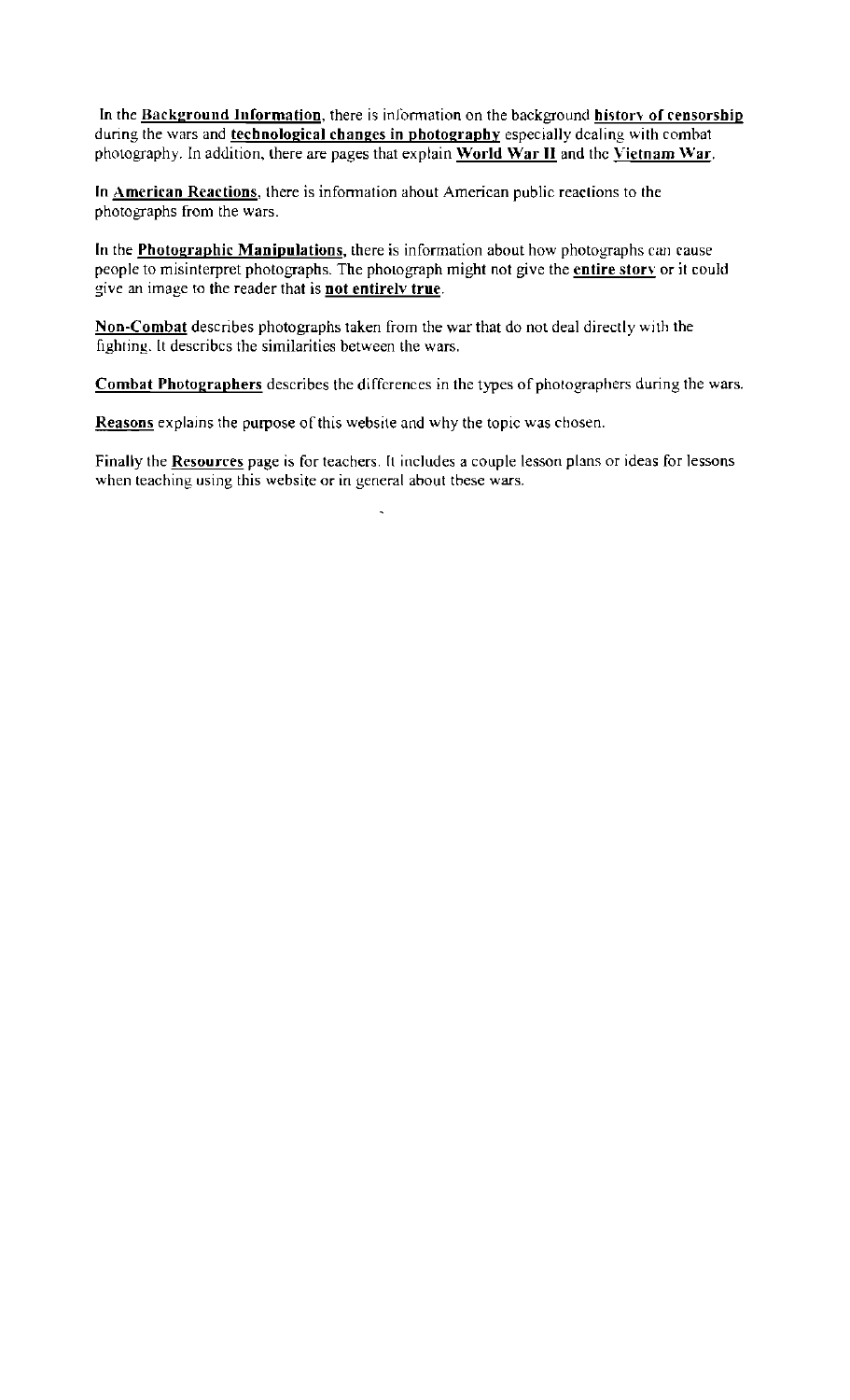In order to get a complete understanding of the photographs discussed on this website, including the differences and similarities between the war photographs, some actual knowlcdge about the wars and photography is needed. The first necessary information needed by a viewer to this site is background information on World War II and the Vietnam War. Click here to see information on World War or the Vietnam War  $H$ .

However, it is not enough to have only background information on the wars. Since this website deals with photography it is also important to have a basic understanding of how war photography has undergone many changes over the years. One of the main reasons for these changes was due to advancemcnt in camera technology. Another reason for the major changes was due to changes in military censorship. Different images were allowed as time went on, leading to the different photographs that began appearing in the later wars. Click here to see information on changes in technology or censorship.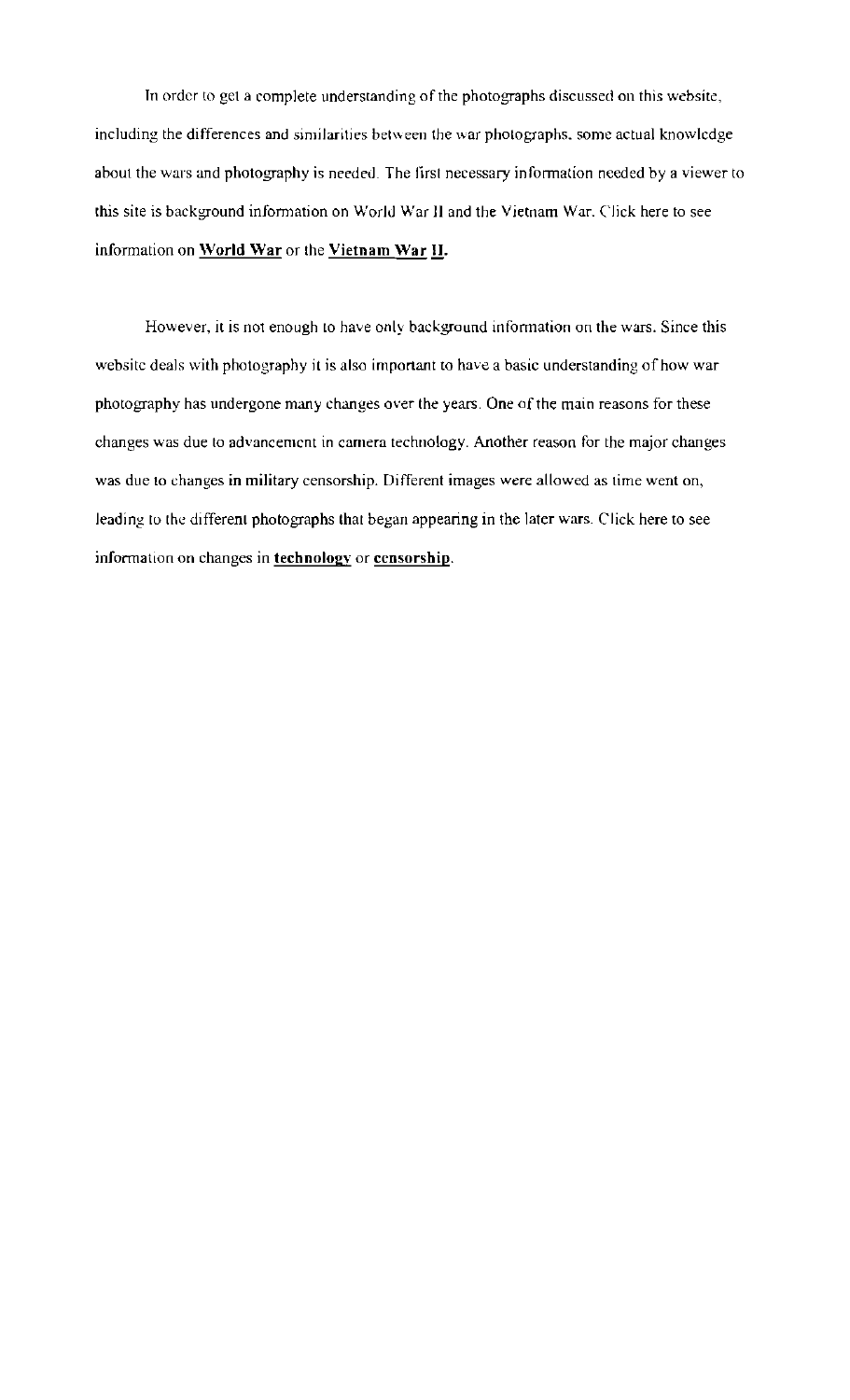Most people never set their eyes upon war to witness it firsthand. They never will see a battle between enemies, never see bombs rain down upon their homes, nor will they ever see friends or family shot before their eyes. However, there is still this curiosity in people to view these images of war from a safe distance. Since its invention, the camera has been the means through which these images have been supplied to the civilian.

Photography has been used in American wars since the 1860s in the American Civil War. Then, photographs were harder to take than they would be in later years. These black and white images largely consisted of the ground littered with the dead after battles. They were not the action shots that would come during later wars. Instead, photographs largely showed the aftermath of war.

By World War **11,** the technology for cameras had expanded. In the 1930s, the invention of the 35 mm Leica camera allowed for more mobility on the part of the photographer. This would become crucial to later war photography<sup>1</sup>.

Despite the fact that it was not a part of technological changes. the developmem of Magnum Photos had a major impact on photography, including the war photography. According to its four founders, Robert Capa, Henri Cartier-Bresson, George Rodger, and David Seymour, it was developed in 1947 with the idea of "emphasizing not only what is seen but also the way one sees it.<sup>6</sub>. The point of the website was to allow photographers a means of making a</sup> living taking photographs based on their own ideas. It allowed them to take photographs that they chose instead of what the magazine and newspaper editors wanted. Another major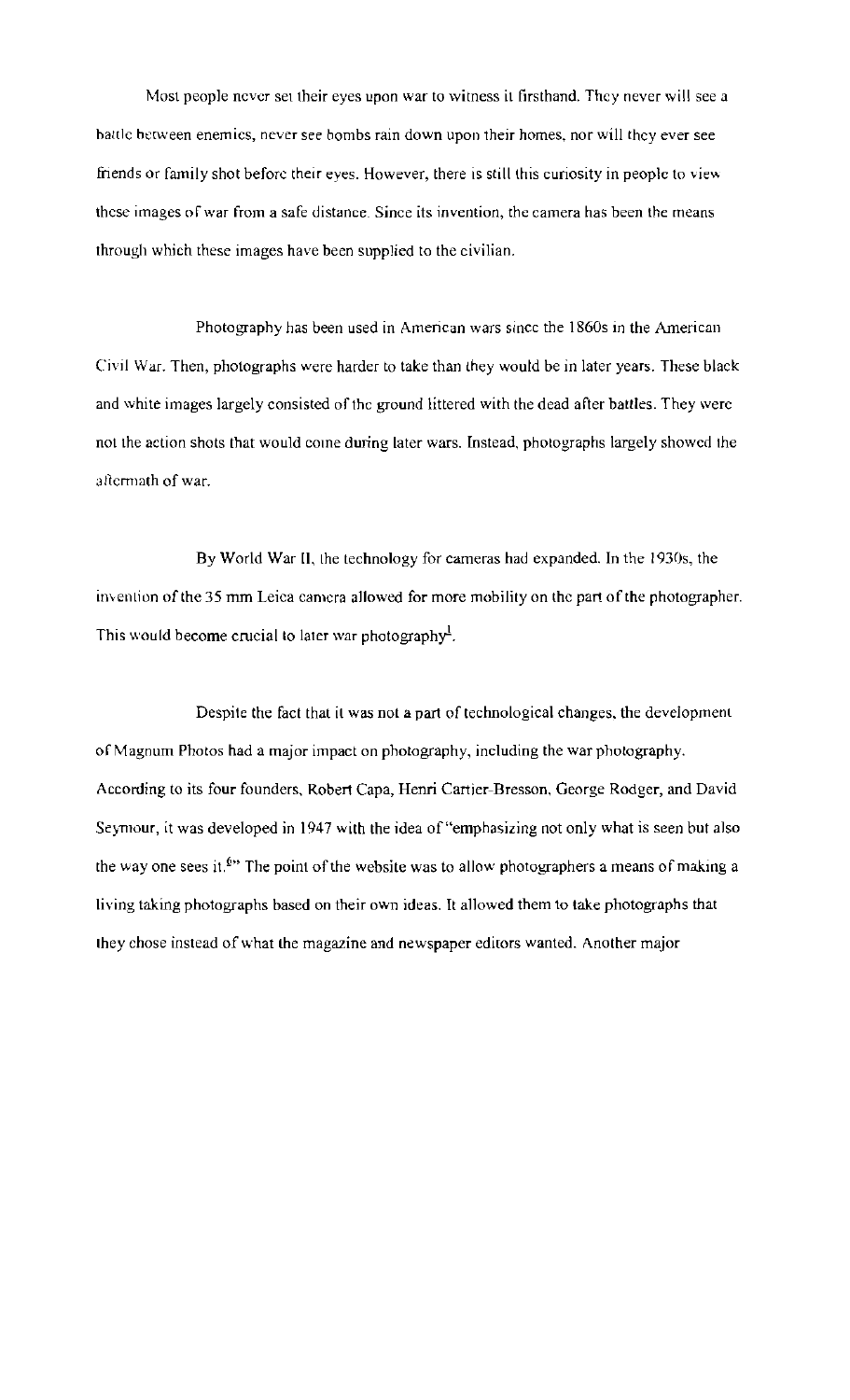difference with Magnum Photos was that it gave the photographers eopyrights of their work. This way the photographer could sell his or her photographs to a variety of magazines instead of one magazine having the rights to all of the photographs $\delta$ . The development of Magnum Photos brought about a new form of photojournalism.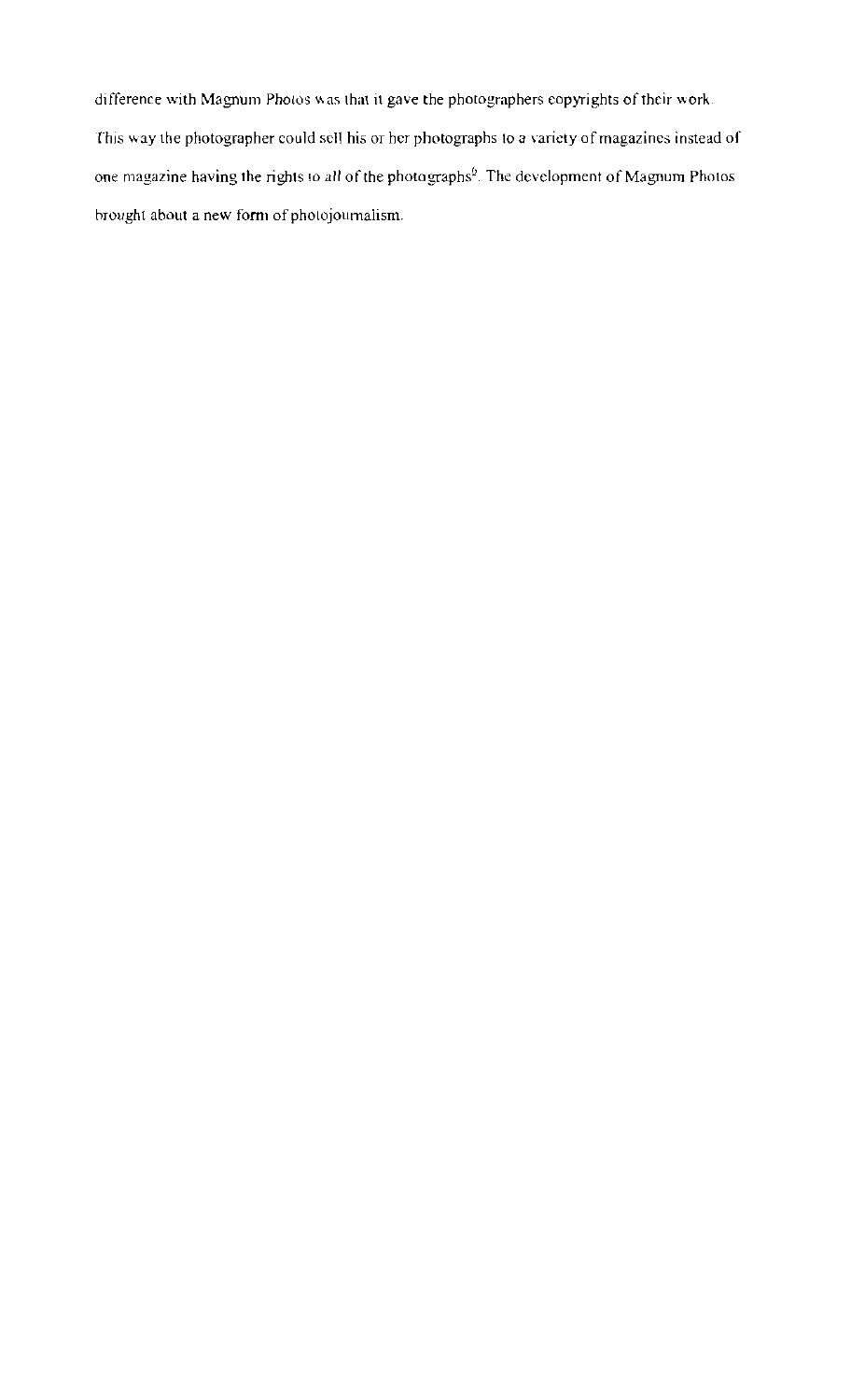When photography first came into existence, the military realized it needed to exert some control over what was shown to the public. In early wars, censorship was a norm. Top military personnel would not allow for certain photographs to be taken. This was one reason why many of the photographs taken were of the aftermath of a battle and did not clearly show dead individuals. The seenes were usually from far away, the blood or faces not clearly visible. An example of military censorship was during World War I, photographers were not even allowed at the frontlines during fighting $\mathbb{Z}$ .

By the beginning of World War 11, military censorship had lightened. Photographers were allowed in the thick of battle. For example, Robert Capa, one of the most well known WWII photographers, was on the beaches of Normandy during the D-Day invasion. There were three organizations in charge of censorship during World War II. The first was the Office of Censorship, headed by Byron Price. Instead of forcing news media to censor photographs, they explained why certain things should not be printed. The media indeed saw good reason to keep certain images from the public and complied with censorship<sup>17</sup>. The second censorship committee was the military itself. The military was more strict and kept things out of the media that could possibly hinder a mission or give too much information to the enemy. For example, right before D-Day, photographs of some of the men had to have their unit patches etched out before they could be published. The final group was the Office of War Information, headed by Elmer Davis. In September of 1943, Davis argued with the government and successfully fought to allow images of dead soldiers to be published. Throughout the war, Davis sought to tell the public as much as he could about the war, while still keeping within the boundaries of not revealing information that would make the troops unsafe. He did not want the press to be a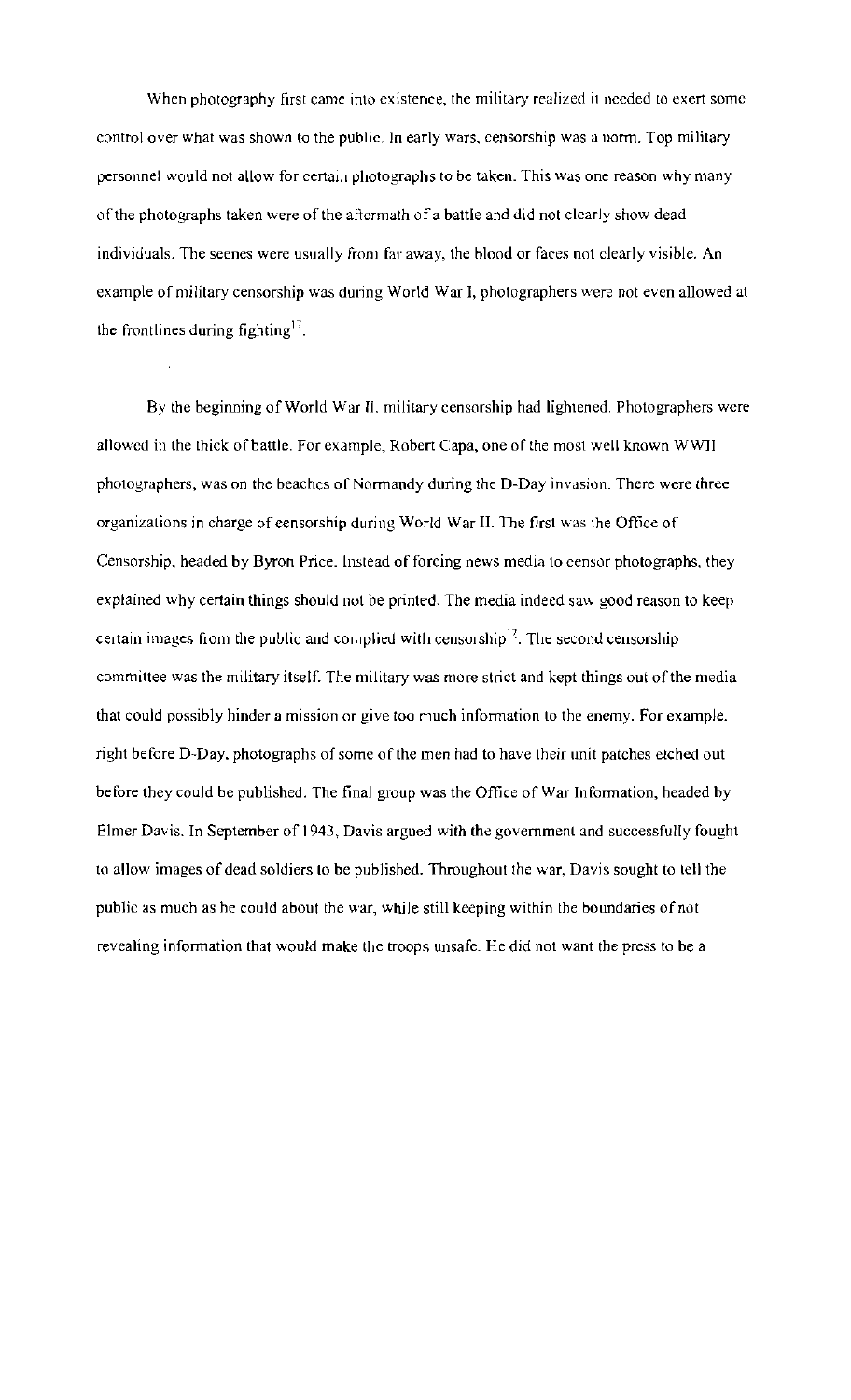propaganda tool<sup>17</sup>. Overall, censorship faded as the Second World War was fought. It began the process that would lead to *zero* censorship by the time the Vietnam War was fought In the 196()s and early 1970s.

Thousands of pictures depicting the Vietnam War were printed in magazines. newspapers, and books. As was mentioned previously, these prints had become more graphic since the censorship rules had cased. One aspect of the war that differed from other wars was among photojournalists and the lack of censorship. The only censorship of any kind was enforced by the military. However, their censorship was limited to combat photographers. military soldiers whose assignment it was to photograph the war instead of fighting, and who thus needed to follow the military's wishes as to which photographs were acceptable. These photographers were assigned to a unit. He ate, fought, and lived with the soldiers. All of his photographs were property of the military, which sometimes chose to destroy the photos rather than print them or keep them. Contrary to the combat photographer, the photojoumalist chose when he or she would go out and where to go and who would be photographed<sup>10</sup>. He or she could print anything photographed, provided he or she had the magazine or newspaper or publishing company willing to print those photographs. In some cases Magnum Photos provided the place for some of these photographers to print their work.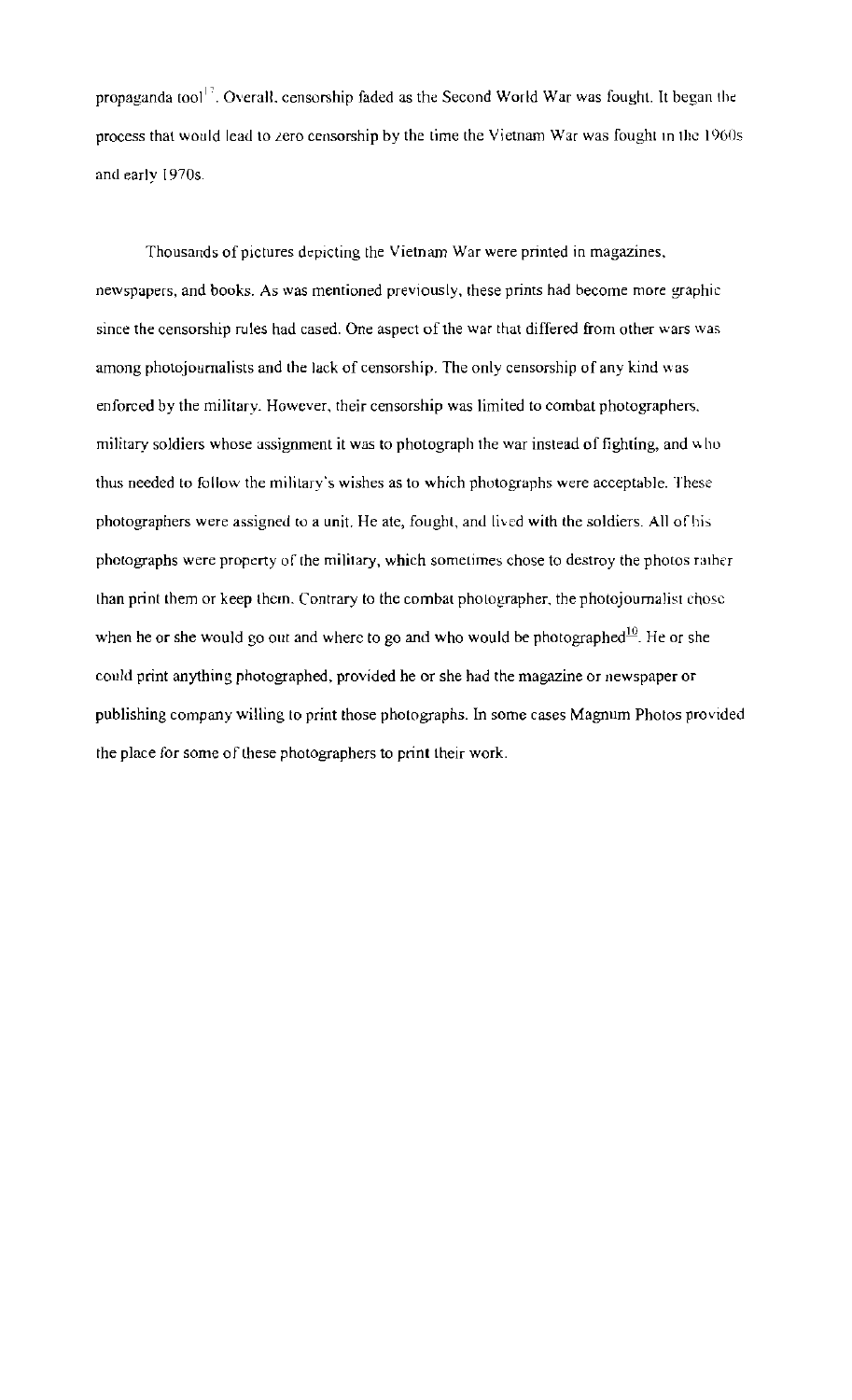World War II was the most destructive war the world had ever seen. Part of the blame for World War 11 can be found within the end of World War I and the unfair treatment of Germany by the other European powers. After World War *t*, Europe entered into a depression that continued into the 1930s leaving the opportunity for a new dictator, Adolf Hitler, to come to power by promising an end to the hard times for German citizens and the superior race. Hitler began slowly laking over area countries, starting with Austria in 1938. Next, he took control over Czechoslovakia. Britain and France meanwhile did not want another major war. and therefore attempted to only lake insignificant diplomatic measures to get Hitler to stop. It was not until Germany invaded Poland on September I, 1939 that Britain and France declared war on Germany. The Soviet Union, meanwhile, had signed a secret nonaggression pact with Gennany and invaded a portiou of Poland as well.

In 1940, German troops invaded Norway, Denmark, the Netherlands, Belgium. and Luxembourg before turning their attention to France. On June 14, 1940, Gennan troops entered Paris.

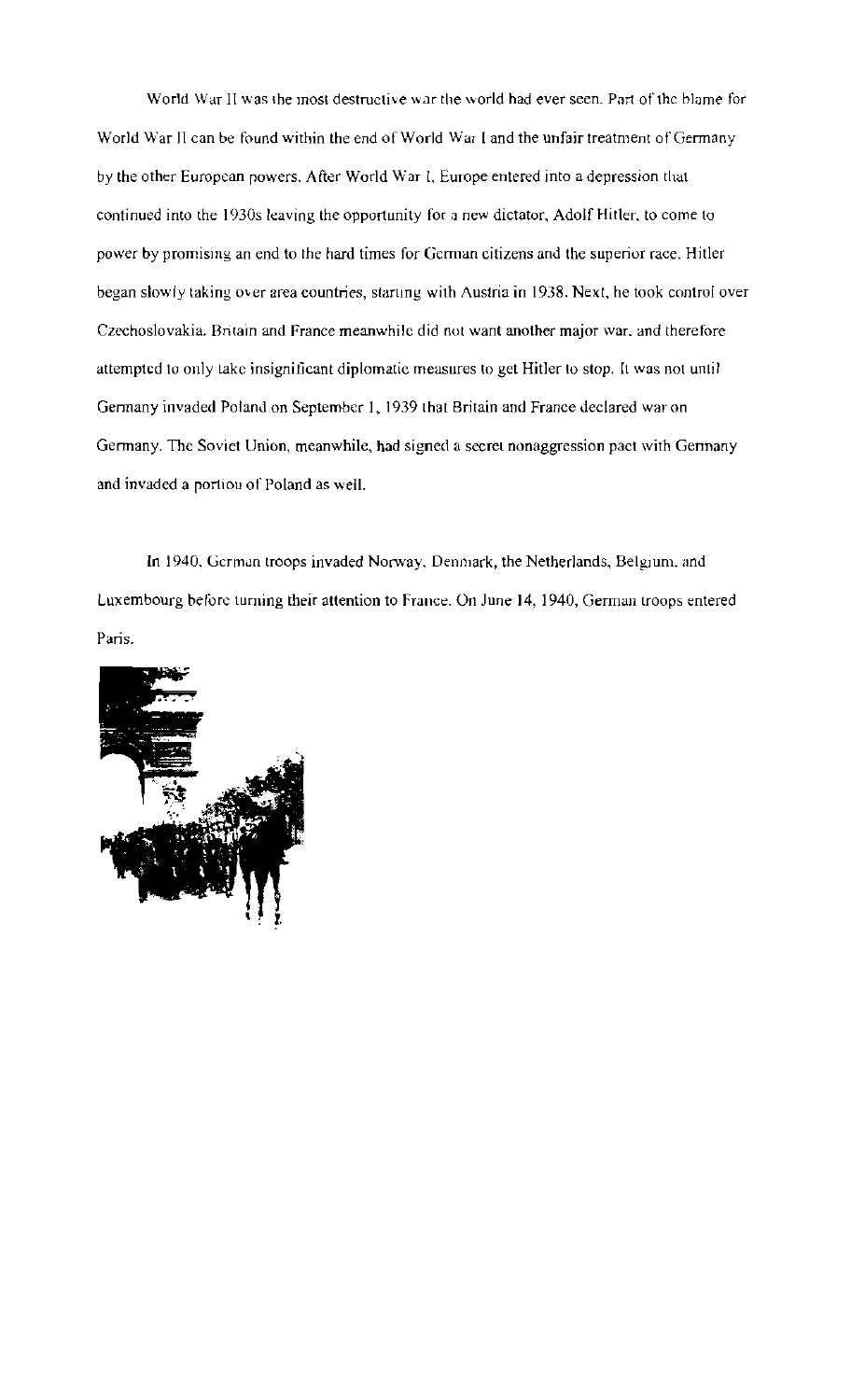### German troops eutering France, Photograph courtesy of AP Archives

British troops had already evacuated themselves back to Great Britain. Germany then began the continual bombing of Britain in the attempts to weaken them enough for an invasion. The Italians, meanwhile, began fighting against the British in North Africa, with the help of German troops.

A few mistakes were made that caused the eventual downfall of the countries that made up what became known as the Axis, and thus the eventual end of World War II. These countries consisted of Germany, Japan, and Italy. Hitler made one of the first mistakes when he turned his back on the agreement with the Soviet Union, and instead invaded Ihe Soviet Union, bringing them into the conflict and fighting a war on two fronts. The second mistake was made by Japan when it bombed Pearl Harbor December 7, 1941.



#### Explosion of the USS Shaw at Pearl Harbor, Photograph courtesy of AP Archives

The boost in American pride brought about by this attack brought the United States into the war with full support of the American public. Despite the original success by the Japanese in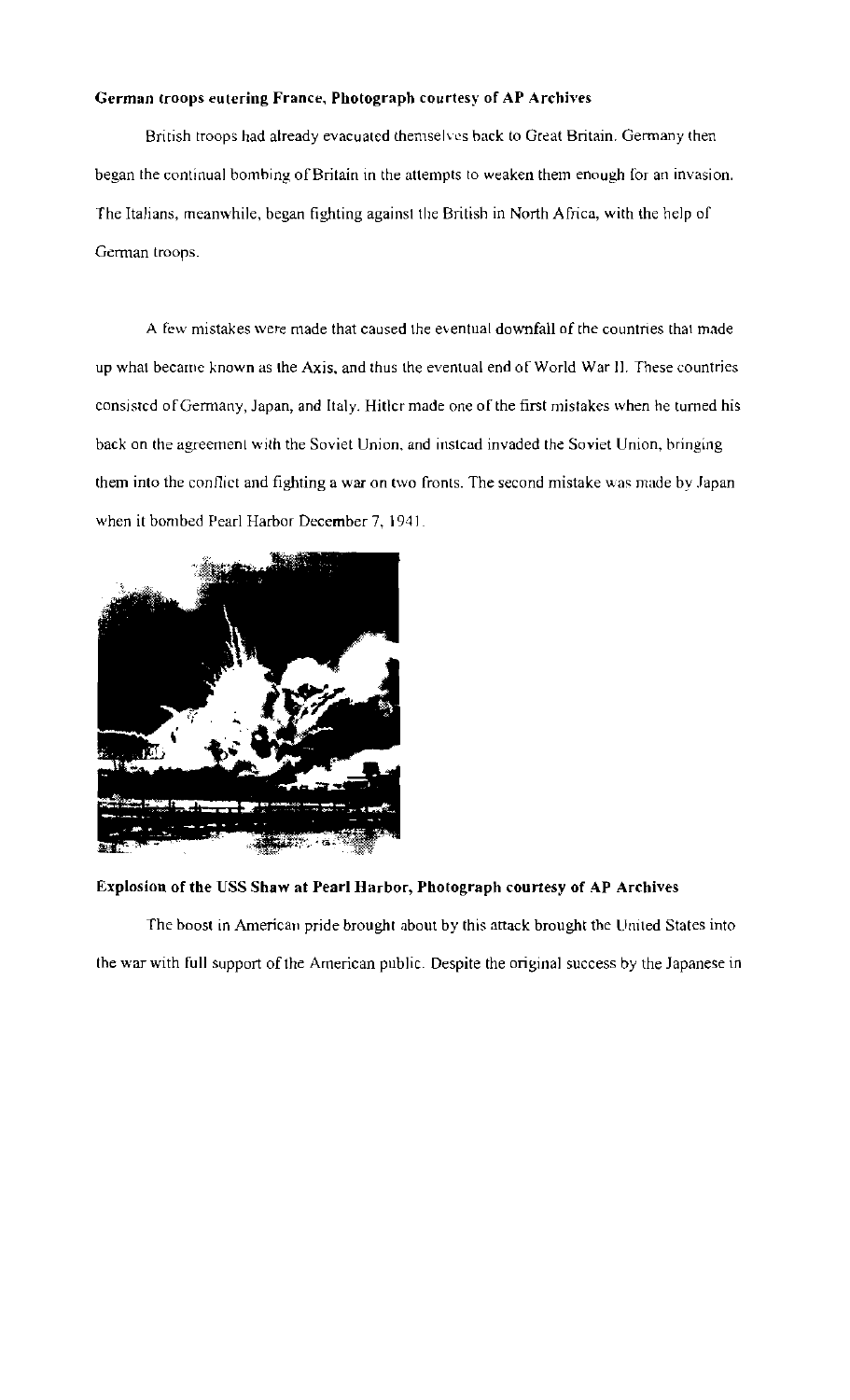the Pacific that caused Americans to lose many of the holds on islands, the United States held on and eventually turned the war around.

The Allics. consisting of the United States, Sovict Union, Great Britain, and *the* free troops in France, began their offensive move into North Africa. They would eventually drive up from North Africa through Italy. On June G, 1944, Allied troops including troops from Canada, landed on the beach in Normandy to begin their thrust inward to free France and reach Germany.



## **D-Day photograph by Robert Capa**

The Soviet Union, meanwhile had repressed the original German thrust into Russia, leaving the Germans battling on two fronts. The Battle of the Bulge was the last major offensive attempt by the Germans. The Allies, at great cost to the German forces, repelled it. On April 30, 1945, Hitler committed suicide. On May 7, 1945 the German High Command surrendered, and the next day was declared Victory in Europe Day. As Allied troops entered into German occupied areas, they discovered the concentration camps in which millions of Jews and other groups were forced to live in horrid conditions before being murdered.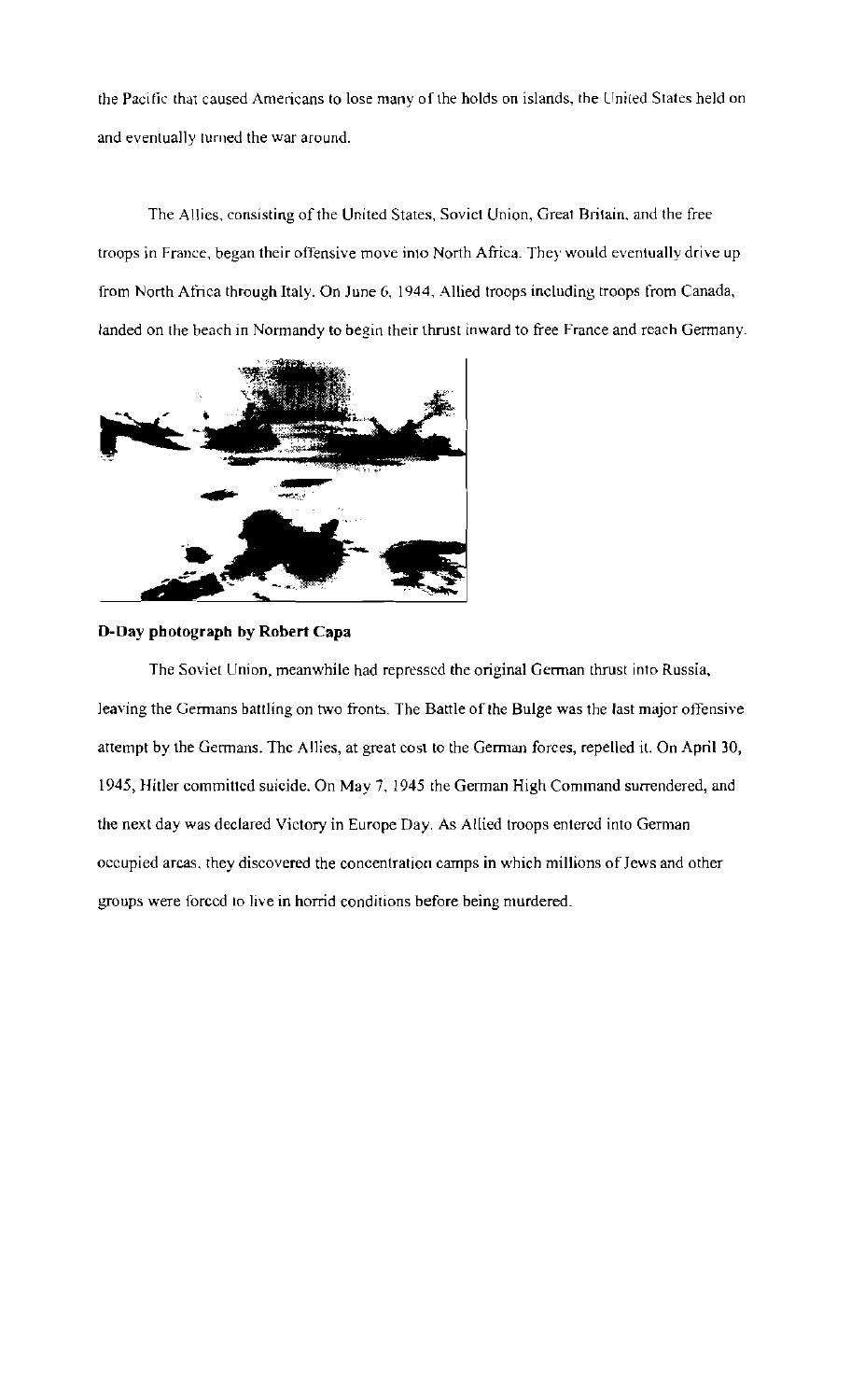

## **The dead at Nordhausen concentration camp, Photograph courtesy of AP Archives**

Victory in Japan did not come until September 2, 1945. Despite its early successes in the war. Japan's luck eventually turned sour. The American troops island hopped, reclaiming lost islands. However. despite its many losses, Japan continued to fight. It was nol until the atomic bombs were dropped on Hiroshima on August 6 and Nagasaki on August 9 that the Japanese were willing to admit complete defeat.

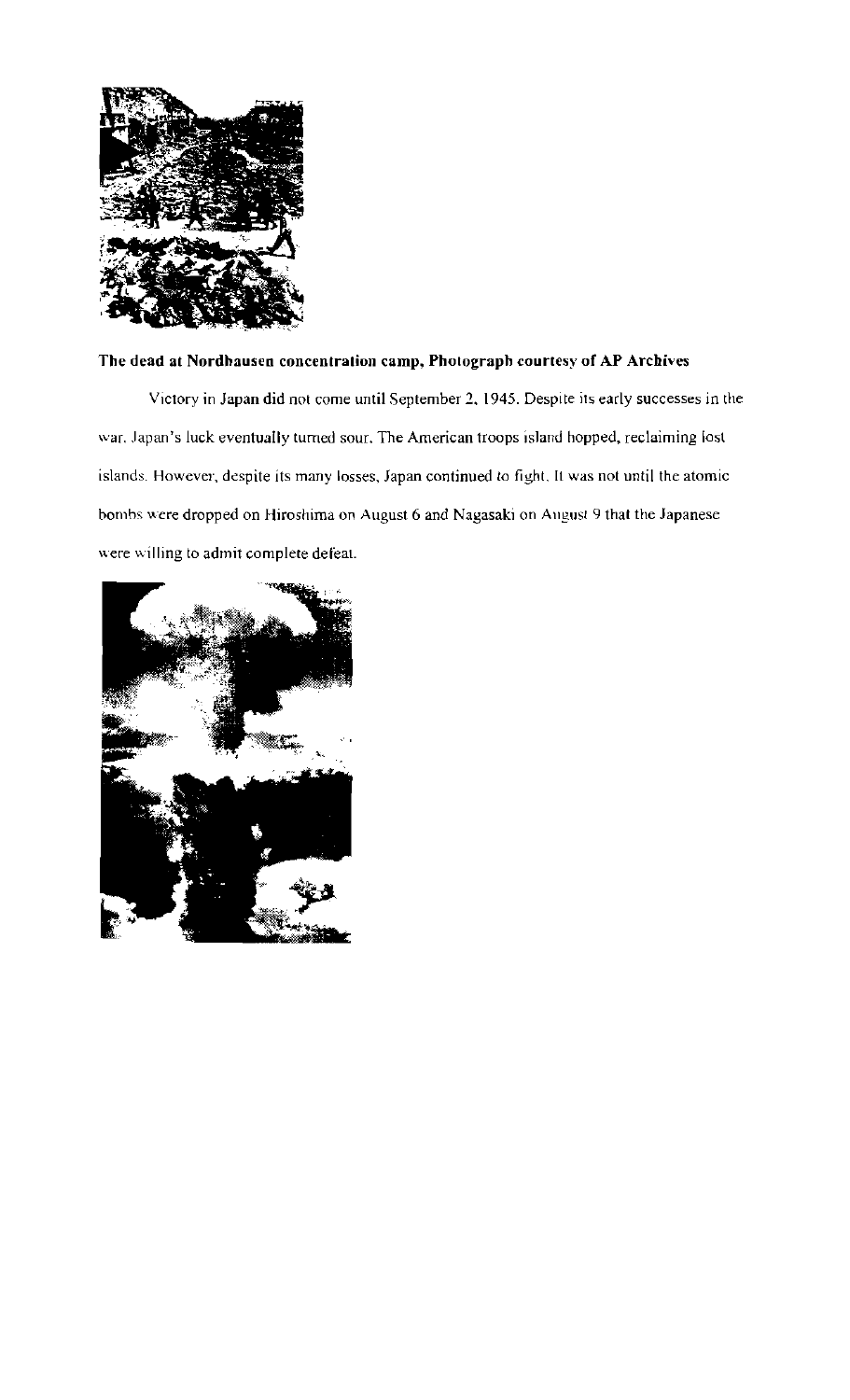# **Atomic Bomb explosion, Photograph courtesy of AP Archives**

The emperor of Japan surrendered on August 15, 1945, ending the largest war in human history.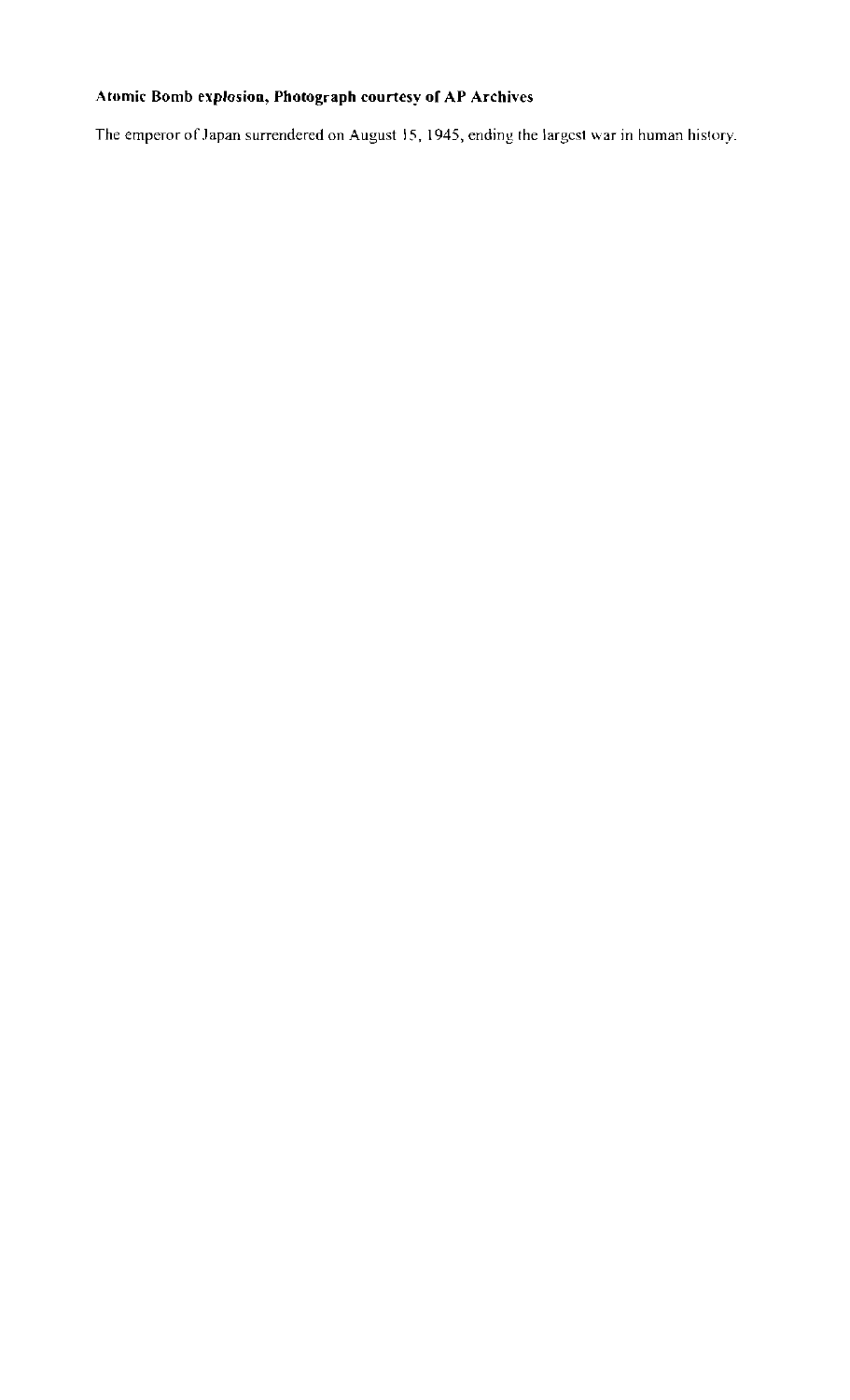Unlike most wars in which the United States participated, the Vietnam War never had an official declaration of war nor a start date. Conflict had been brewing for years and the Unitcd States was allowing itself to become involved. Their main goal within Vietnam was to stop the spread of eommunism from North Vietnam to South Vietnam and ultimately all of Southeast Asia.

In August of 1964, the event known as the Gulf of Tonkin incident escalated the potential for US involvement in Vietnam. According to reports. there was an attack by the North Vietnamese on an American destroyer, the USS Maddox, which was found to be within international waters. A couple of days later, the USS Maddox reported a second attack along with the USS Turner Joy, another American destroyer that had come to the aid of the USS Maddox. These incidents raised a cry in Congress and led to the passing of the Gulf of Tonkin Resolution, which allowed the president to militarily support any country within Southeast Asia whose government was in danger from communism. What the resolution allowed was for the commitment of troops, by the president, without a formal declaration of war. It was from this resolution that the presidents, starting with Lyndon B. Johnson, were legally capable of sending all the troops to Vietnam.

On March 2, 1965, the United States launched bombers against targets in North Vietnam. This was not being done out of direct retaliation, but rather to defeat the North Vietnamese and end the increasing spread of communism. This began Ihe almost daily bombings of North Vietnam that was originally known as Rolling Thunder. The goal was to slow the supply of arms and men from North Vietnam from reaching South Vietnam and the Viet Cong. On September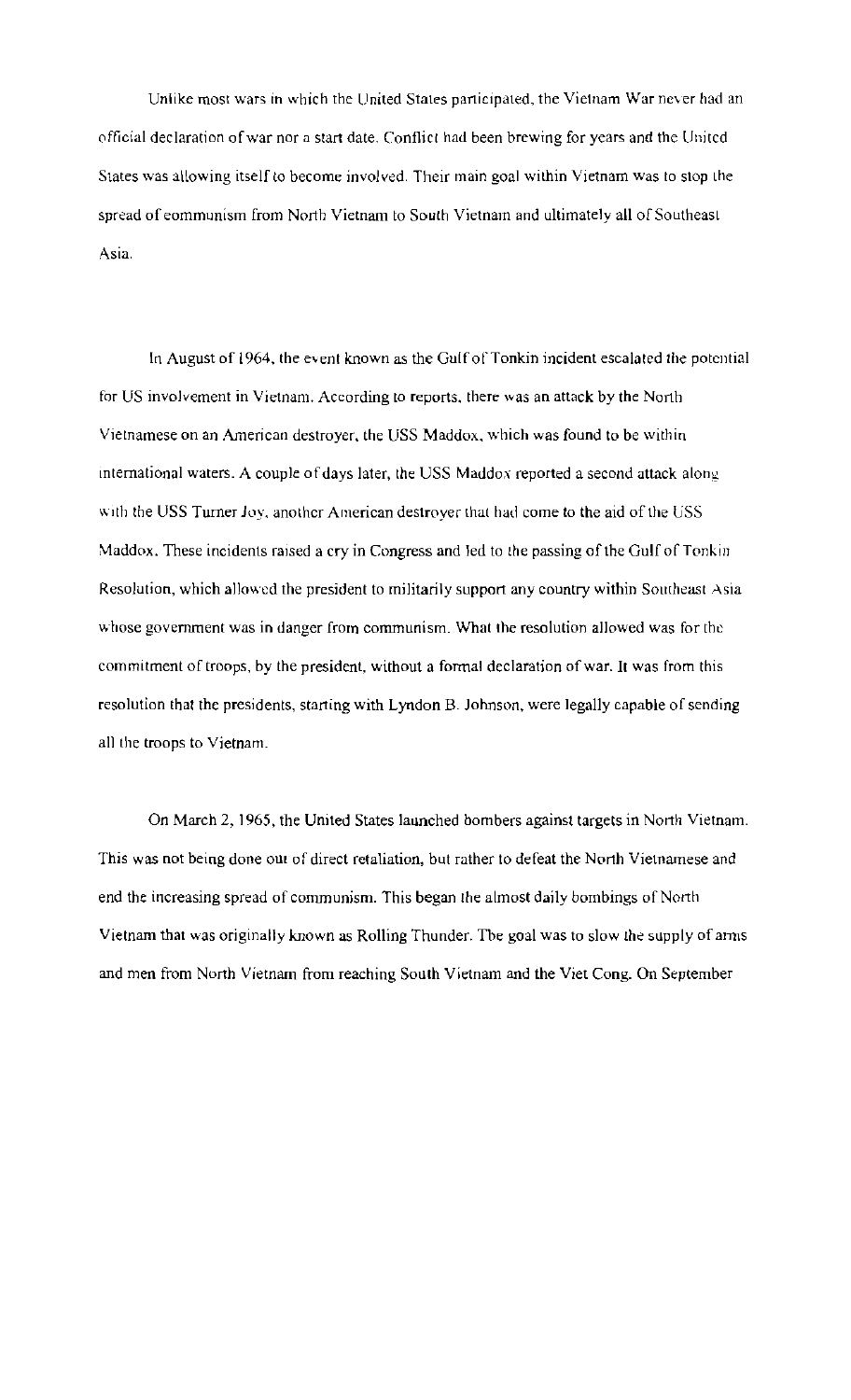II, 1965, the first full division. 1 st Air Calvary Division, arrived in Vietnam. Official United States involvement had begun.

Unlike many other wars, the Vietnam War was not a series of major battles. Instead. it was largely a series of engagements and skirmishes between the Viet Cong, United States, ARVN, and North Vietnamese troops. The Viet Cong or VC were South Vietnamese that were pro-communist and fighting to unite South Vietnam with North Vietnam under a communist government. ARVN was the name given to the official South Vietnamese army. The United States had two goals: attrition and secondly, they worked on winning the hearts and minds of the South Vietnamese population. First they wanted to wear down the North Vietnamese and destroy their morale. This was done largely through the continual bombing of North Vietnam. Winning the heans and minds of the people dealt with the people of South Vietnam. The soldiers helped the people with basic aspects of their life to show that democracy was the better form of government.

A typical skirmish in the war consisted of US troops being engaged by VC or North Vietnamese troops known as NVA. Eventually, the US troops would call for air support, which would arrive and bomb the Viet Cong or North Vietnamese Army. The US troops would then be free to continue moving. There was however, one significant battle was known as the Tct offensive. It was actually a series of battles fought in provincial and district capitals along with major cities. The Tet offensive resulted in consequences for both North Vietnam and the United States. First, despite sending 70,000 NV into South Vietnam for the attack on the South Vietnamese cities, the North Vietnamese Army still failed to take over and hold any of the cities.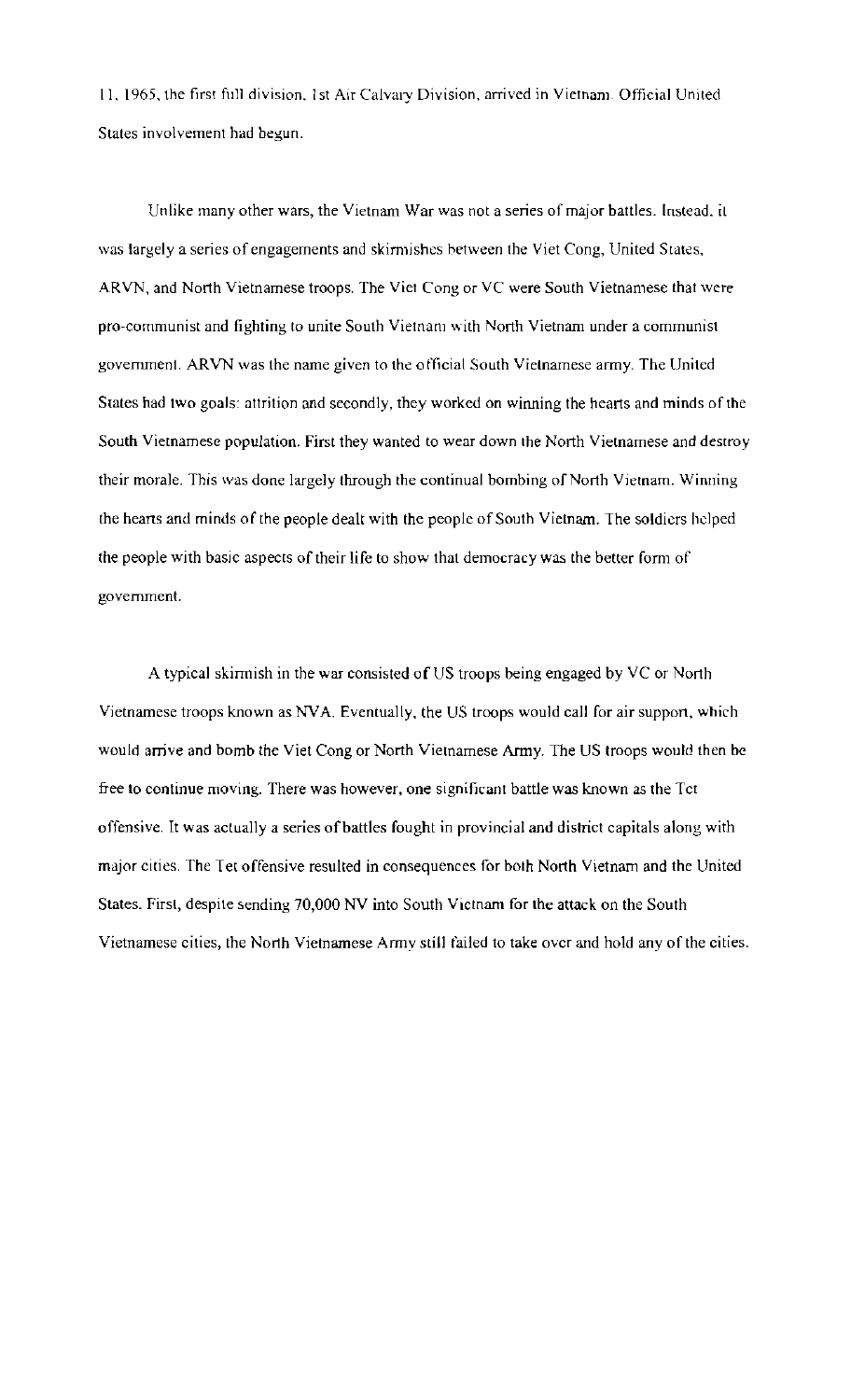However, despite the technical win, the United States suffered a damaging loss in the form of self-esteem. Large parts of the Tet offensive were live on TV and the media was reporting with a clearly pessimistic nature. This led to further lowering of the morale of the American public. There was even fighting in the US embassy. which made the American public wonder how secure South Vietnam was if troops could tight in all the major cities including inside the US embassy.

As the war progress, the US altempted to give more control to South Vietnamese troops. In 1969, US troops slowly began pulling out of Vietnam. However, it was not until 1973, on March 29tb, that the last US troop officially left Vietnam.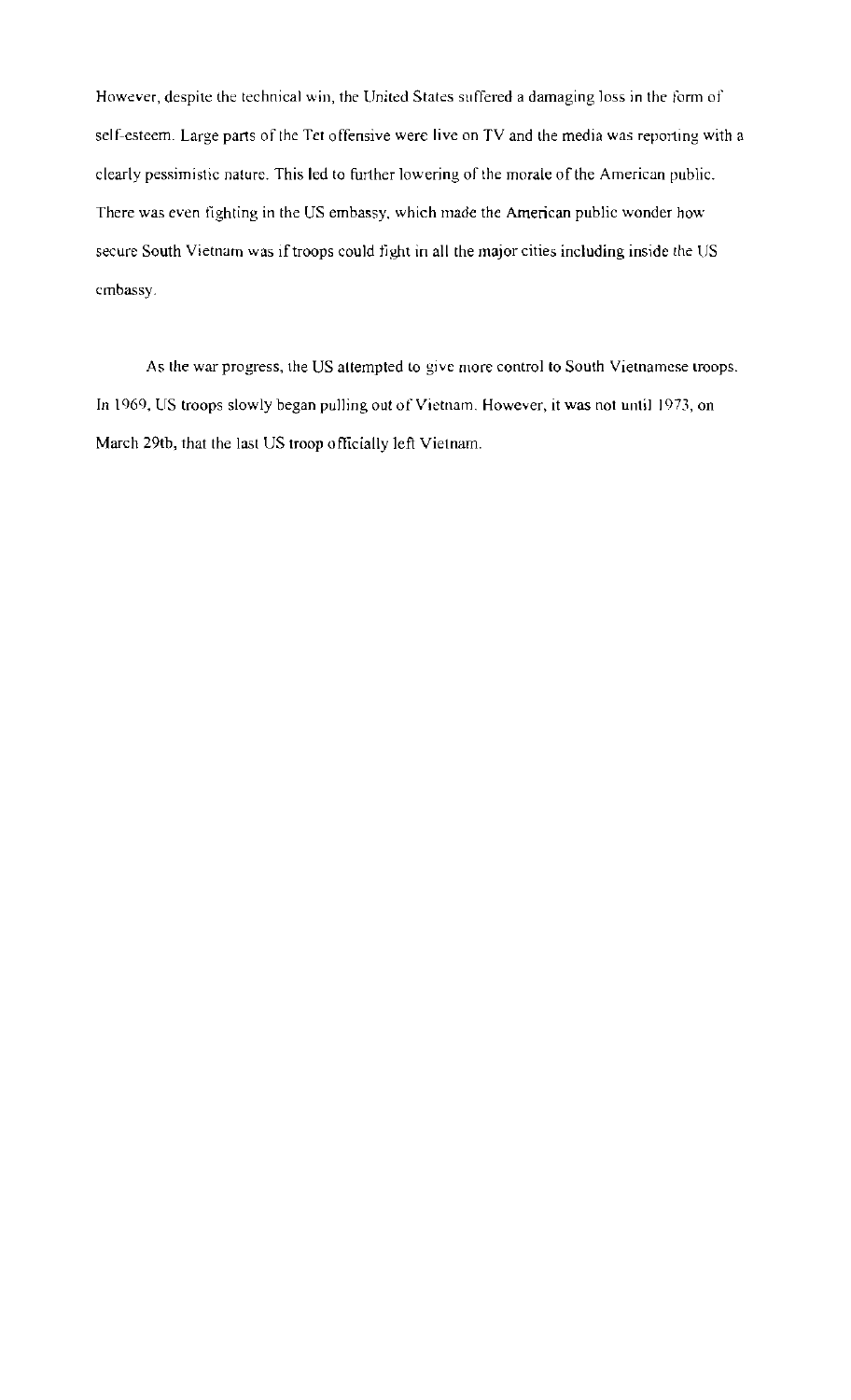In the beginning of both World War II and the Vietnam War, Americans were largely supportive of the troops. Photographs of the fighting soldiers, the wounded, and the war were provided to give the American public an understanding of both the life of the soldier and events occurring in a place far from home. In both World War II and the Vietnam War, magazines and newspapers originally portrayed soldiers in good light. This even included photographs of the wounded. As the wars progressed, reactions began to change and people wanted different types of photographs. They wanted the truths of the wars. For example, during World War II, Americans became tired of the happy pictures of recovering wounded. They wanted realities. In the Vietnam War, the public hegan seeing images of brokenhearted soldiers and civilians from Vietnam. Because of the differences between these two wars and the reasons why we werc fighting in each war, reactions from the American public were mixed, but either way, they wanted to see the truth. While we can never truly know the minds of every American, based on the continual display of these photographs, the more gruesome image is what the public wanted. to continue seeing.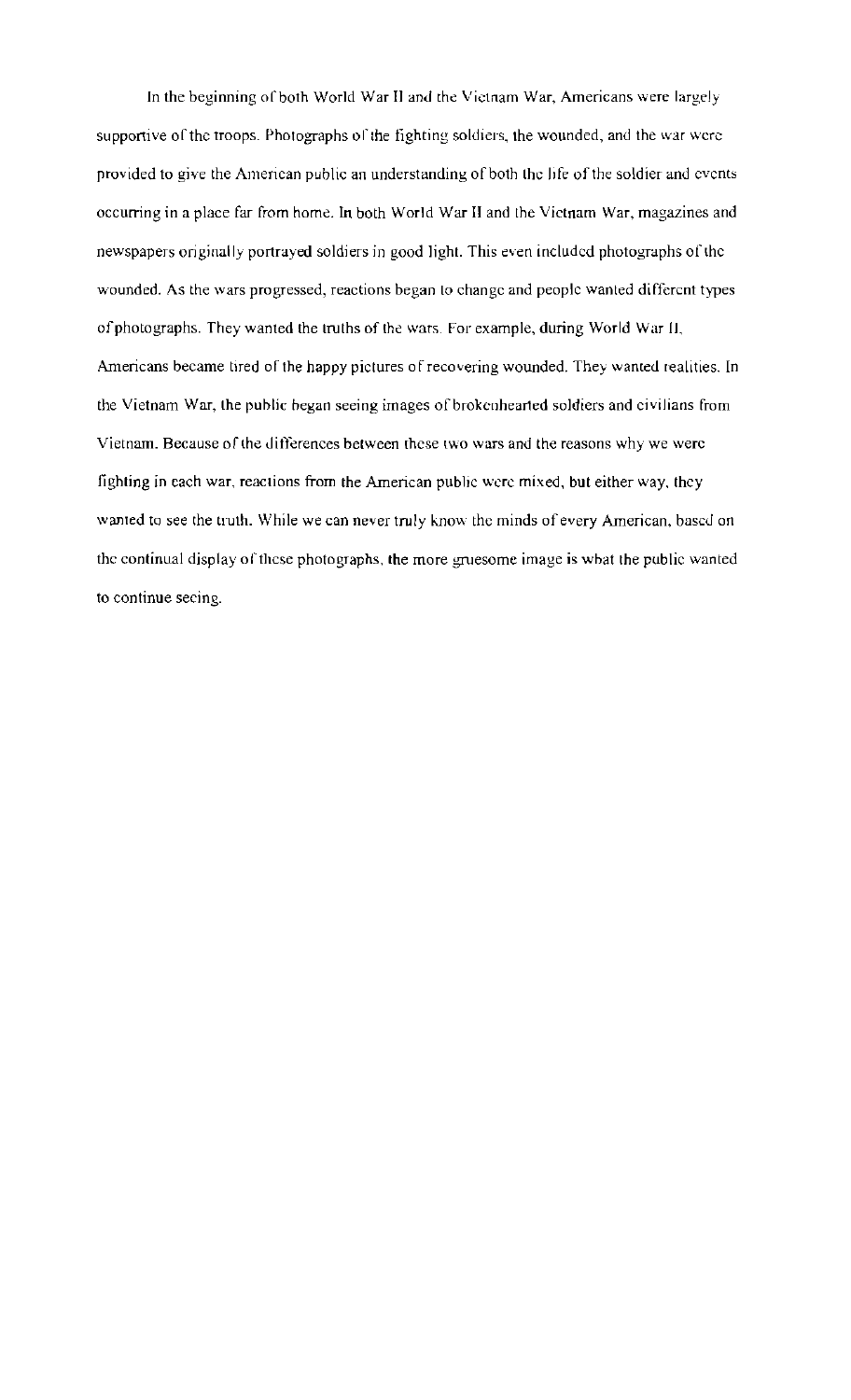In World War II, the early photographs of a typical American soldier who had seen action normally showed a disabled ex-serviceman that was smiling, supported by a compassionate nurse or family member. The photograph helow was first published in *Life* on September 3, 1945. The man, Ralph Neppel, won the Congressional Medal of Honor and is being kissed by his fiance in the photograph. Photographs depicting these happy wounded veterans were part of an attempt to make it appear to the American public that even if you were wounded in the line of duty. life was still good. Many photographs of the wounded showed them being cared for by smiling pretty nurses. During World War II and early in the Vietnam War, these photographs also helped depict the image that soldiers were tough guys, capable of being wounded while still continuing to live a full life<sup> $2$ </sup>.



The World War II image of a soldier portrayed a manly combatant who was defending his homeland with the support of his fellow Americans in the military. He was strong, determined, hardy, and a part of a team effort. This image was displayed in the morale boosting exhibit in early 1942 "Road to Victory." Put together by Edward Steichen and captioned by Carl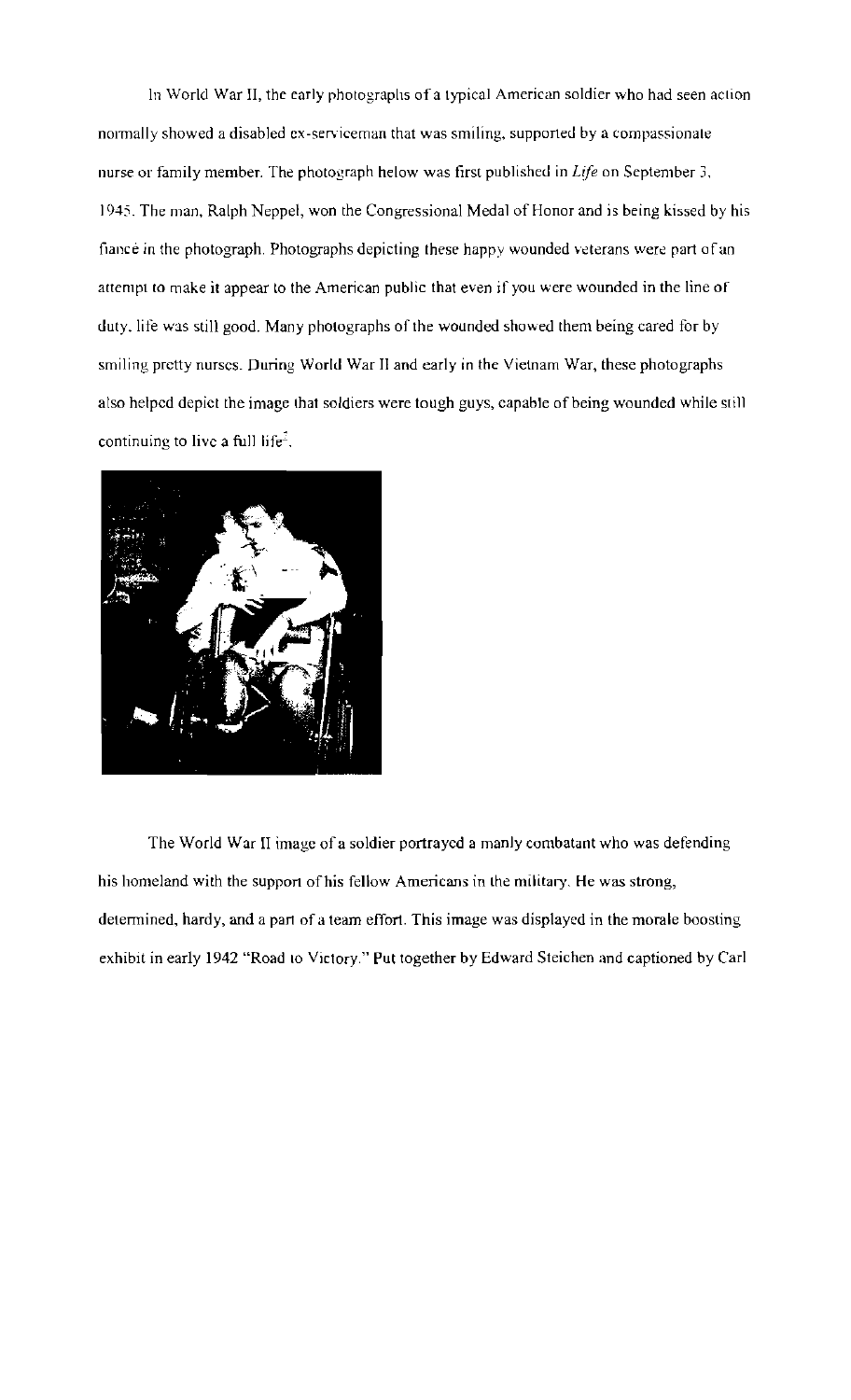Sandburg. the exhibit portrayed images from pre-Pearl Harbor of a '"contemporary portrait of America<sup>9</sup>: to images of strong soldiers smiling confidently<sup>7</sup> There were no scenes of combat or dead soldiers, but rather respected everyday heroes who were calmly stepping into their new lives.

In similar regards, some of the early Vietnam War images depicted soldiers helping the civilians of South Vietnam rather than images of combat. In April of 1965, for example, *Lile*  magazine ran a story about a soldier that included many photographs of him lounging around in Vietnam. Photographs showed him playing cards, his guitar, and overall having a good time<sup>6</sup>. Other magazines had similar pictures. *Time* had a photograph of soldiers serving food to orphans on Christmas. Similar to World War II, photographs displayed soldiers as being strong and tough. However, as will later be demonstrated, Vietnam was morc about the individnal soldier. These soldiers were able to show fear, depression, and other negative reactions, something the World War II soldier should not display<sup> $\mathcal{I}$ -</sup>

Despite these early images of the peaceful side of the  $\kappa$  ar and of the strong, indestructible soldier, times changed, though the reasons for it in both the wars were different. During World War **11,** Americans began to tire of the happy pictures and wanted to see the true side of the war. Similarly, in the Vietnam War, Americans wanted to see the realities of the war. However, this was not always out of support. In many instances they disagreed with the war and wanted to know what was really going on and if the American government was lying or hiding things from the public. In both wars, the fighting went on for at least a few years. The American people may have wanted to see the truth in how their sons or fathers or brothers were living and fighting across the sea.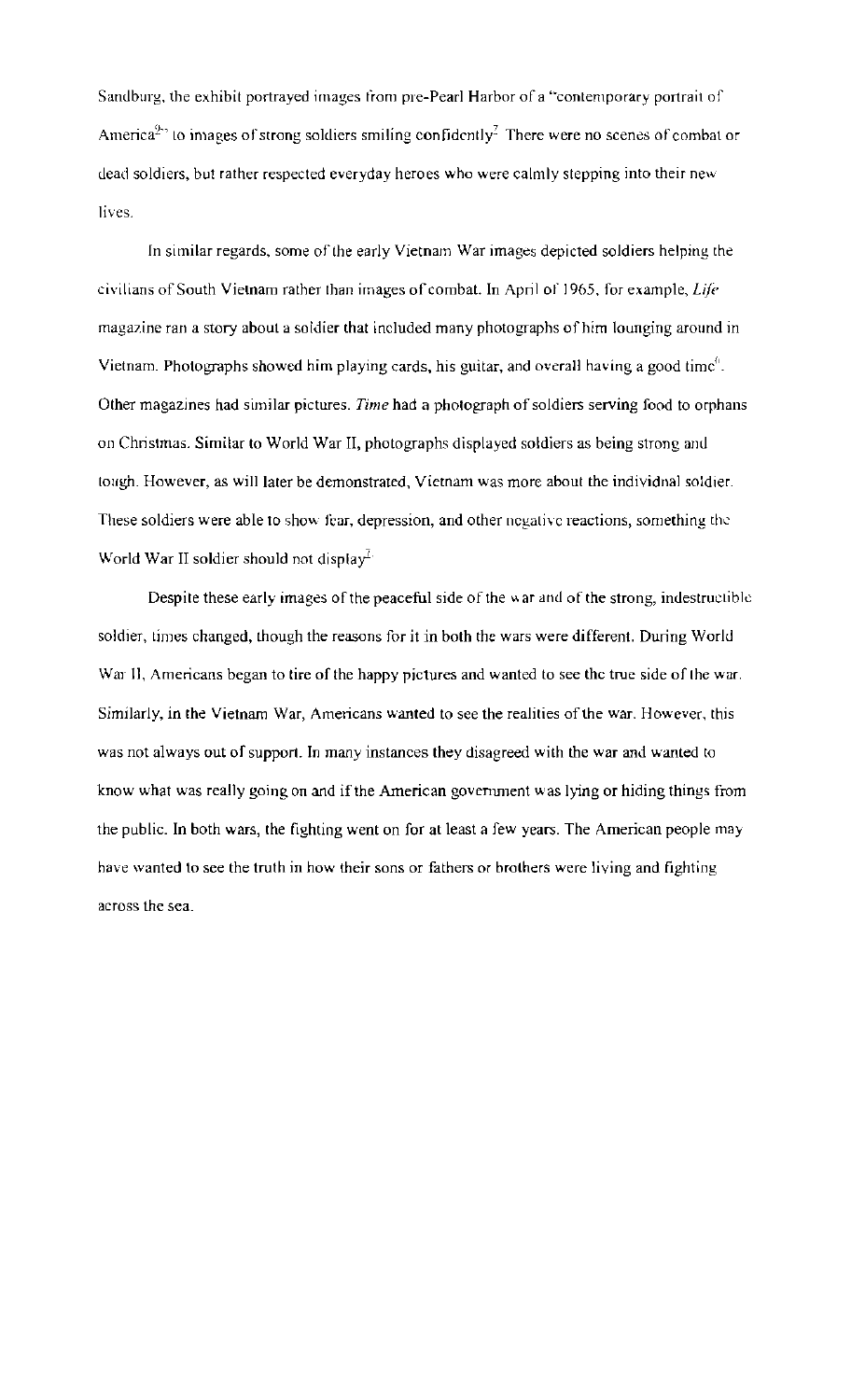"A picture is worth a thousand words." This quote has been repeated many times over the years by a variety of people. In many eases it is true. A picture shows more details than a person can describe. But in some cases, a photograph can imply something or be taken out of context. Any photograph is the shot of one instant, one tiny sliver of time, when everything else that happened or is going 10 happen is ignored. A photograph captures one view, ignoring the surroundings. It is the photographer who decides what to capture on film, ignoring what might be happening behind him, to the right of him, etc. In a sense a photograph is a manipulation in the way the actual events will be seen by people who were not there to witness them.

Both World War II and the Vietnam War had photographs taken from that era that were. interpreted incorrectly or did not show the whole story. Captions in newspapers or magazines in which these photographs appeared helped further the misconceptions or even created them. In addition, some of these photographs became famous and took on new meaning. They hecame symbols of something more, instead of just being another way to show the happenings of a particular event. The photograph ean end up showing one completely true image without requiring any background knowledge and still give an idea to the American public that is not an accurate representation of the events or people being portrayed,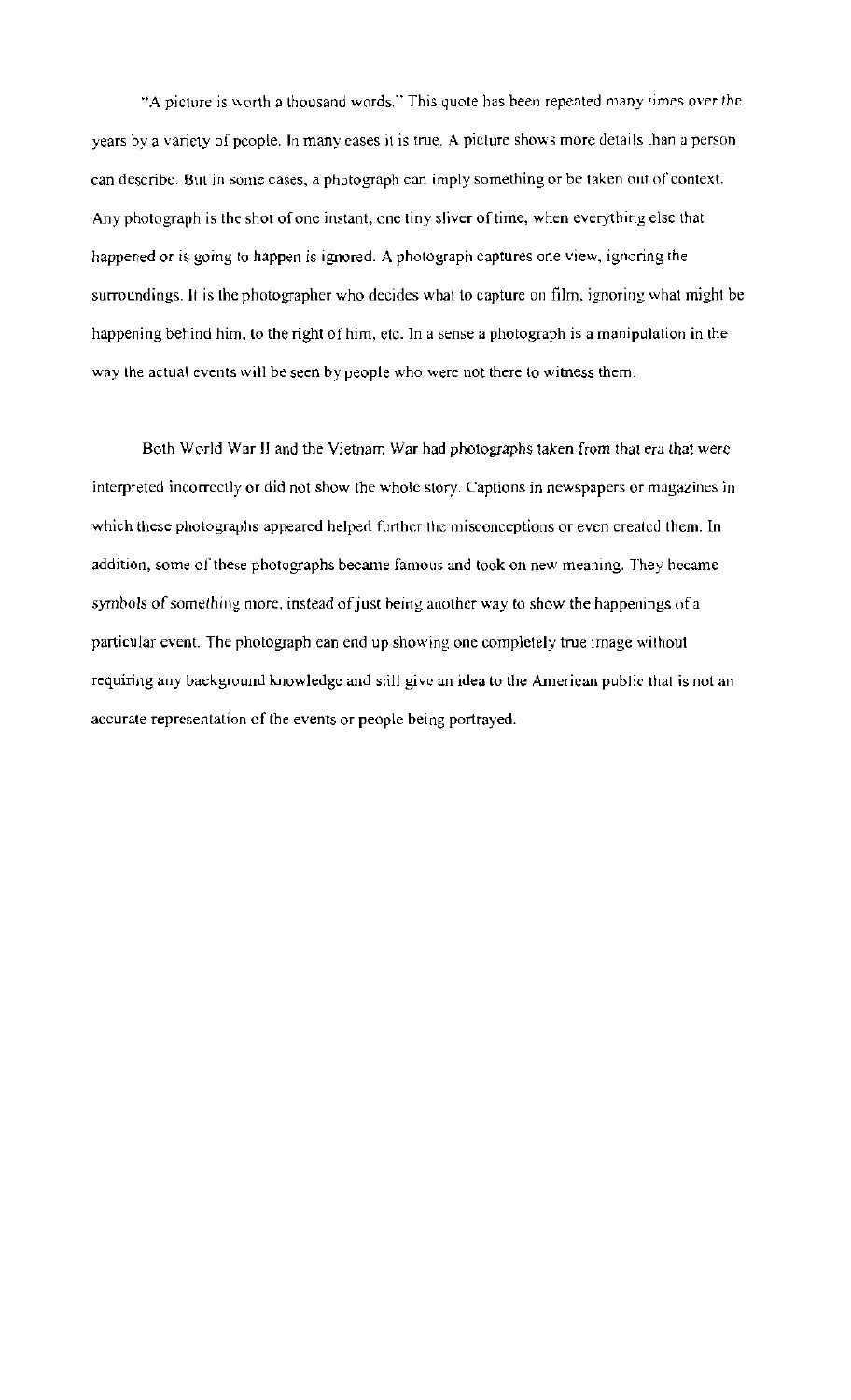

### Raising of the Flag at Iwo Jima Photographed by Joe Rosenthal

On February 23, 1945. Rosenthal photographed a Pulitzer Prize winning photograph that would become one of the most well known images from World War II. However, while the photograph of the flag being raised over (wo lima became a symbol of inspiration, it does not tell the whole story. When simply analyzing the photograph, it portrays a glimpse of hope. It captures a triumphant America raising high its victory symbol from the rubble. It depicts a powerful United States. The presenting of the stars and stripes would certainly be a morale booster for the troops. However, a little research into the circumstances behind the picture are not quite as inspiring. The flag raising Rosenthal photographed was actually the second time that day the flag had been raised, and the third time overall a flag was raised over Iwo lima. The first flag raised had been too small and hoisted during the battle of Iwo Jima before victory was even assured. It was indeed put up to help with morale. Days later, on February 23, a group of soldiers wcre sent to the top of Mount Suribachi to hoist a larger flag. as Rosenthal followed to capture an image. On their first attempt, however, they placed the flag on the pole incorrectly. Rosenthal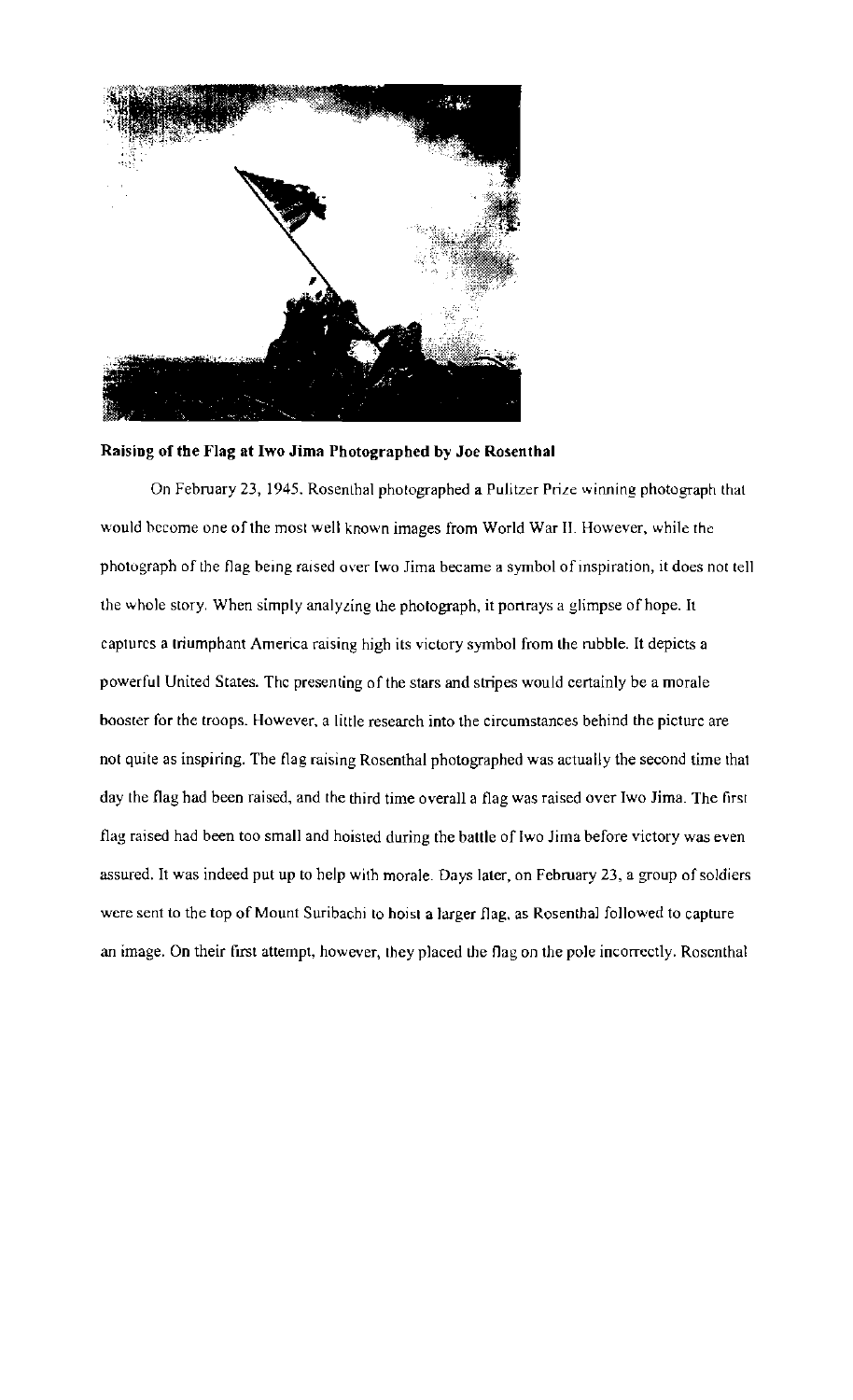happened to arrive just before the second attempt that day. He was incredibly lucky that he made it there in time and that the lighting was perfect, a wind was blowing, and he was in such a perfect position<sup>17</sup>. If the flag had been raised correctly earlier in the day, Rosenthal would not have been on time to capture the image. He came just in time for the second time the flag was raised on February 23, and the third time overall. Rosenthal's photograph has become a historical symbol. The image has been made into a monument for the marines. Knowing the back-story, it can be seen that this photograph technically is not *a* historical image in the strict sense of the word. The events were restaged.



Shooting of the prisoner during the Tet offensive Photographed by Eddie Adams

In February 1968, Eddie Adams captured one of the most famous images of the Vietnam War, in which the chief of South Vietnam's national police force, Brigadier General Nguyen Ngoc Loan, shot a North Vietnamese prisoner in the head in what would become a Pulitzer Prize winning photograph. Accompanying this photograph was televised footage; however il is this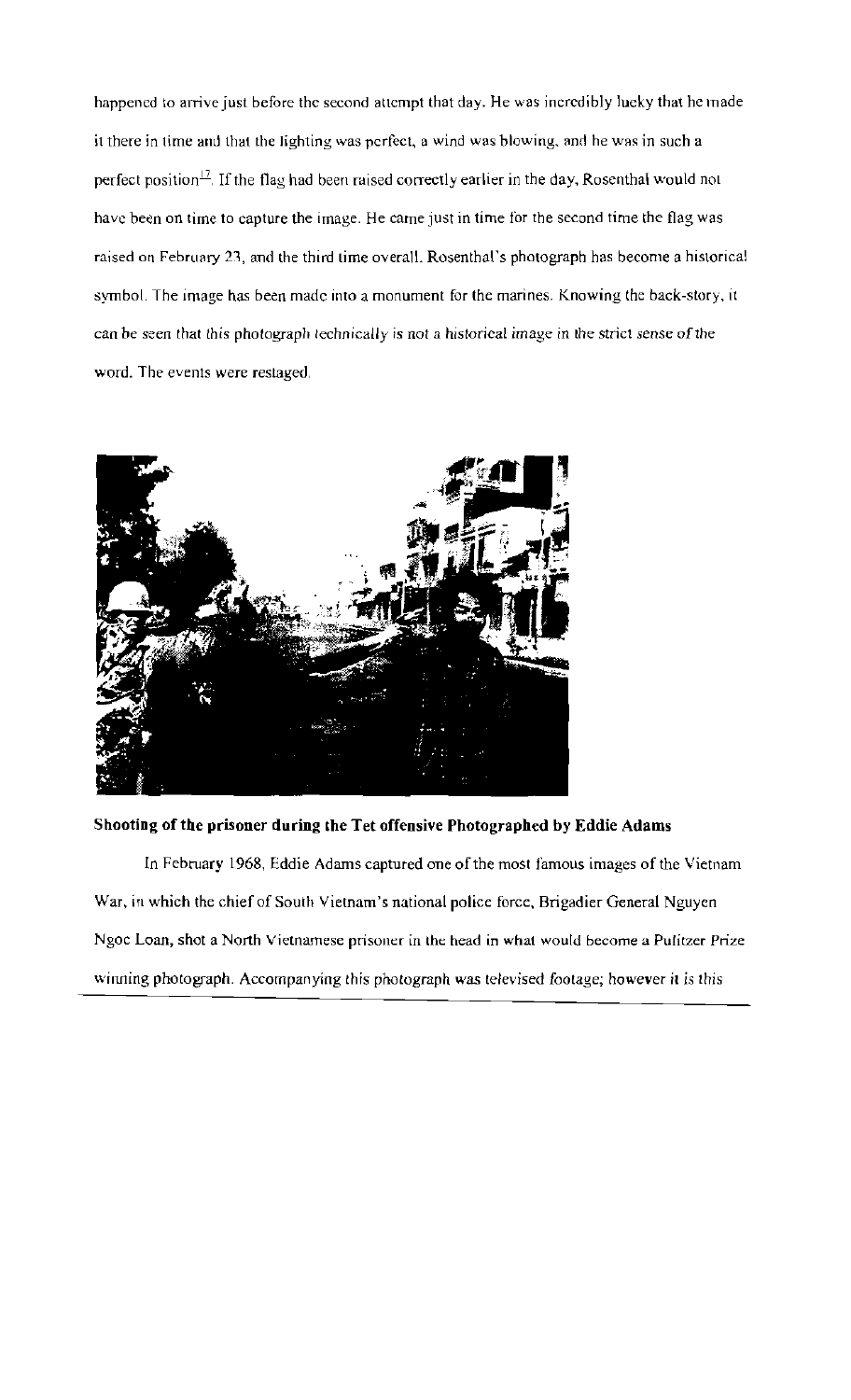image that eaptured the shooting that remains memorable. This picture depieted of the atrocity of killing an unarmed prisoner, that was committed by a South Vielnamese soldier, who was our ally during the war. It represented the atrocities of war, of what we Americans were doing. Some United States citizens were not very shocked or outraged after the image appeared in major newspapers, simply because there had been images of North Vietnamese who had done worse<sup>2</sup>. However, there were many Americans who condemned the war and this photograph was simply another example of the horrors being committed. It became one of the symbols of all that was wrong with the war. People focused on the fact that Loan shot an unarmed prisoner, which is exactly what Adam's photograph portrayed. They did not know the whole story. In truth, after he shot the prisoner, Loan walked up to Adams and said, "They killed many of your people and many of my men.<sup>2</sup>. It was rumored that some of Loan's family had been killed during the Tet Offensive, which could have been another reason for Loan's aggressive action. Whatever the reason for shooting the prisoner, Loan possibly did not deserve to be seen as a horrible person. Even Adams defended him when he stated, "Photographs, you know, they're half-truths...that's only one side...He was fighting our war, not their war, our war, and ... all the blame is on this  $guy.<sup>2</sup>"$ 

People create assumptions when looking at photographs, including the two above. These assumptions about Rosenthal's and Adams's photographs start to reflect the war in which the photograph was taken. The flag being raised shows the pride Americans had in their country during World War II. It reflects the heroism and courage soldiers displayed that would result in victory. The photograph of the prisoner being shot, however, displays the atrocities of the Vietnam War. It shows some of the corruption and unfair treatment to people during that war.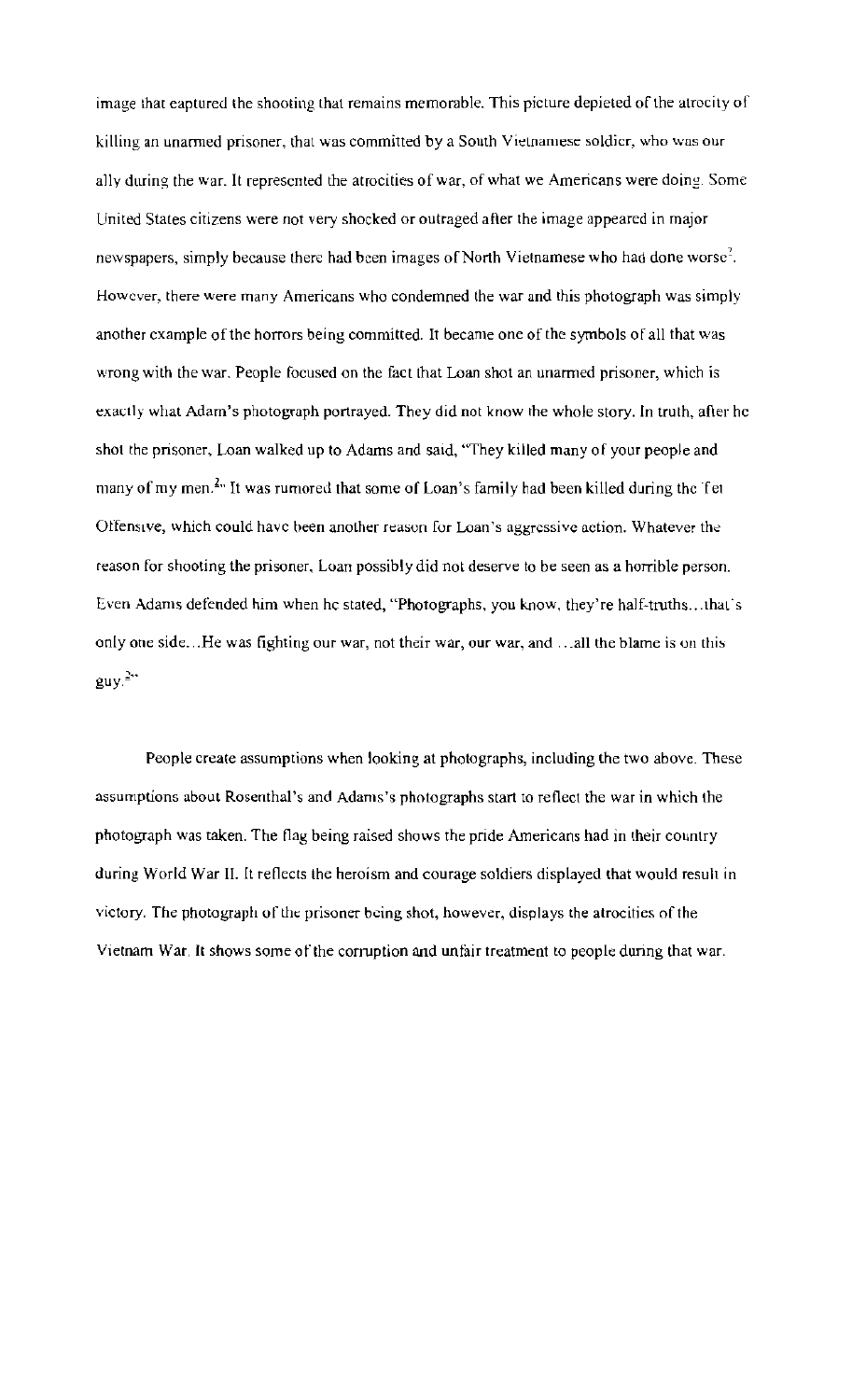Both photographs described above have become symbols of World War II and the Vietnam War. As symbols, the photographs have taken on new meaning and lost what actually happened. The photographer captured only specific items in the photograph. In Rosenthal's image, he did not show the marines setting up defenses or milling around in the background. If he had, the image may not have had the same effect of inspiration and pride il created. In the same way. Adams's photograph did not show what the Viet Cong had done to the South Vietnamese. In fact. it did not show any fighting at aiL It simply showed the prisoner with a look of agony and sadness seconds before he was shot. In the baekground was another soldier simply looking at the police chief and the prisoner. The streets were deserted and there was no evidence of any fighting that had taken place. This image, therefore, has become a symbol of the inhumanity and barbarism of the Vietnam War. By leaving out the other aspects of the photograph. the photographer has taken away the exact historical context. History looks at all aspects and sees how things relate to one another. It concentrates on events alTecling other events. This is lost in these photographs. The viewer does not see any image other than what the photographer chose to show, and thcrefore does not give the whole historical story. These might be symbols of the war, but the photographs in no way explain the whole aspects of the war.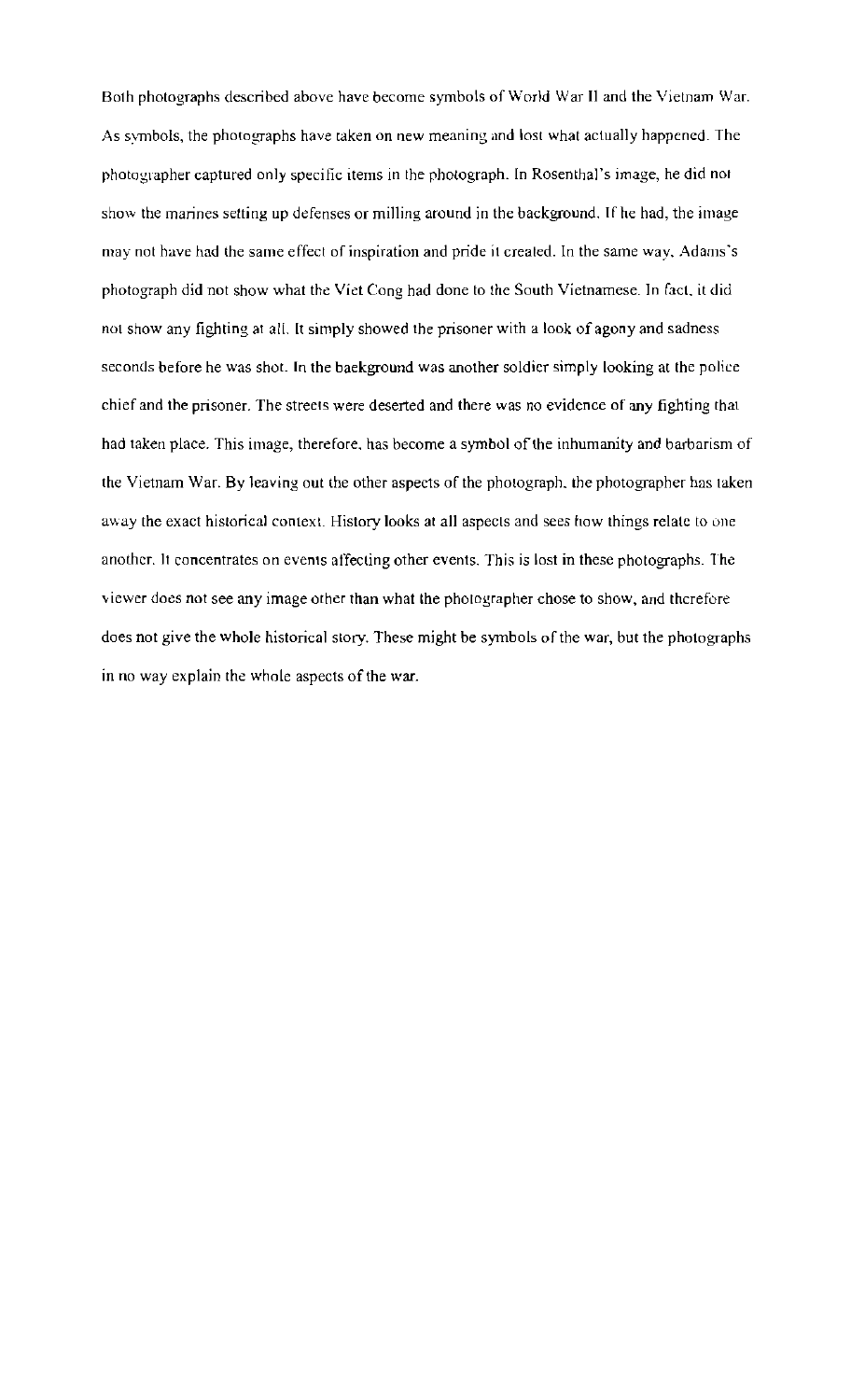In some cases, a picture can show a completely true image that is not misrepresented or misinterpreted and still give an idea to the Amcrican public that is not entirely factual. According to the book *Introduction to Photograph*, doeumentary photography "uses a highly charged and controlled photographic space. Far from being a 'witness,' it is often a director of the way events are seen<sup>3.</sup>" For example, later in the Vietnam War a photograph appeared in *Newsweek* on January 11, 1971, that showed two GIs smoking pot<sup>7</sup>. An article describing the drug use in Vietnam accompanied it. The photograph implied an image to the public that all soldiers in Vietnam used drugs. While it was true that drug use was rampant in Vietnam, not every soldier engaged in this activity. The number of military personnel who used drugs was estimated to be around 40 percent. While that number may be high, the image of an American GI smoking pot was not an accurate portrayal of the majority of the troops.

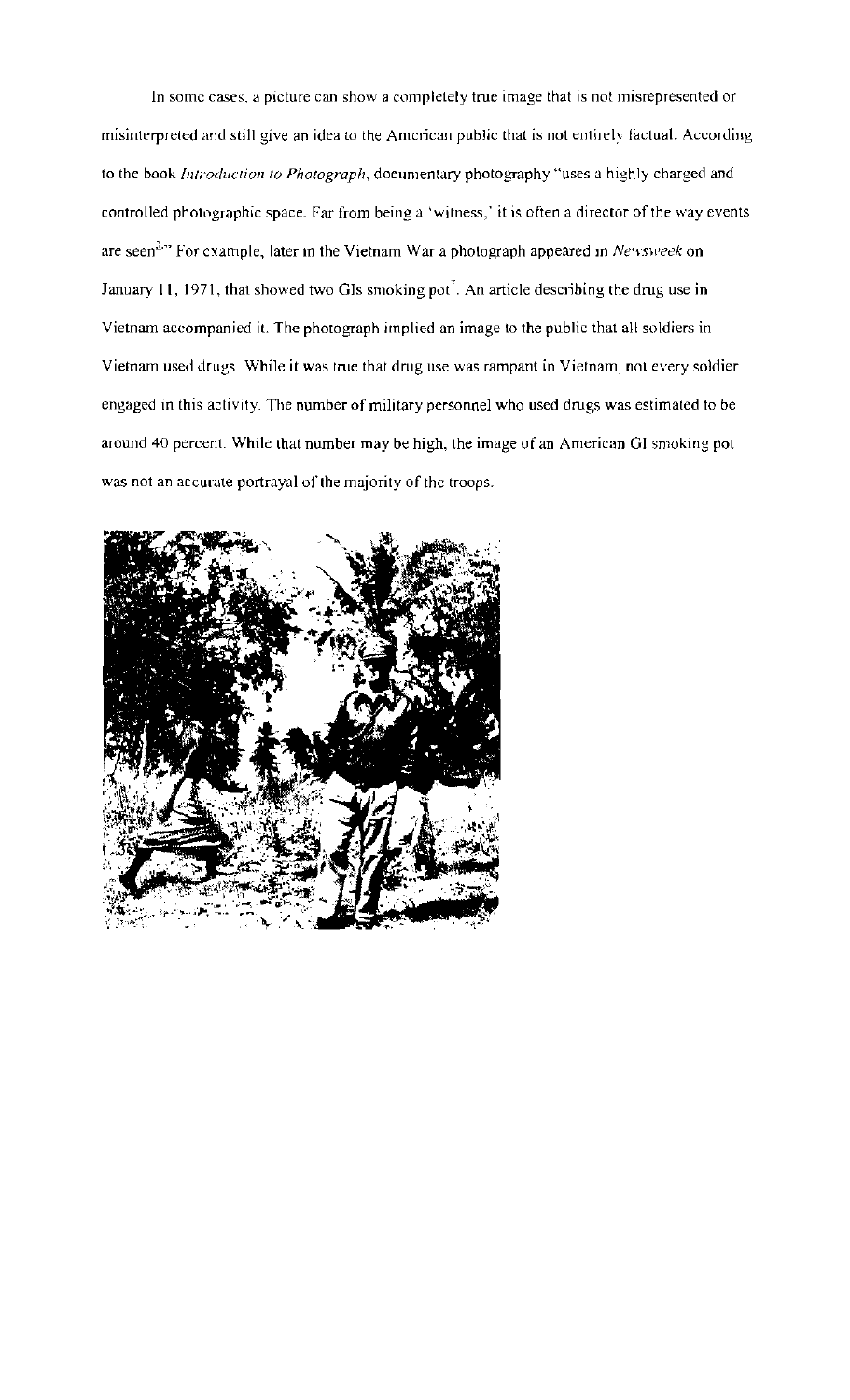#### **MacArthur on the grounds** or Government **House**

During World War II, there were photographs that implied a false image just as in the Vietnam War. General MacArthur was a major player in these photographs. MacArthur enjoyed being in the spotlight and often used his position to ensure he got an abundance of press coverage and the good reflection he wanted. He would often have photographs taken and printed with the impression of him doing a heroic task. For instance, the picture below was printed with a caption that implied MaeArthur was in a "tropic wilderness" personally fighting the Japanese. In reality, he was standing on the grounds of Govemment House in New Guinea.



## **MaCArthur wading ashore Photograph by Carl Mydans for Life magazine**

Another example of a misguided image is seen in this photograph where General

MacArthur appears to be leading his troops who were getting ready to go into the thick of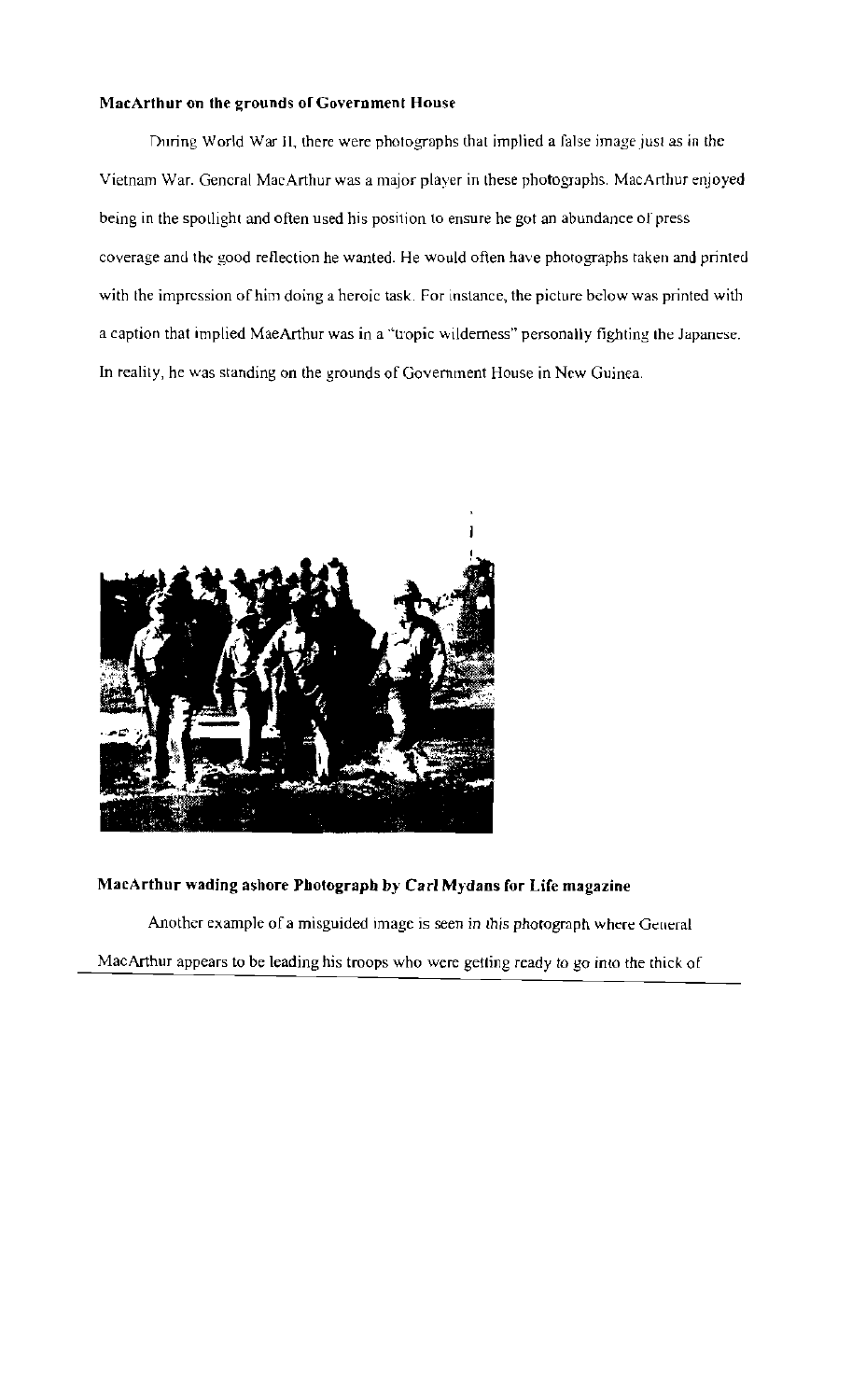fighting. In actuality, he was at a training camp on the island of Australia where no fighting was taking place<sup>15</sup>. This photograph is another example of MacArthur staging a photograph to display a strong positive image. He gives the impression of having conquered a place and was wading through the water to hurry onto land to cominue giving commands. The boat was perfectly capable of landing on shore. MacArthur, however, knew the photographer was on shore and wanted a more dramatic photograph that implied a more heroic commandcr.

During Vietnam, a similar instance of wrong imagc was shown. However, instead of using photographic manipulations to make someone look heroic, protesters of the war used specific methods to create a sympathy factor. The Vietnam Veterans Against the War would often display disabled servicemen giving Ihis image that if you go to Vietnam you are very likely to return a cripple. The VVAW believed the disabled veterans "showed vividly what Vietnam was doing to American soldiers<sup>2</sup>." It also sent out a message that all Vietnam Veterans were against the war. While many soldiers came back wounded or killed, there were many others that came back whole. The same is true for veterans protesting the war. Some did. some did not. A large group of people cannot be lumped into one category, something the photographic image might portray to people.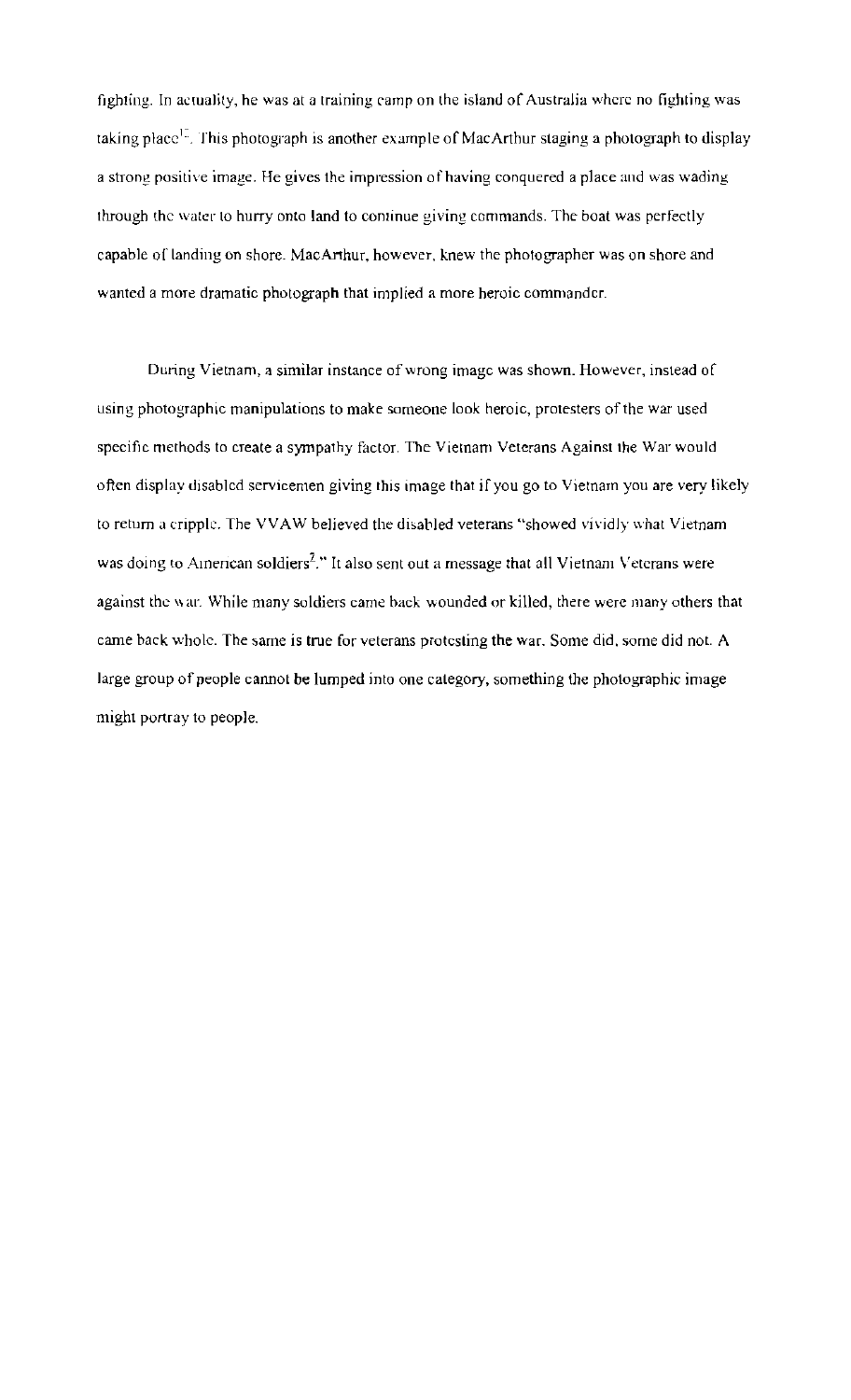

Bill Henshaw, a disabled Vietnam veteran. Photograph courtesy of Wisconsin Historical Society

Just as with World War II, Vietnam photographs were manipulated. Whjle we cannot know if the Vietnam Veteran in the photograph displayed above chose not to smile and instead gave a sadder rendition of his plight, the photographer certainly manipulated the surroundings. He chose to take and use the photograph and use the photograph in which the veteran was not smiling while those around him were. At the same time, the veteran is in a wheelchair that is being held hy another man, furthering this image that the veteran is helpless and needs the support of others in order to go anywhere. There may have been hundreds of other photographs on the photographer's roll of film that showed the veteran smiling or on his own. However, those photographs would not have given an image of the Vietnam Veteran heing helpless and distraught after coming home from the war. While this photograph is historically accurate, it manipulates the viewer into seeing one side of the issue and does not address anything else.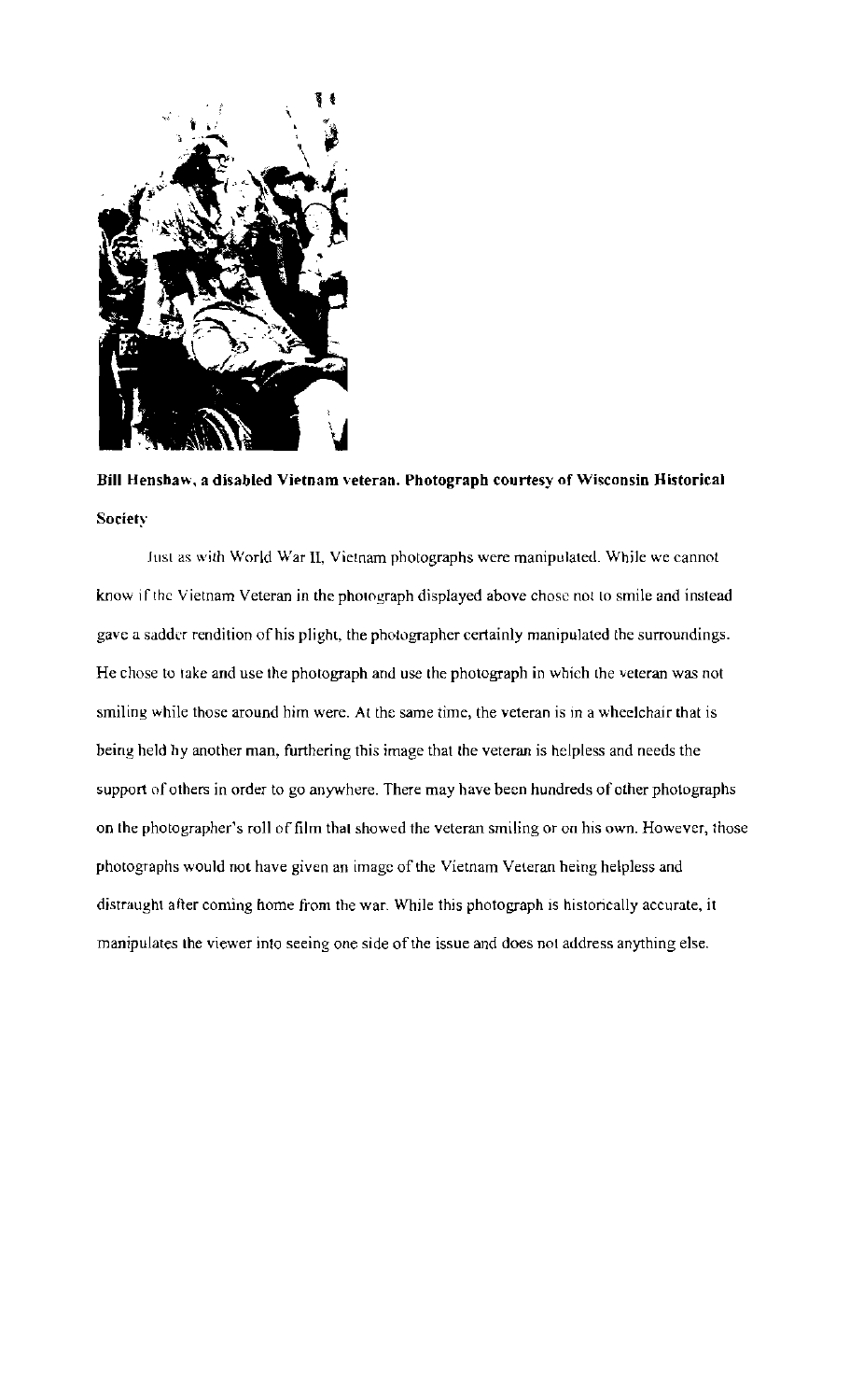As was demonstrated above, in the cases of World War II and the Vietnam War, some photographic images were used to the advantages of individuals or groups\_ These photographs were used to show a particular image even if it could send the wrong message to the American public. Like the images of the flag being raised over Iwo Jima and the shooting of the Viet Cong captive, these photographs became symbols\_ However, in this case, they were symbols not of the war as a whole, but of the soldiers or individuals fighting in the war. We like to think photographs give an objeetive glimpsc of history. However, they can actually be used to show something at a particular angle in such a way as to give a message, whether this is intentionally done by the photographer or not. This choosing of the angle and what is shown is part of a photographcr's role. He or she gets to decide what is shown and how people will see these photographs. However, even the photographer's attempts at showing a particular message might be distorted.

In other cases, the subject of the photograph can create an image. This was true of General MacArthur during World War II. The military likes to be seen in a good light. MacAnhur was a genius at making himself be seen as larger than life in a photographic image. Carl Mydans, the photographer who took the photograph of MacAnhur wading ashore stated of the general, "No oue I have ever known ... had a better understanding of the drama and power of a picture." As was stated previously, MacAnhur knew Mydans was on shore taking photographs. He knew wading ashore would look more heroic and impressive to the American public than simply stepping off the ship onto dry land. Even his photograph taken in Australia was a manipulation. By saying it was a part of the '"wilderness" he was showing the American public that he was doing all he could to fight the Japanese who had bombed the United States at Pearl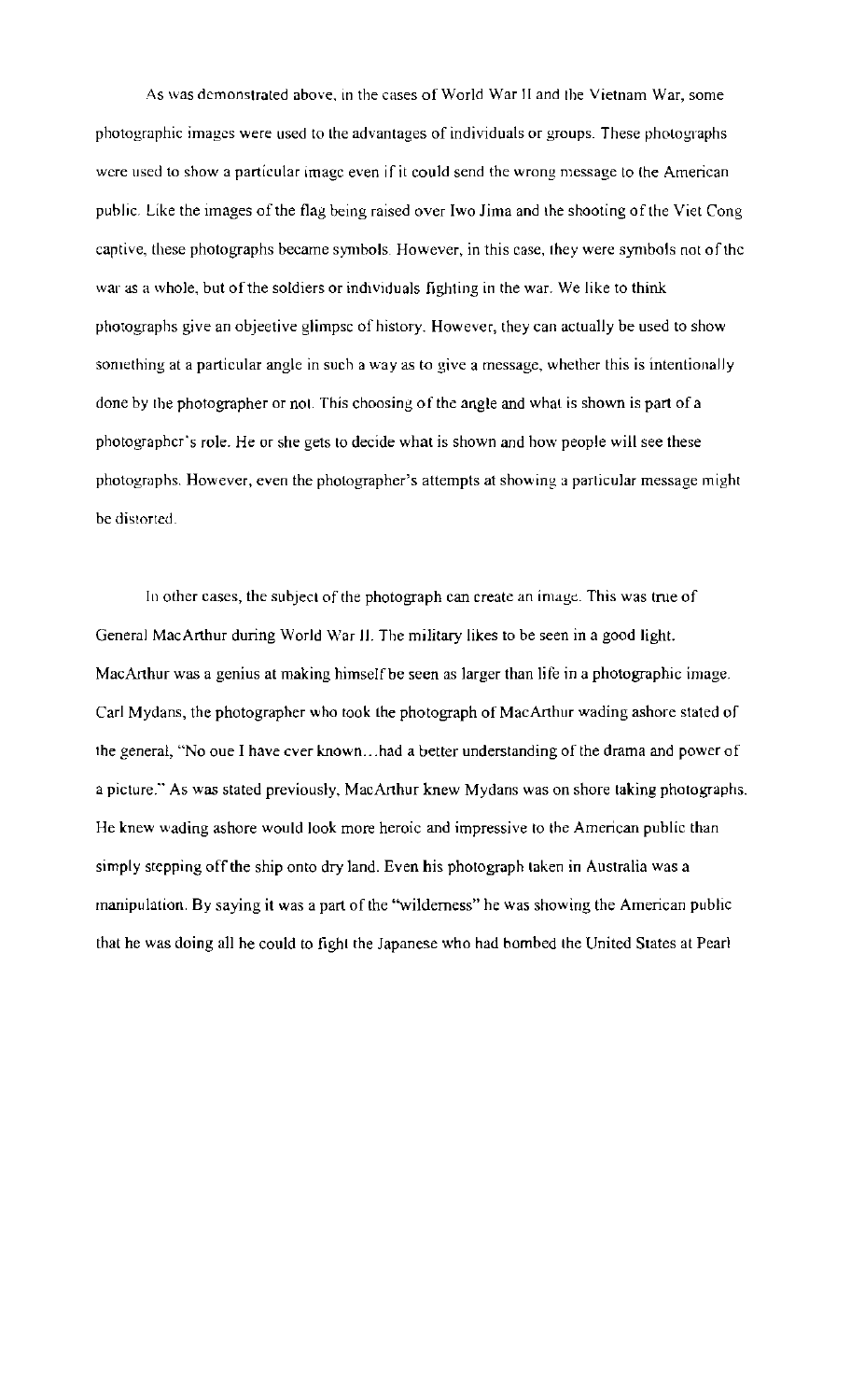Harbor. Again. it was a manipulation of' the scene. Because of' thc manipulation. the photograph is not historical proof of what it claims to be showing. That photograph cannot be looked at years later by a historian as proof that MacArthur personally fought the Japanese in a "tropic  $w$ ilderness."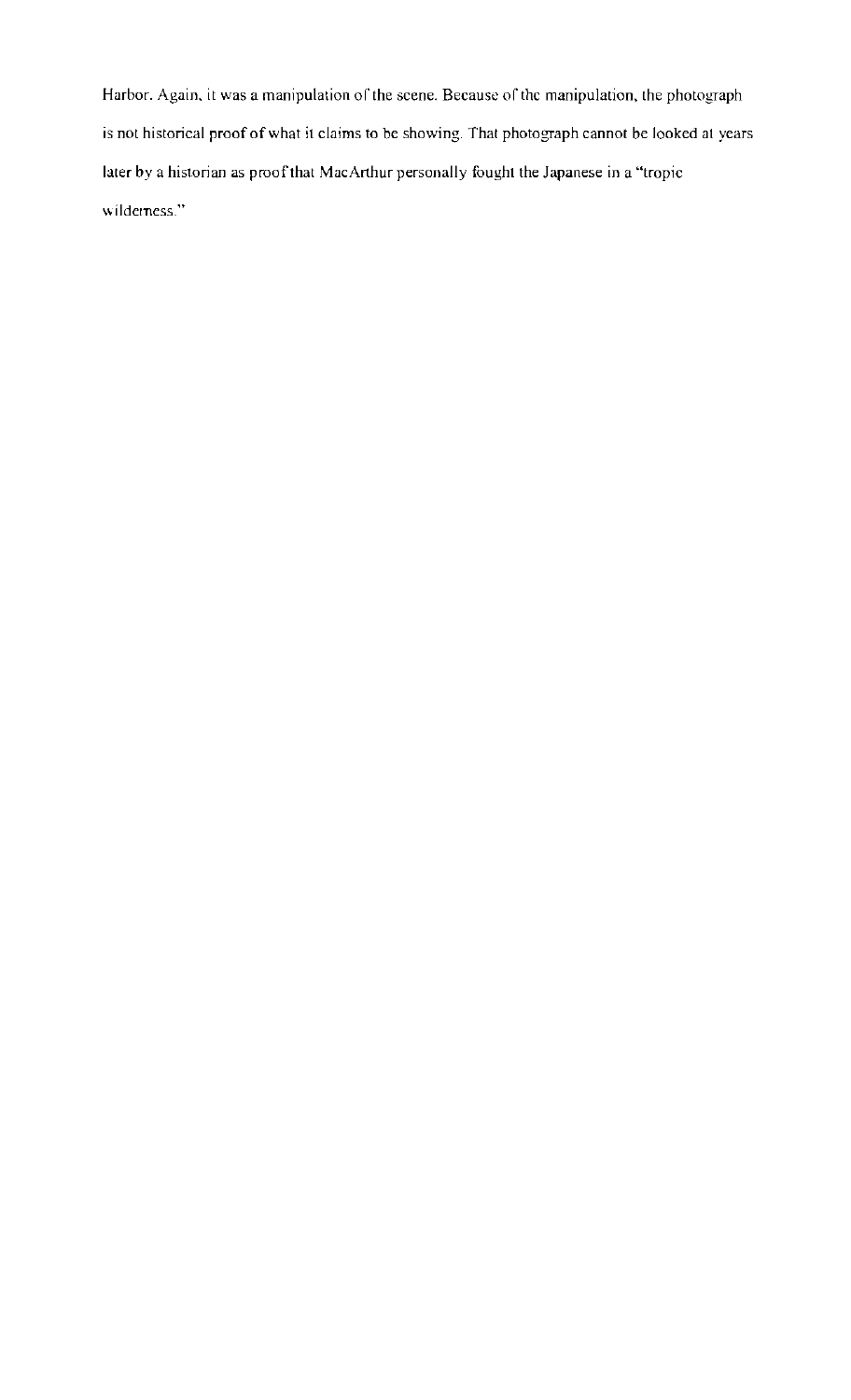

Baby in a Box Photograph taken by Chick Harrity and courtesy of AP

"Baby in a Box" was a photograph from the Vietnam War that inspired Americans to help a Vietnamese child, and thus get involved in the war on a personal level. Unlike many photographs from this time, it did not display the war or people dying. It simply showed the suffering of a South Vietnamese boy who had to beg on the streets of Saigon for himself and his sister. However, while this is not a combat shot, the poverty is a result of the war. This photograph touched the hearts of Americans when it was first published in American newspapers. The girl, Tran Thie Het Nhanny, was brought to the United States to correct a congenital heart defect. It was this photograph taken by Chick Harrity that moved the hearts of Americans to raise the money 10 make it possible to bring the girl over to undergo the surgery. Tran was adopted by an American family and stayed in the United States<sup>16</sup>. If it were not for the photographer and his ability to capture the emotions in the scene, the little girl might have died,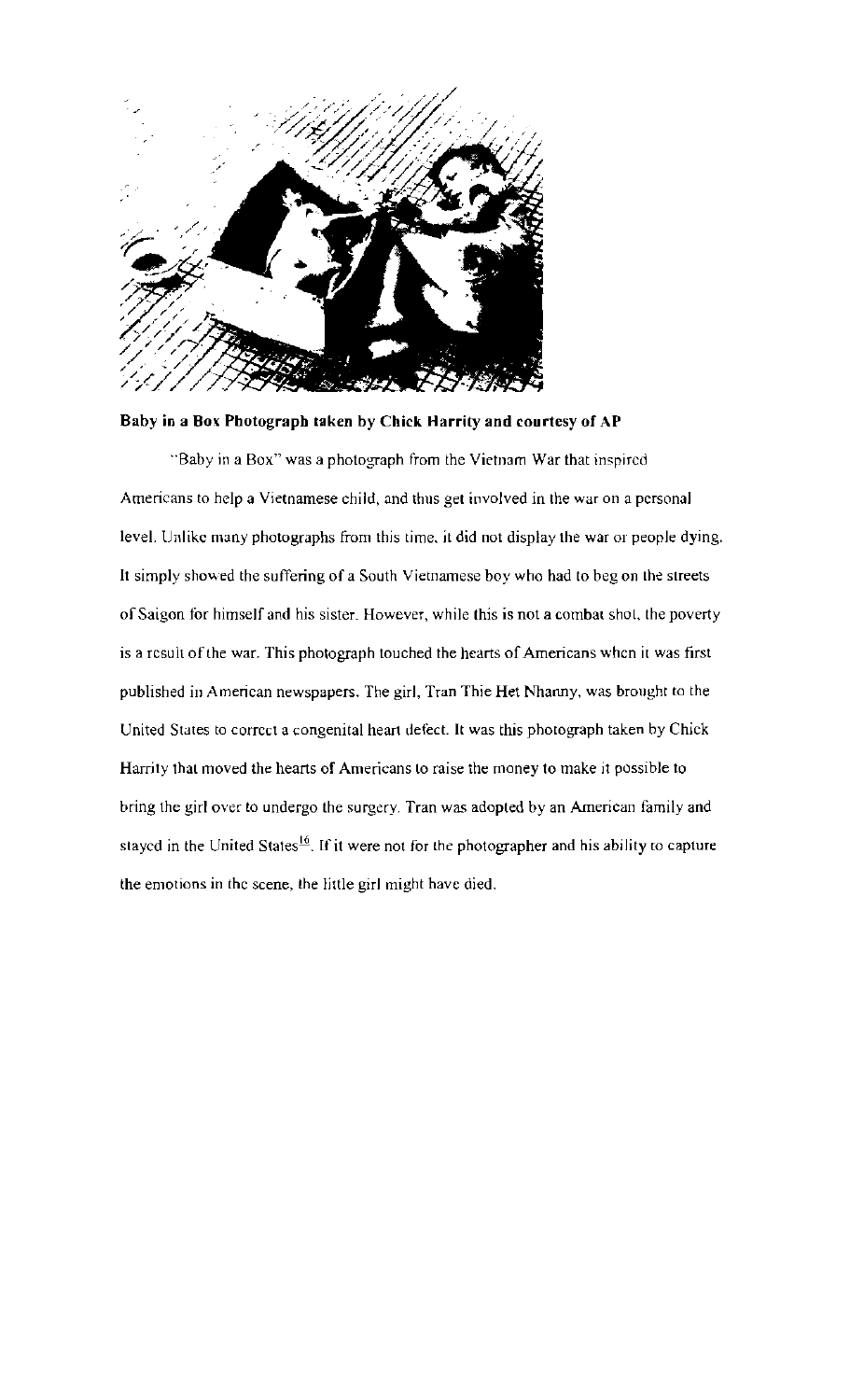

#### Ghetto uprising Photograph courtesy of AP

Compare the "Baby in a Box" to one of the most inspirational photographs from World War II that was taken during the uprising of the Jews in the Warsaw Ghetto. This photograph is of a boy with his hands raised surrendering to the Nazis. Again, this photograph does not display combat or the dying from the war. Instead. It shows the effects on a specific group of civilians. During the Nuremberg Trials following World War II, this photograph was used as evidence against SS Gcneral Stroop by showing that the Jews were rounded up and sent to concentration camps where many were murdered<sup>18</sup>. The fact that the photographer chose a child as his subject was to again play on the emotions of those who saw the photograph. To murder a child is an atroeity and should result in a slrier sentence.

Looking at these two photographs and what lhey ultimately brought about, one can see many differences. For instance, the Vietnam photograph affected Americans directly and caused them to help out one little girL The World War II photograph brought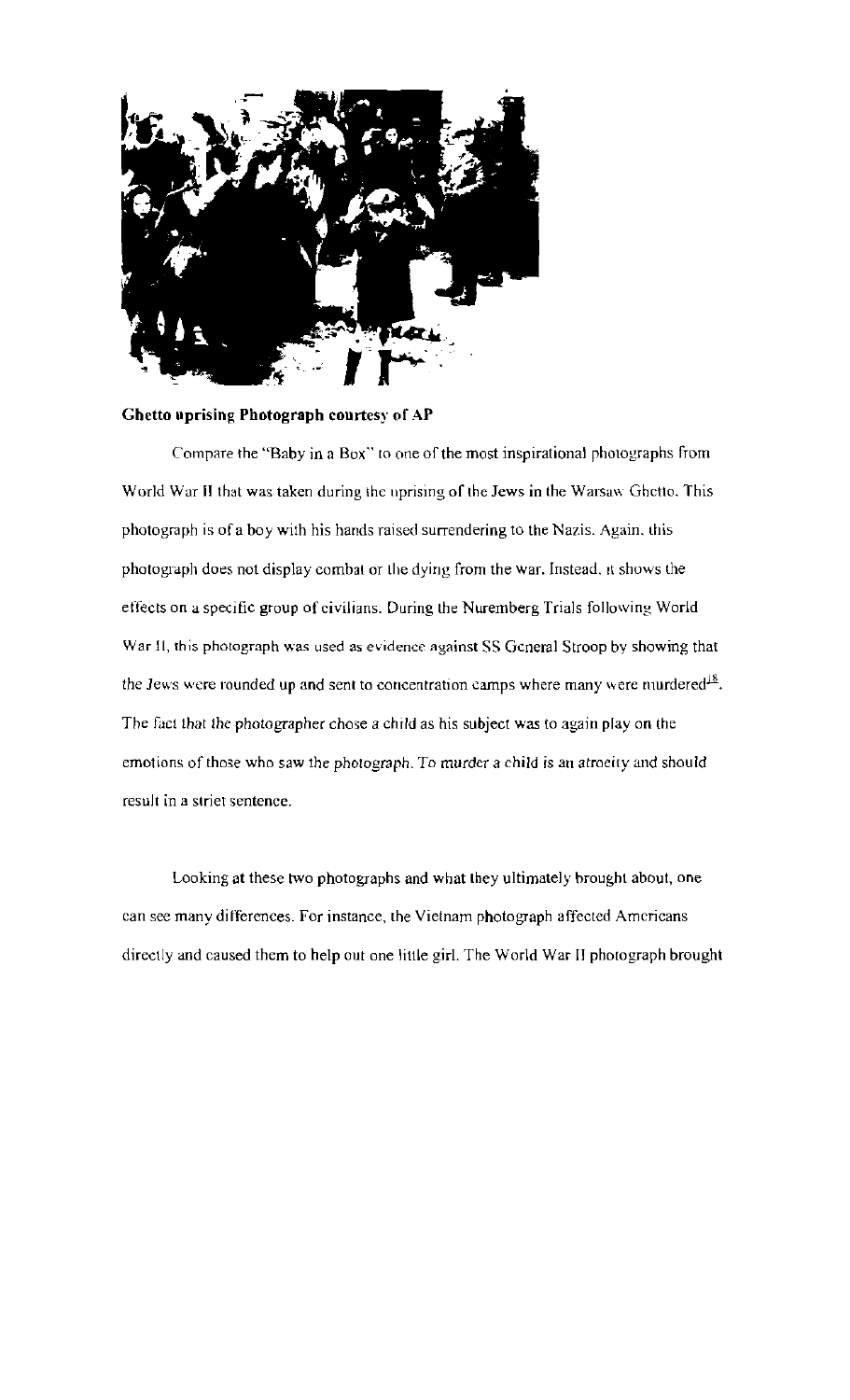a reaction after the war to something outside the average American controL However, there are some major similarities. Firsl, hoth photographs display families, centering on a little hoy and his sad plight in the war. The World War 11 photograph depicts a helpless look on the boy's dirty face. The Vietnam photograph displays the boy as a dirty, sad, helpless boy who cares for his sister. Both photographs raised awareness to situations. While many people in the United States were against the Vietnam War by the time this photograph came out, it did inspire Americans to show compassion for one Vietnamese. It also showed the plight of the Vietnamese orphans. The World War 1I photograph gave proof of what was happening to the *lews* in Europe during the war. It was used to help convict some Nazis of their crimes against the Jews. Finally, both photographs serve as a historical reminder to people today of both inspiration and eruelty. The World War II photograph is a reminder and example of the cruelty the Jews went through so that we may never forget the Holocaust. It is also a memory of courage displayed by these Jews in the Warsaw Ghetto since they revolted against the Nazis. "Baby in a Box" serves to remind people of the suffering of the citizens of a country during war. It also serves as a reminder of the goodness of the Americans who raised money for the little girl.

While the photographer of "Baby in a Box" was being presented his lifetime achievement award by the White House News Photographers' Association, President George W. Bush said, "When people think of historic events, they don't usually remember the words ... they remember the images. One photo may not tell us the entire truth, but it gives us a piece of the truth ... a glimpse of history, and that's important work<sup>16</sup> That is what these two images have done. They give people a glimpse of the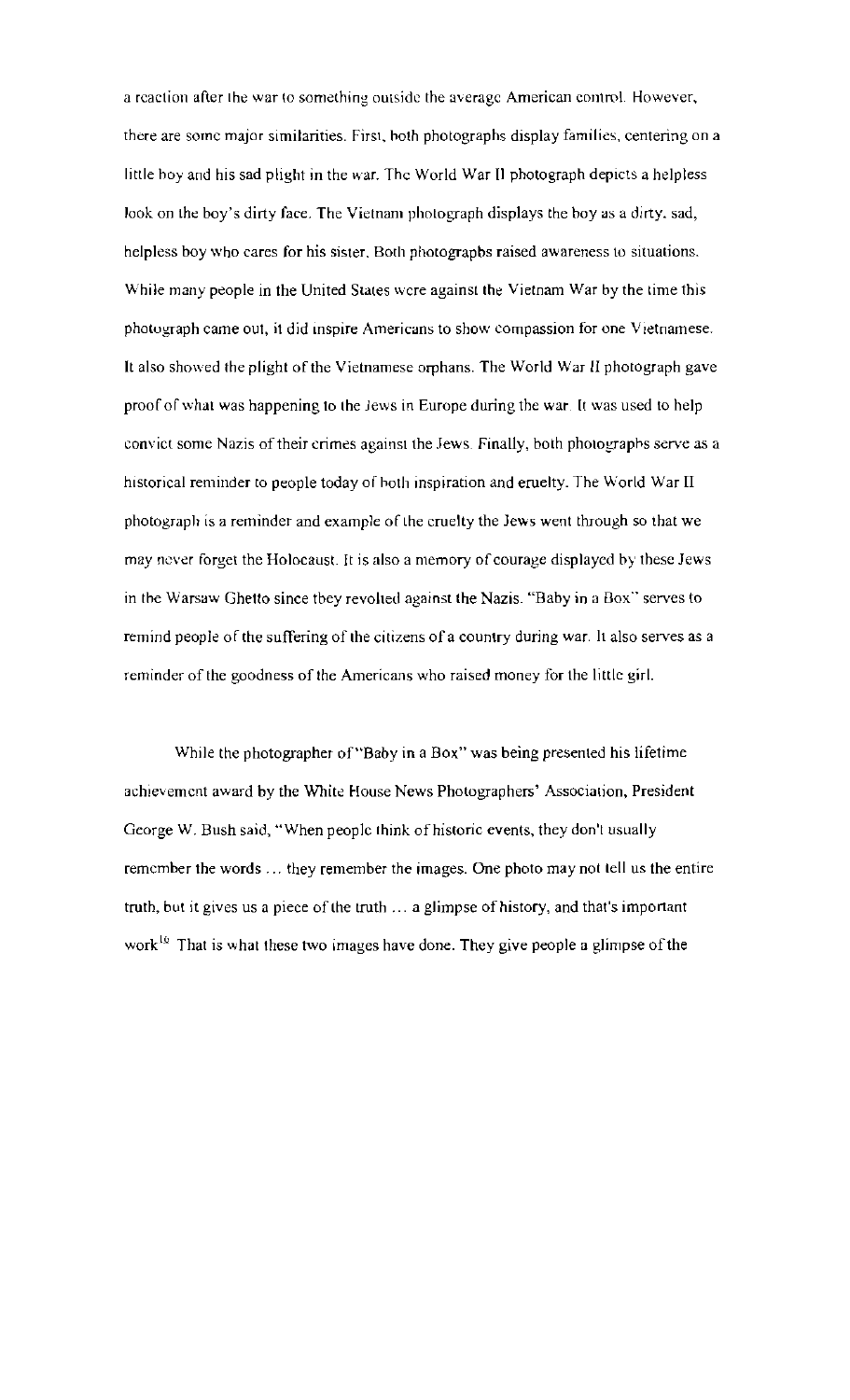situation that happened, and they are images people do not forget. Both photographers took images of depressed and helpless looking people, which is what moves the hearts of many people. People are not necessarily going to look at photographs of smiling, happy people and think that the people in the photograph need help. By displaying the suffering and utter sadness, the above photographs have caught a glimpse of history as President Bush said. History is not only about the facts and events that occurred. It does not just include the soldiers and leaders who played out these wars. It is just as important to remember how these events affected the people of the land. The photographs catch the emotions of some of the victims from World War II and the Vietnam War. They arc not images of just the soldiers for that would imply the only people in war who are affected are just the soldiers. These photographs show the sufferings of the civilians and people caught in the war. They are a glimpse into a historical side of the war outside of the soldier.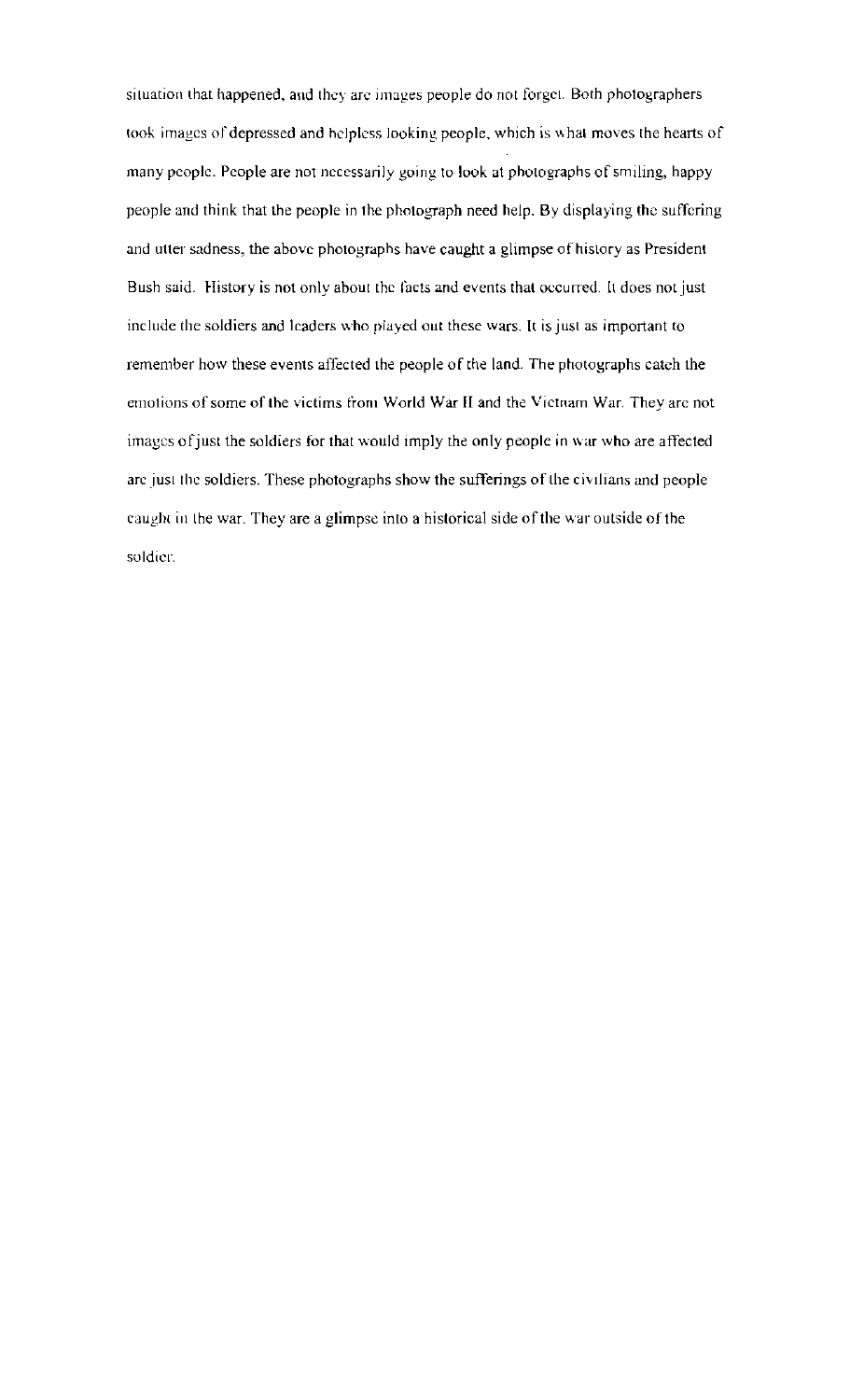As has been mentioned. World War II and the Vietnam War were the two most photographed wars. Many famous photographers came from these wars. Often they were employed by the major magazines of the time: Life, Time, and Newsweek. However, one similarity between the two wars was the use of combat photographers. These were soldiers who actnally fought alongside their comrades, capturing the hattles and the wounded on film. Some even lost their lives. During World War II and the Vietnam War, soldiers were attached to units that were employed to take photographs. In other eases, some soldiers voluntarily took photographs.

One of the interesting aspeets of the photographs of a soldier or combat photographer is that they are often more gruesome than images from civilian photographers. This is not to say that photographers who worked for the major magazines or who were not a part of combat units were inferior. In many cases, the civilian photographers had to take pictures that would sell. Civilian photographers during World War II were limited by censorship as well. Comhat photographers' only censorship was the military. Therefore, while many combat photographers' photographs were not seen during the war due to the censorship issue, many photographs were printed years after the war. For example, Haeberle's photographs were printed well after the My Lai massacre actually took place. The same is true of Patton's photographs. These were printed almost fifty-five years after the end of World War  $II^8$ . Photographers who were soldiers saw parts of war that were only experienced by the soldiers. In many cases, they saw death on a daily basis. Soldiers saw the boring aspects of war as well as the hardships, and so captured a side of the war not experienced by the average civilian photographer. At the same time, civilian photographers were able to travel more and experience different parts of the war that the combat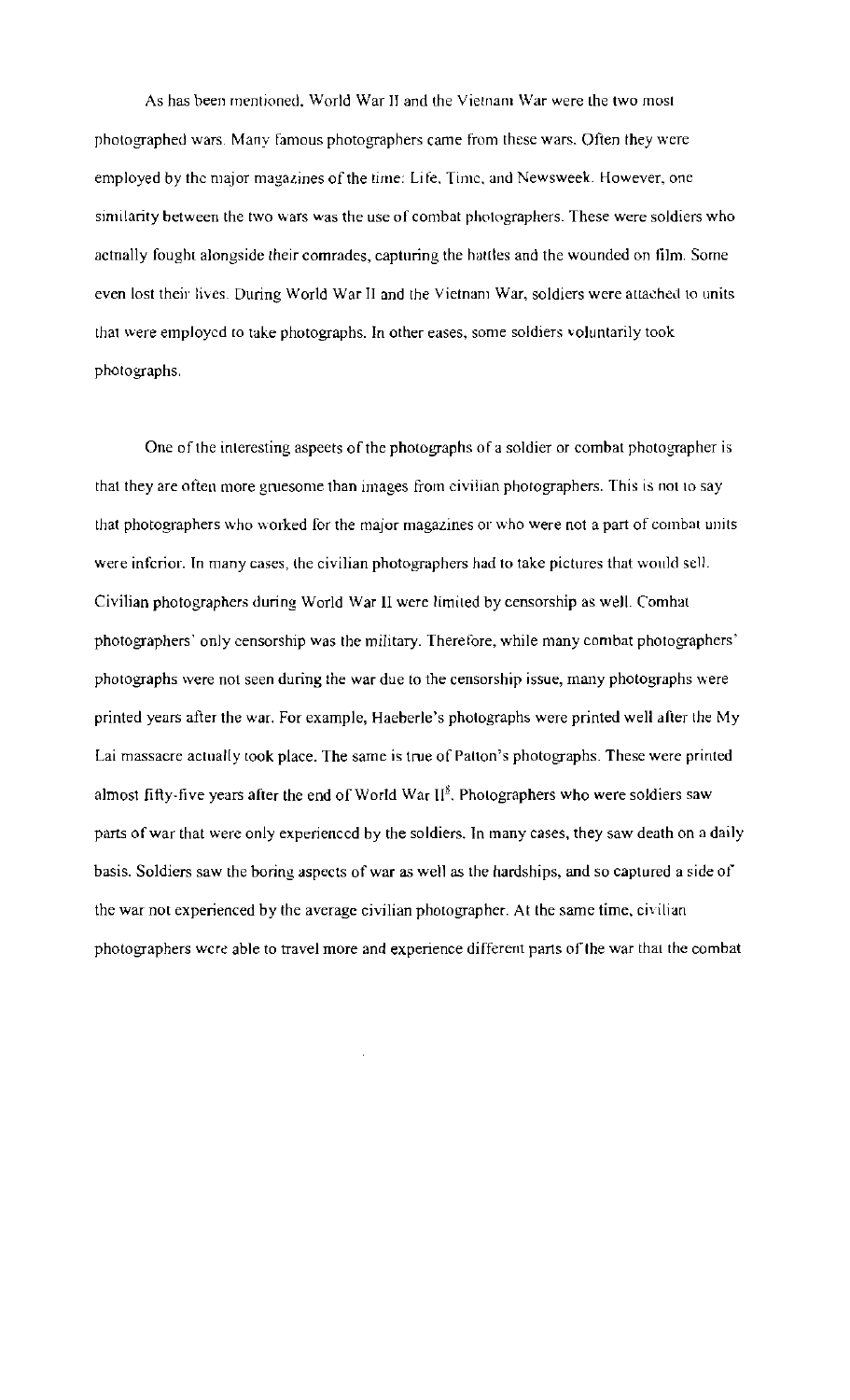photographer was not able to experience. So far, the majority of images displayed in this website have been from civilian photographers. Therefore, it is important to dedicate some space to combat photographers.

# (Top) Patton overlooking his troops





## (Bottom)AII that is left of a frozen German soldier

General George S. Patton photographed World War II as he saw it. He was not a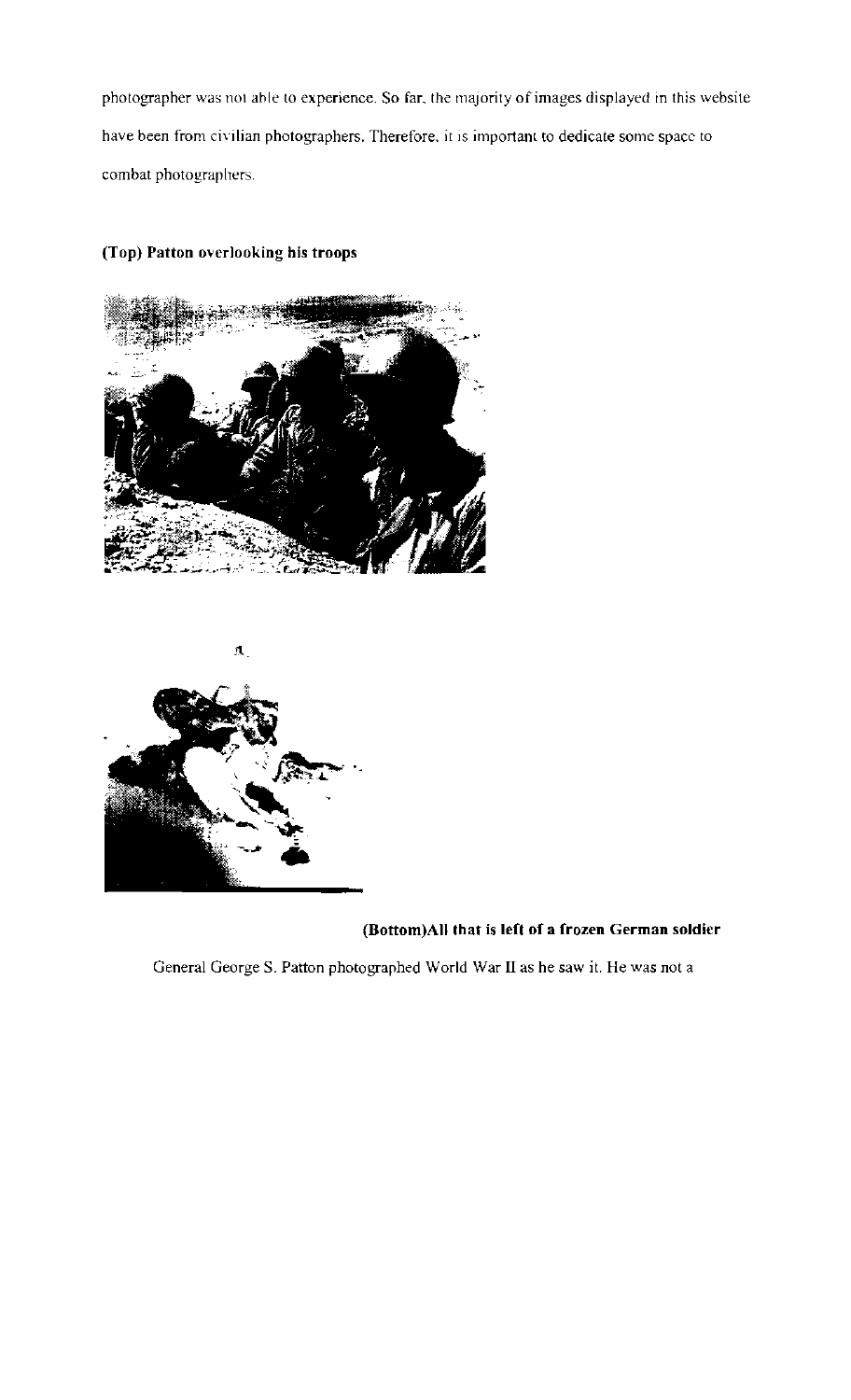commissioned combat photographer whose only job was to take photographs. However, he was a general in the United States army. He was able to give an image of the war that the averagc soldier may not have always seen. The two images displayed on this page that were taken by Patton show two different aspects of the war. In one photograph there are men sitting in a partial trench, one man looking through binoeulars. This is the average soldier going about an everyday task. Patton photographed his soldiers doing these tasks. Most of the time people lake photographs they see as being significant. To Patton, soldiers doing their menial tasks was important enough for him to want to take a photograph to serve as a memory. Upon lookmg at this photograph without knowing the photographer or the context, it would be hard to place the photograph or even see the point of shooting a picture of men looking through binoculars. It is therefore important to see this photograph as a combat photograph and to know the photographer. As Miles Orvell states in his American Photography, "If we want to understand a photograph historically, then we need to pay special attention to its purpose and function within a given cultural matrix  $\mathbb{R}^n$ ." To understand this photograph, we have to know Patton's role, the time period of the photograph, and why he would want to take this photograph. The answer to that final question may be that he wanted to remember his troops or remember his command. The viewer will never know Patton's full reason for taking the image since we cannot read his mind. All the viewer can take from the photograph is the historical context we are given. Maybe Patton viewed the soldier looking through the binoculars to be an extremdy important role of the soldier that the public rarely sees. Often the soldier is always thought of as protecting their country, shooting the gun. What about all the times they protected by just kceping a watchful eye? Is that not important as well? Maybe Patten meant this photograph to signify the soldiers watching over the American people as our protector. Whatever Patton's goals may have been, his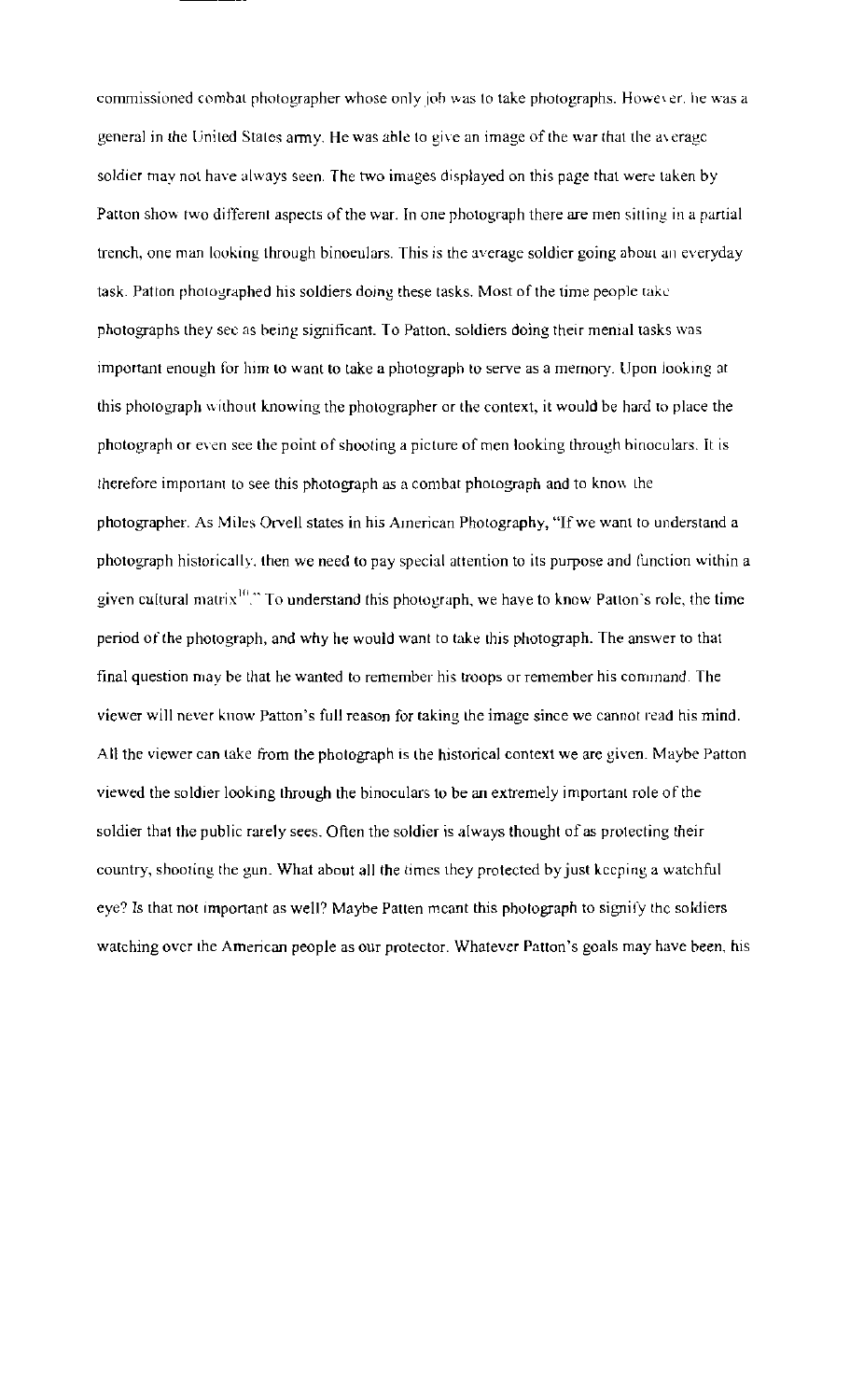photographs give us an image of the war from his angle.

This leads to the second photograph of Patton's. When he wrote to his wife about this photograph he expressed his sadness at being unable to have taken this photograph using colored film for it would have shown the "pale claret color" more clearly. This photograph is fairly disturbing enough without the added effect of eolor. As will be mentioned later. colored photographs can ereate a more visual and haunting photograph for it displays more lifelike details. What makes this photograph so significant is the use of a dead body in a gruesome position. The censorship during World War II did not allow for single dead bodies to be displayed. By being a general in the army, Patton would have seen dead bodies regularly. To him, these dead bodies were important to photograph, for if they were not he never would have taken this and other photographs.

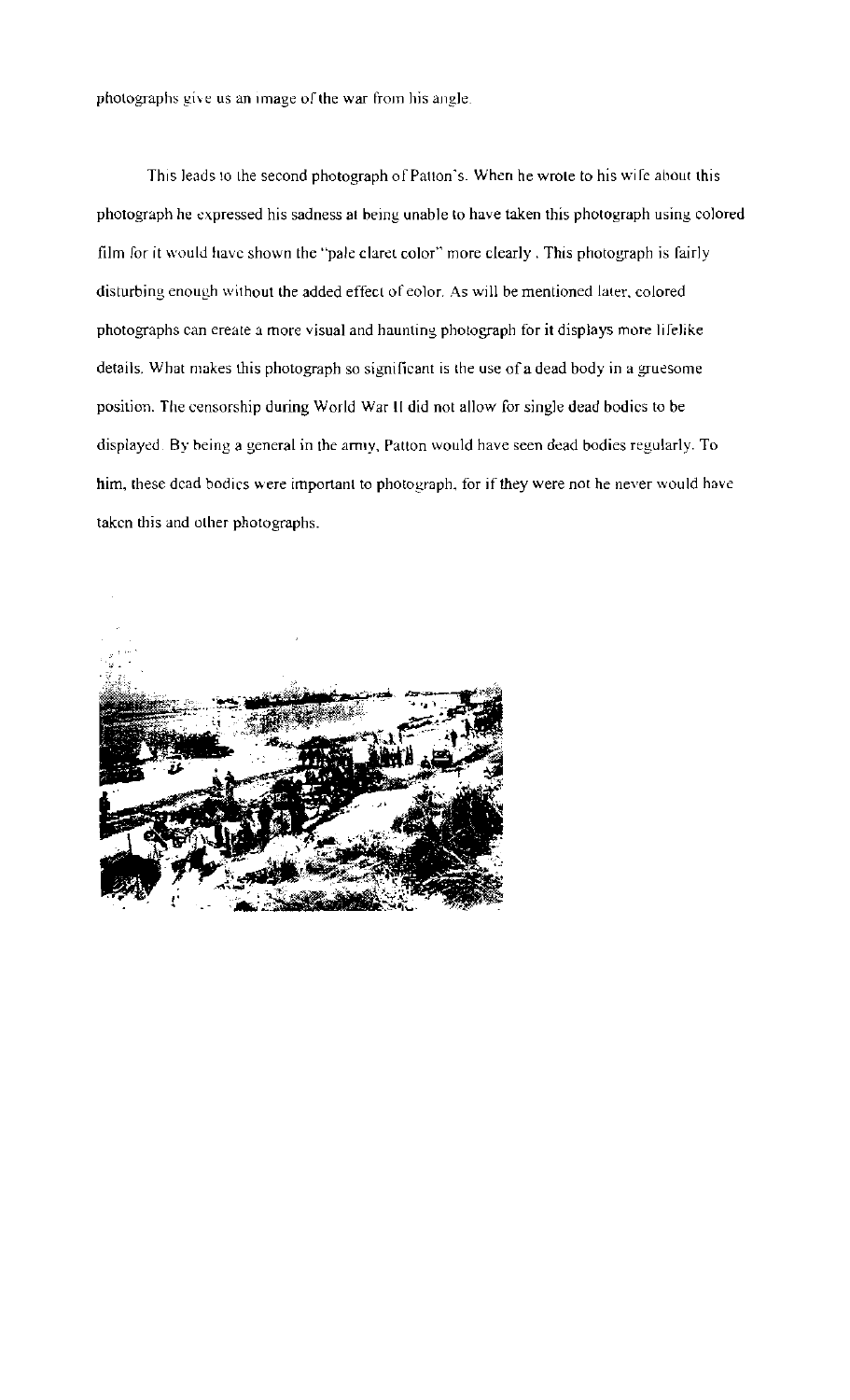Frank Kessler photographed World War II as well. He was an average soldier in the army who stored the photographs his unit's photographers took. These photographs were "No public relations pictures here, intended to glorify battle and rally support. These were the up-close snapshots of the dirty, damp, and disheveled men in the rifle companies and tank units.<sup>54</sup> The photograph displayed here depicts soldiers alter D-Day setting up the supplies on the beaches. They are going about their normal, everyday routines. These combat photographs are not meant to shoek and appall the American public. These combat photographs serve as reminders to the men who served. It is a memory of their life in the army. That is their historical context. The photographers were in the army and for them everyday tasks and the dead were important enough to be remembered. Troops after D-Day

One of the most famous eombat photographers was Ronald L. Haeberle. He was the soldier during the Vietnam War that photographed the My Lai massaere. My Lai was a hamlet in which civilians were slaughtered by the United States Army on March 16. 1968. As Haeberle put it, ''I'd seen Vietnamese people with their goods on their back, you know. that's their normal way of going to market in the morning, and all of a sudden the GIs open up on them. When we got to the bodies we could sec they were nothing but civilians. I started to take pictures  $10^{10}$  As was previously mentioned, the army was able to censor the photographs taken by their combat photographers. As can be seen from the photographs below, the My Lai photographs elearly showed the negative side of the United States Army. So why would the army allow Haeberle to print these photographs? Civilians seconds before they were shot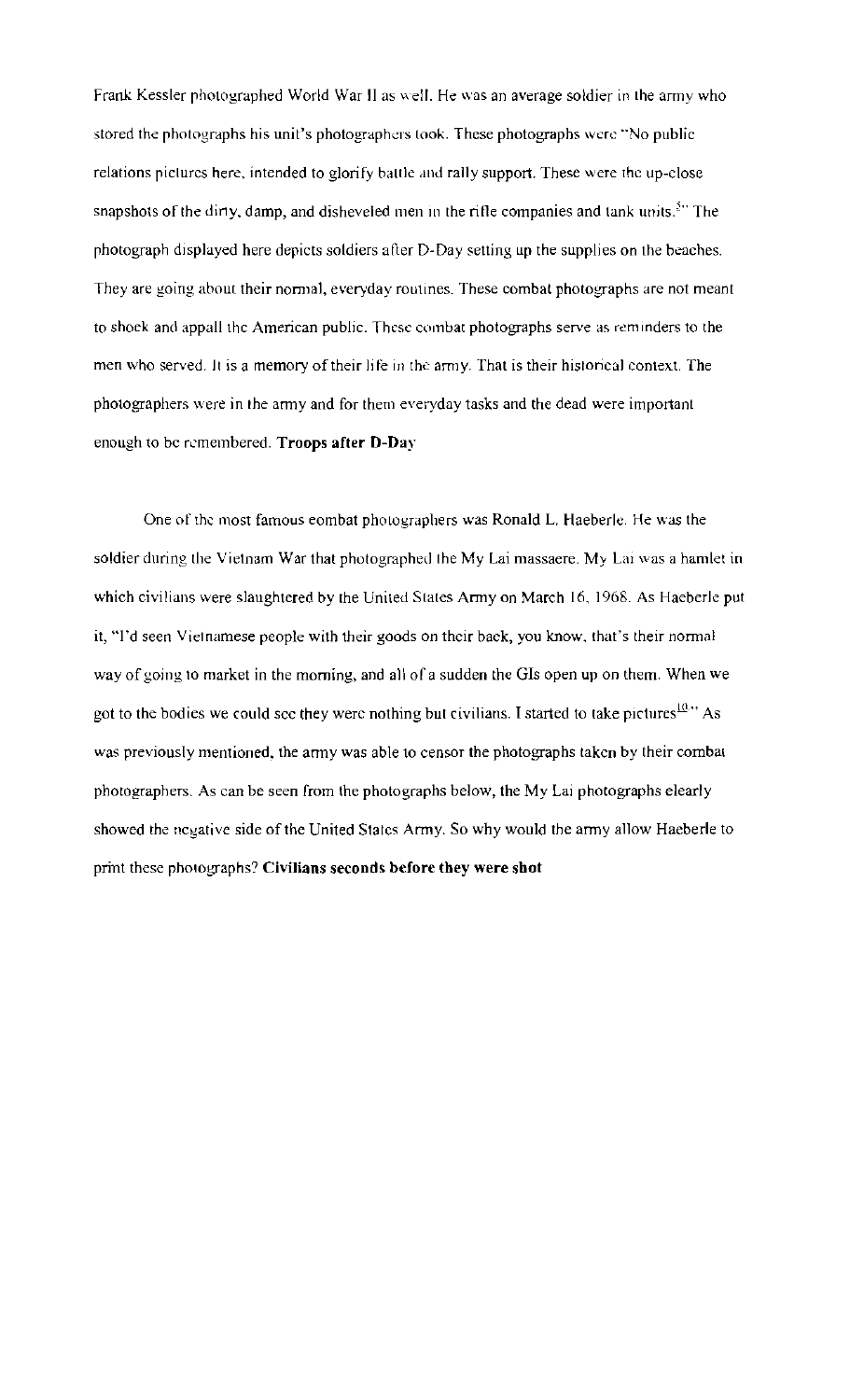

Haeberle regularly carried two eameras: the army-issued 35mm Leica and his own 35mm Nikon, which took the colored photographs<sup>10</sup>. As was normal, Haeberle turned in his black and white photographs to the army and stored his own film away. My Lai was hidden from the publie eye for over a year. Newspapers got wind of the story and the persecution of one of the commanders. However, it was when Haeberle sold the rights of his colored photographs to Life that the American public fully acknowledged and saw the horrors of My Lai. Written stories are not enough. It was these photographs that shocked the American nation<sup>2</sup>. The fact that the photographs were in color may have added to the outrage. The world is not in black and white. When the viewer can actually see the added details of color, it makes the images more real and sometimes appalling. For example, when looking at the image of the man with his two boys you can see blood on the legs of the little hoy. The blood is a red contrast to the white ground. The blood pops out at the viewer. Tbere is no doubt as to what that dark spot is on the boy's leg, unlike a vaguer image that you would see in black and white. These photographs were the work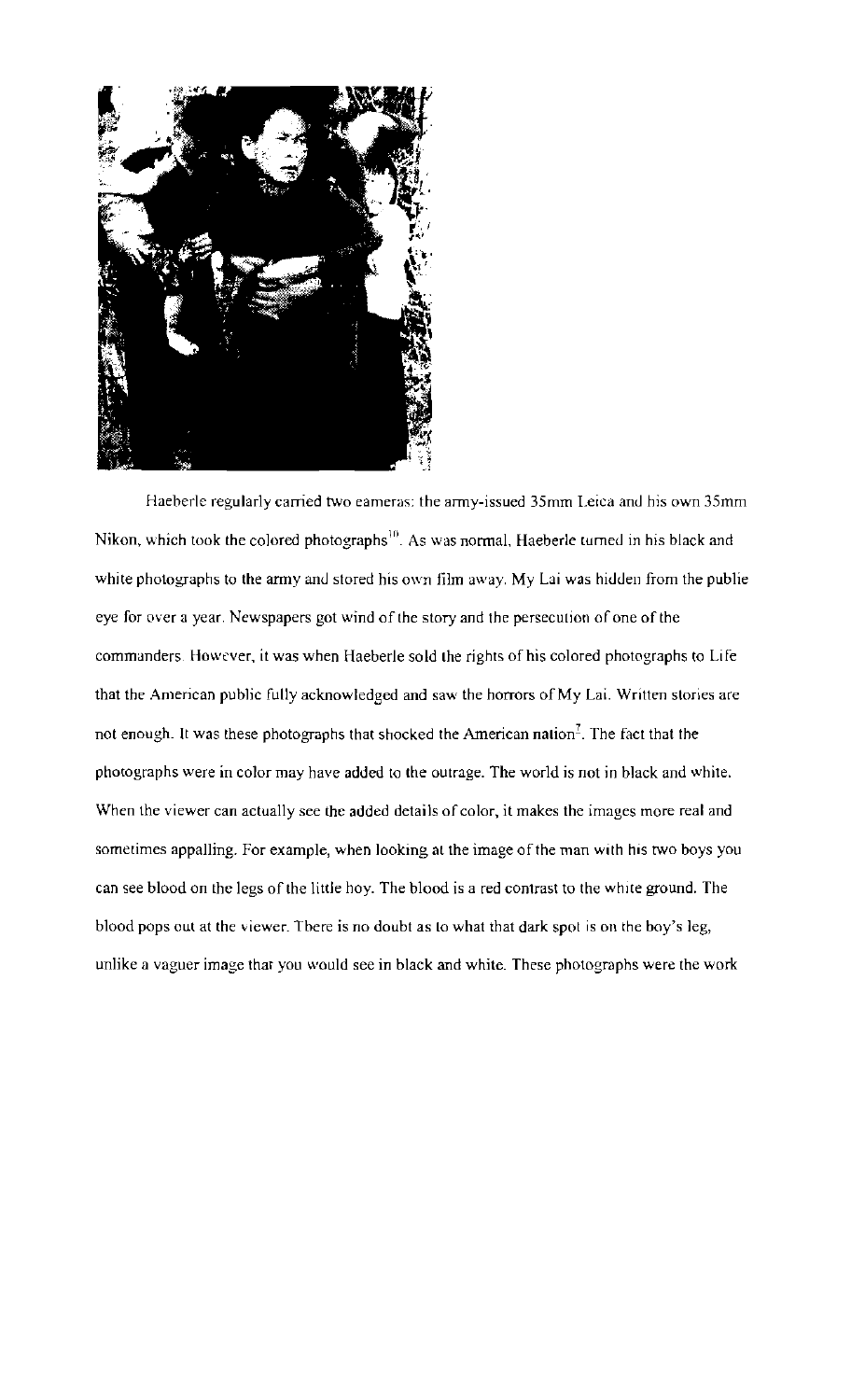of a combat photographer. A civilian photographer may never have heen witness to an act such as My Lai. Because the combat photographer was a part of the anny, he saw it all.



**A man and two young boys shot down by Gis as Haeberle watched (Top left)** 

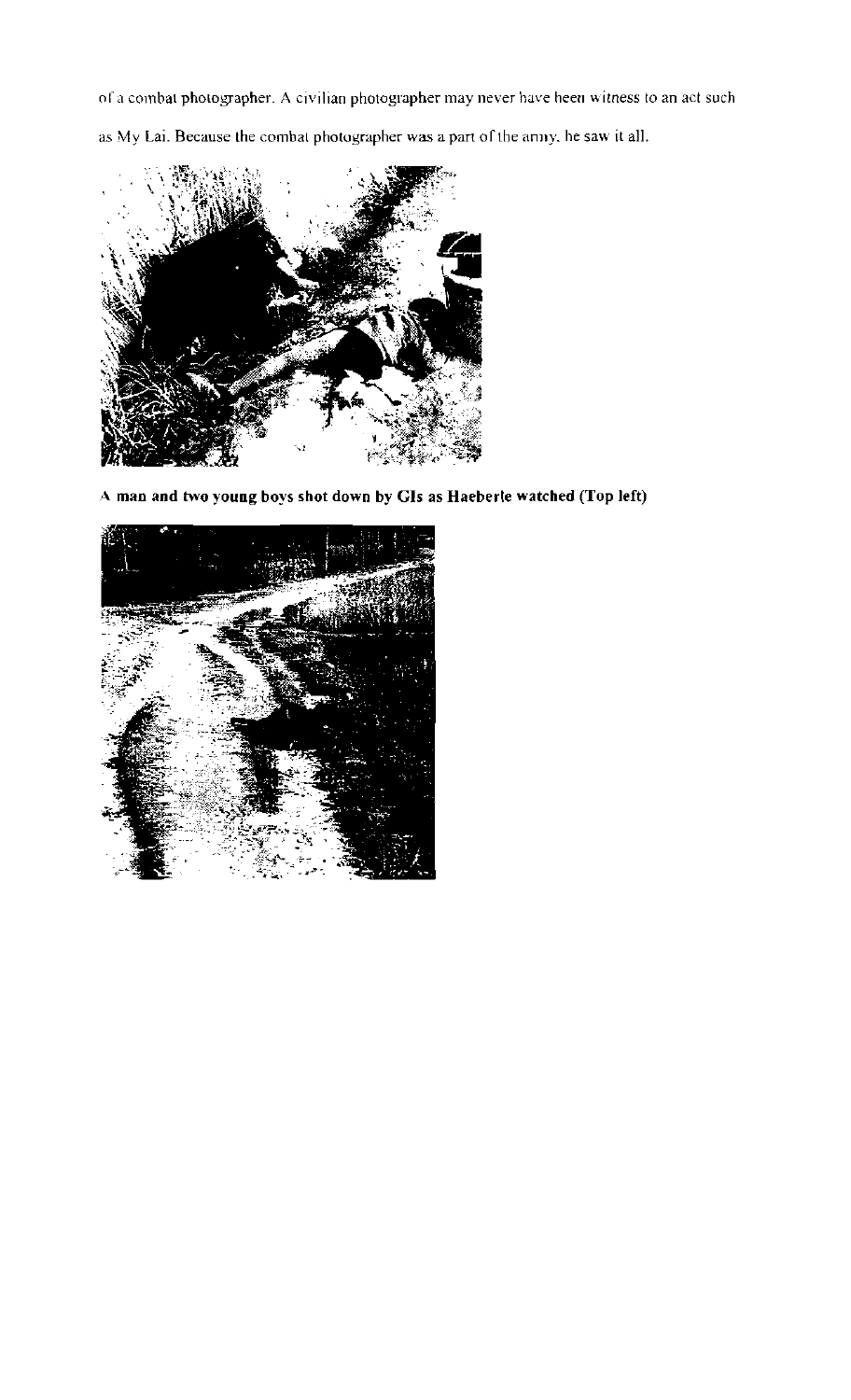"Haeberle remembers that when the American troops fired at these two little boys. 'the older one fell on the little one as if to protect him. Then the guys finished them off.'" (Bottom Left)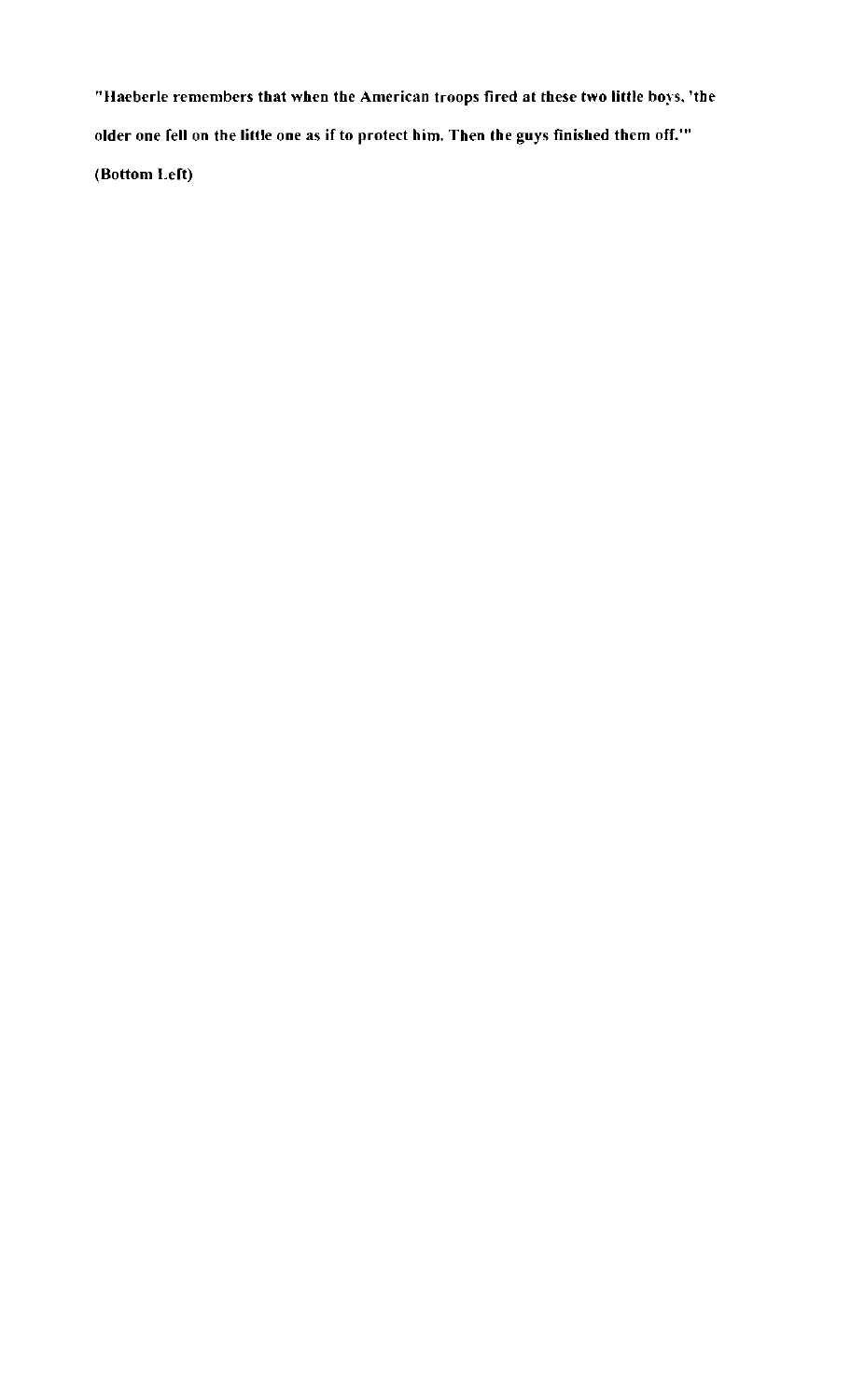People have often compared the Vietnam War to the War in Iraq, but it is not often compared to World War II. For that reason, people might wonder why I chose to compare photographs from these two time periods. However, as was stated in the introduction, World War II and the Vietnam War were the two most photographed wars. The di fferences in the wars are one of the Ihings that make it so intriguing to attempt comparisons.

In the course of my research I came across the quote, "An event known through photographs certainly becomes more real than it would have been if one had never seen the photographs<sup>14</sup>." This quote sums up my idea perfectly. Photographs make events more real for pcople. Thcy provide details and a visual reference point for events. At the same time, people have to be aware of how to interpret these photographs, for as the websitc showed ideas can be misconstrued. Or, photographs can become symbols. Photographs that take on the status of symbols need to be analyzed further. One photograph cannot accurately depict the entire concept of, as in the case of this website, a war. So while some photographs can be misconstrued, others can become symbols, both of which need to be analyzed further to find the truth.

This website is not simply about comparing the photographs. It is an attempt to bring to people's attemion the importance of photographs when learning history and the ability to interpret these photographs. As a Social Studies Education major at Ball State, I have learned the importancc of teaching students ahout analyzing primary sources, especially photographs. It was with this in mind that I created this website. The photographs I used are available to anyone in the public. Some of the more famous photographs have been seen by millions of people and are easily recognized. However, it is important to take a second and deeper look at these photographs. In the course of the website, there is infonnation on how photographs can be misleading. By comparing two wars, not only did I show how simllar war images could be, I was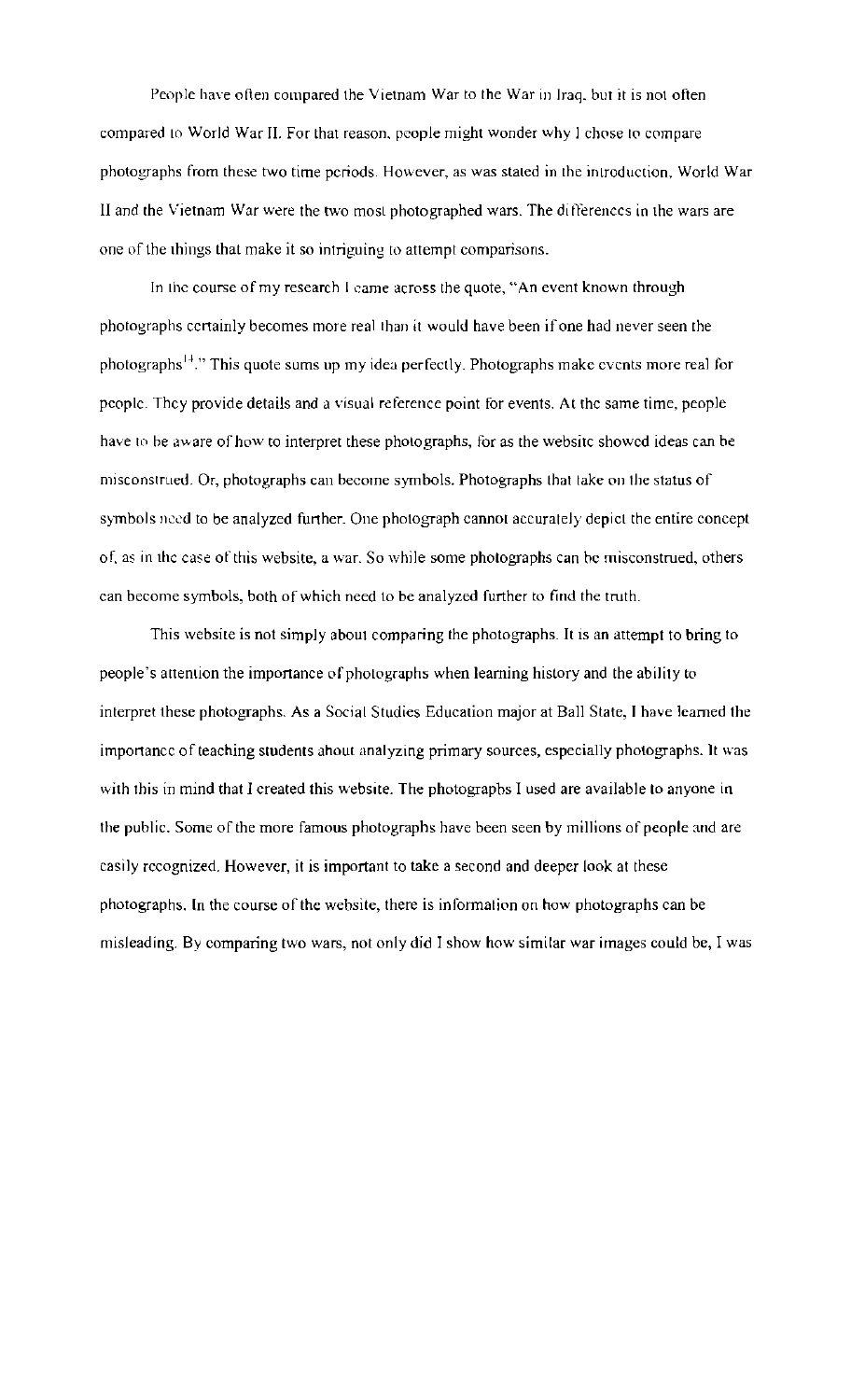also trying to show the different photographic interpretation that could be found in any war photograph. It is not found simply in a war that was unpopular. Manipulation was not only used on photographs that showed the unpopular side of war. It was not just the government trying to show the good side of the war that manipulated the photographs for their own agenda. Anyone can look at a photograph and interpret it in a different way. The photographer, when he takes the picture is interpreting the events in a specific way. As Susan Sontag stated. "In deciding how a picture should look, in preferring one exposure to another, photographers arc always imposing standards on their subjects<sup>14</sup>." The photographer is displaying his own interpretation of events he witnessed. Even the photographers that attempt to only display the truths are still taking photographs that have a bit of their own interpretation. "Even when photographers are most concerned with mirroring reality, they are still haunted by tacit imperatives of taste and conscious<sup> $^{14}$ </sup>." The photographer chooses at which angle to take the photograph, what to include and exclude, and which of the hundreds of photographs taken to show, hence his own interpretation.

(Overall, the website is designed to compare photographs from World War II and the Vietnam War. On a deeper level, the website is used to raise awareness of the different interpretations of photographs. One should take a look at the deeper meanings found within photographs, or the deeper objective of the photographer in taking a speci fic photograph. In addition. there are two lesson plans teachers might like to use for their classrooms. One is for students just beginning to analyze primary sources. The other is for older, more experienced students who are capable of deeper level of thinking.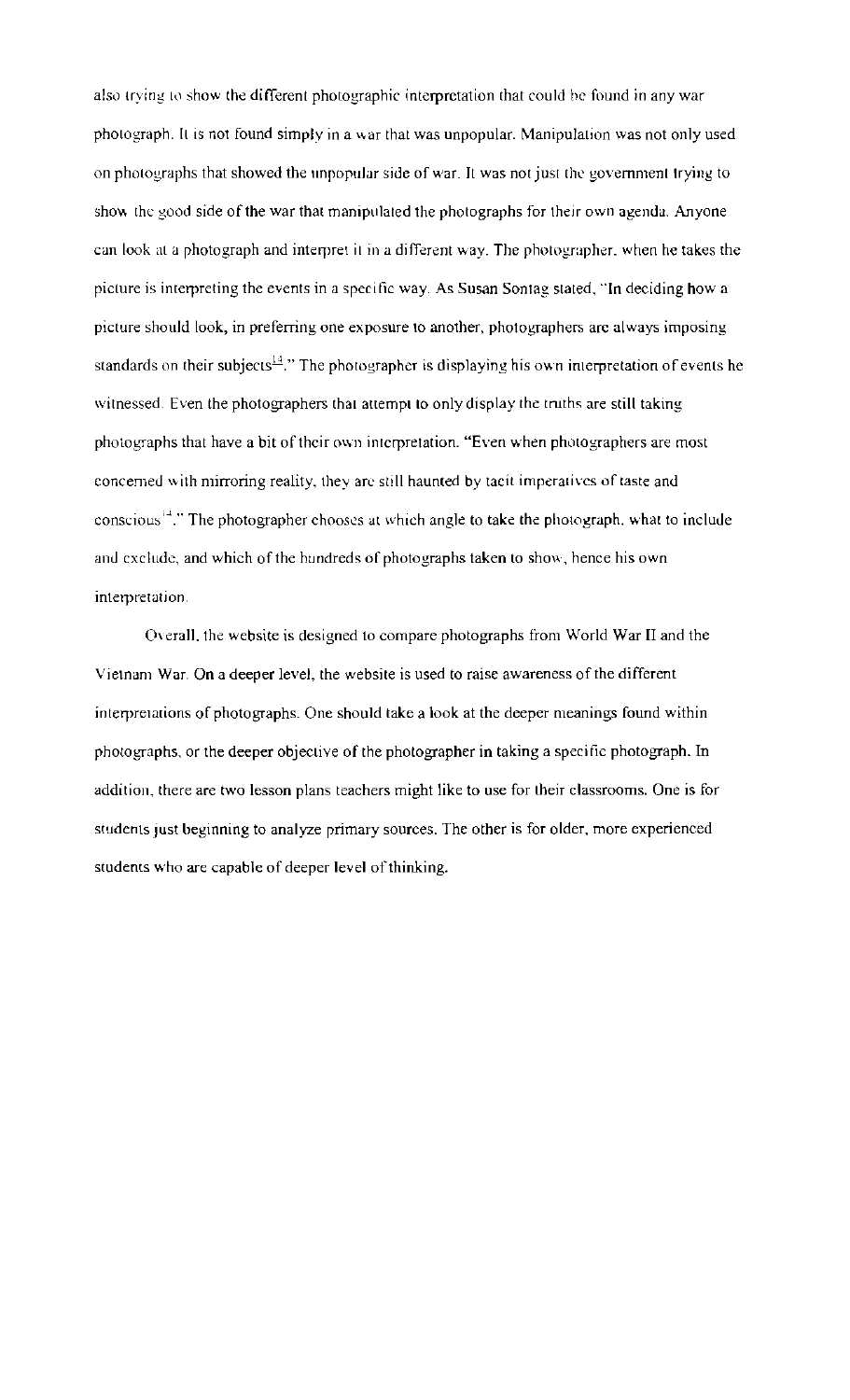In this segment, there are two lesson plans created. The first, is for a high school level student, specifically a student taking United States History. This lesson is more for students who have been exposed to primary sources before.

The second lesson is for students in high school. It is designed as a first look at primary sources.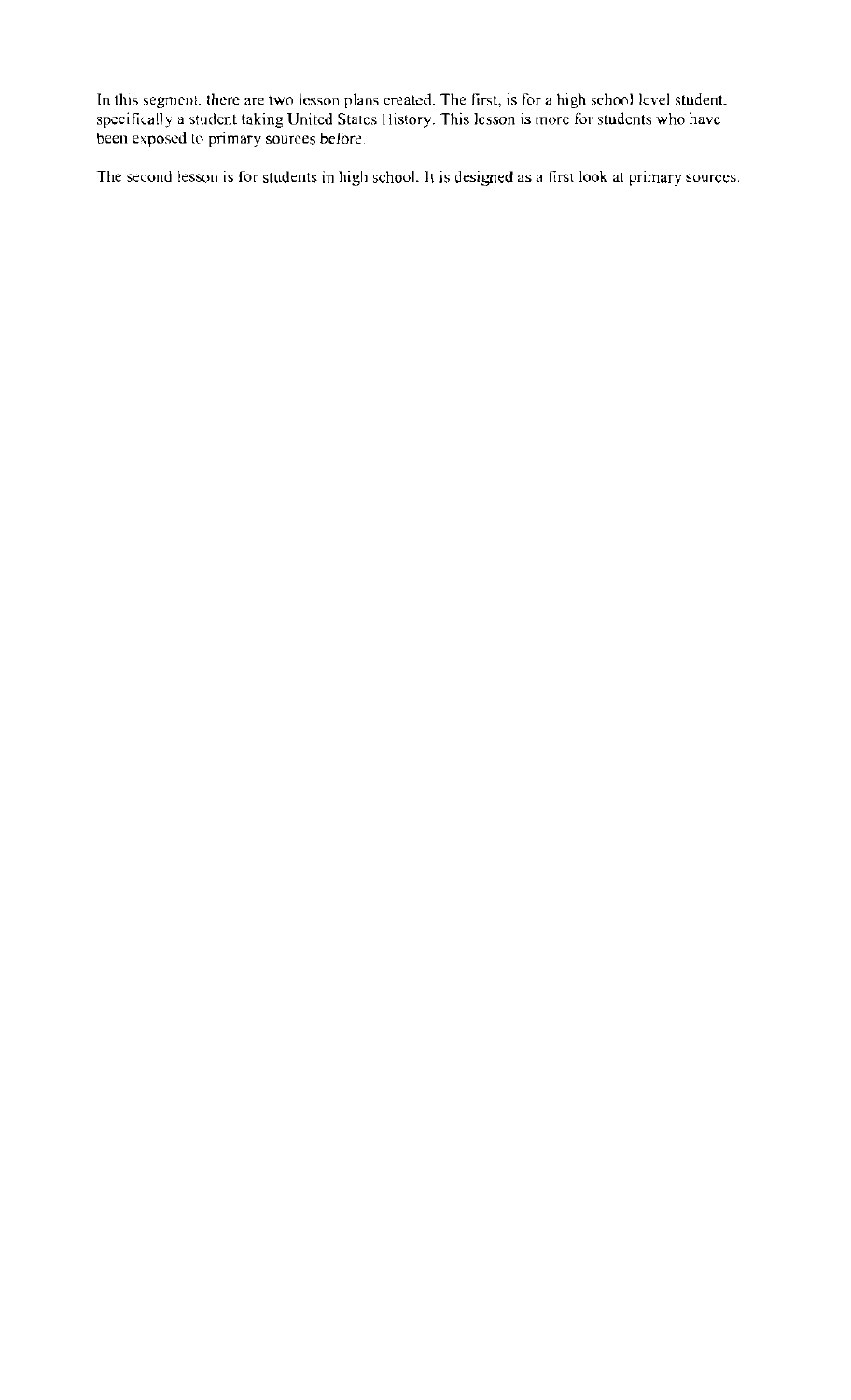I. Focus Statement

This lesson is designed for students of a high school level who are studying United States' History. The lesson should be given soon after discussing both World War II and the Vietnam War; otherwise too much background information will have to he given. By the time students reach high school, they should have been introduced to primary sources. This lesson is designed to take a deeper look at some photographs as primary sources and discover what types of questions should be asked when analyzing a primary source.

- II. Objectives: Students will be able to...
	- a. Identify photographs as a form of primary sources
	- b. Identify which questions to ask when analyzing a primary source
	- c. Describe some of the potential problems or looking at a photograph as a strict primary source.
- Ill. Indiana Academic Standards
	- a. United States History 7.7: Describe the United States' involvement in Vietnam and reactions by Americans to this involvement
	- b. USH 5.4: Describe Hitler's "fiual solution" policy and identify the Allied responses to the Holocaust
	- c. USH 5.6: Identify and describe the impact of World War II on American culture and economic life.
	- d. USH 9.2: Locate and analyze primary sourccs and secondary sources related to an event or issue of the past.
- IV. Procedures
	- a. Introduction
		- i. Students will read through the background information of the website to get a refresher of World War II and the Vietnam War.
		- ii. Students will then browse the rest of the website until they decide on a specific page and topic that interests them.
	- b. Body of the lesson
		- l. Students will read the entire page and write a brief paragraph describing what they learned.
		- it. Students will write down some questions they think should be asked when looking at the photographs based on the information they learned.
		- iii. Students will bring their paragraph and potential questions to the teacher and receive a worksheet on analyzing pbotographs.
		- $iv.$  After answering the questions, students will write which questions were similar between their questions and the questions on the worksheet.
	- c. Conclusion
		- 1. Students will come back together as a class.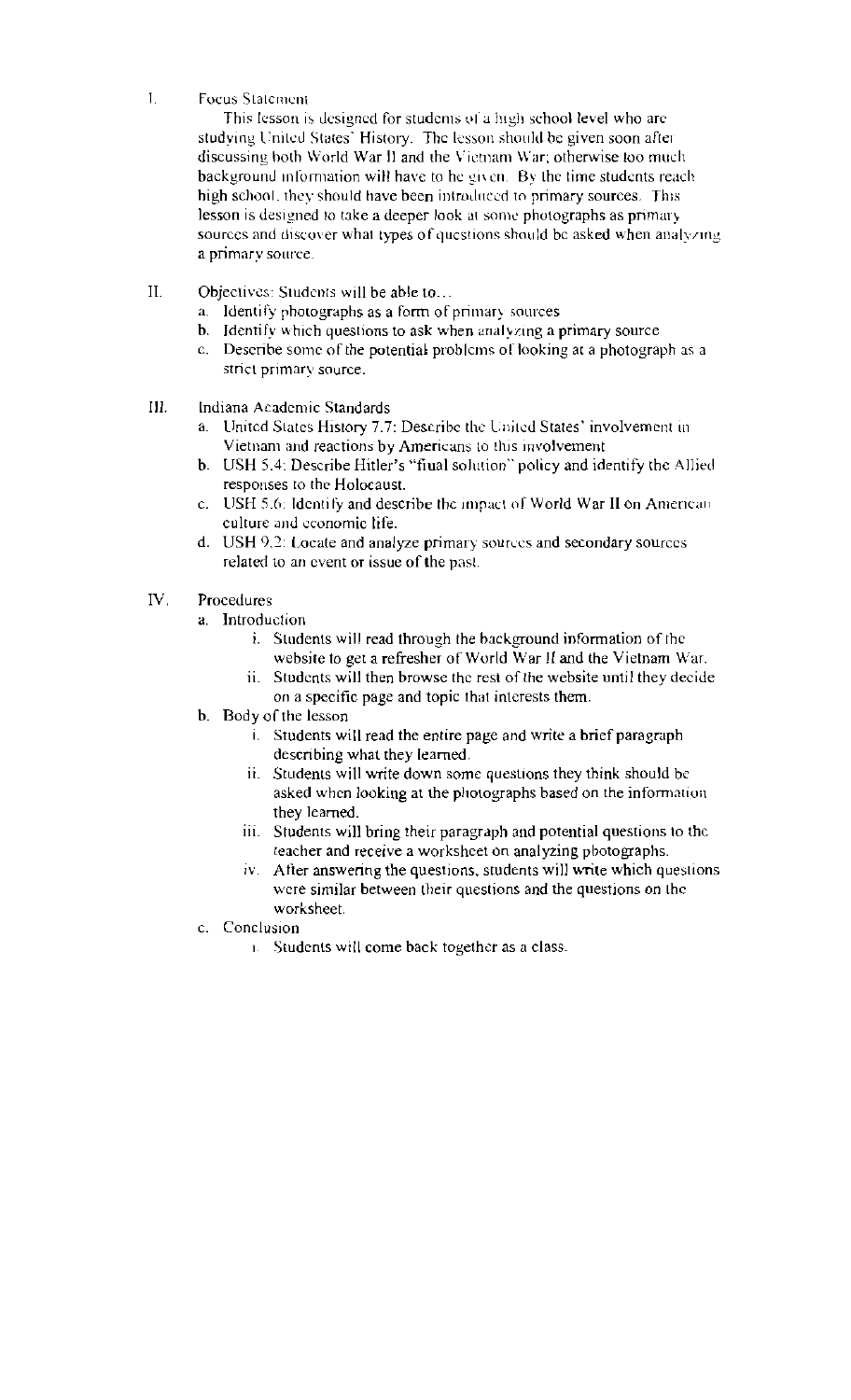- II. They will take tums explaining what they learned and going over their analysis.
- $\lim$ . Students will then discuss the benefits and problems with using pholographs as primary sources.
- V. Materials
	- a. Website: mabals.iweh.bsu.edu/Thesis.
	- b. Worksheet (see attachment)
- VI. Methods of Assessment
	- a Worksheet
	- b. Paragraph students write
	- c. Discussion at the end of class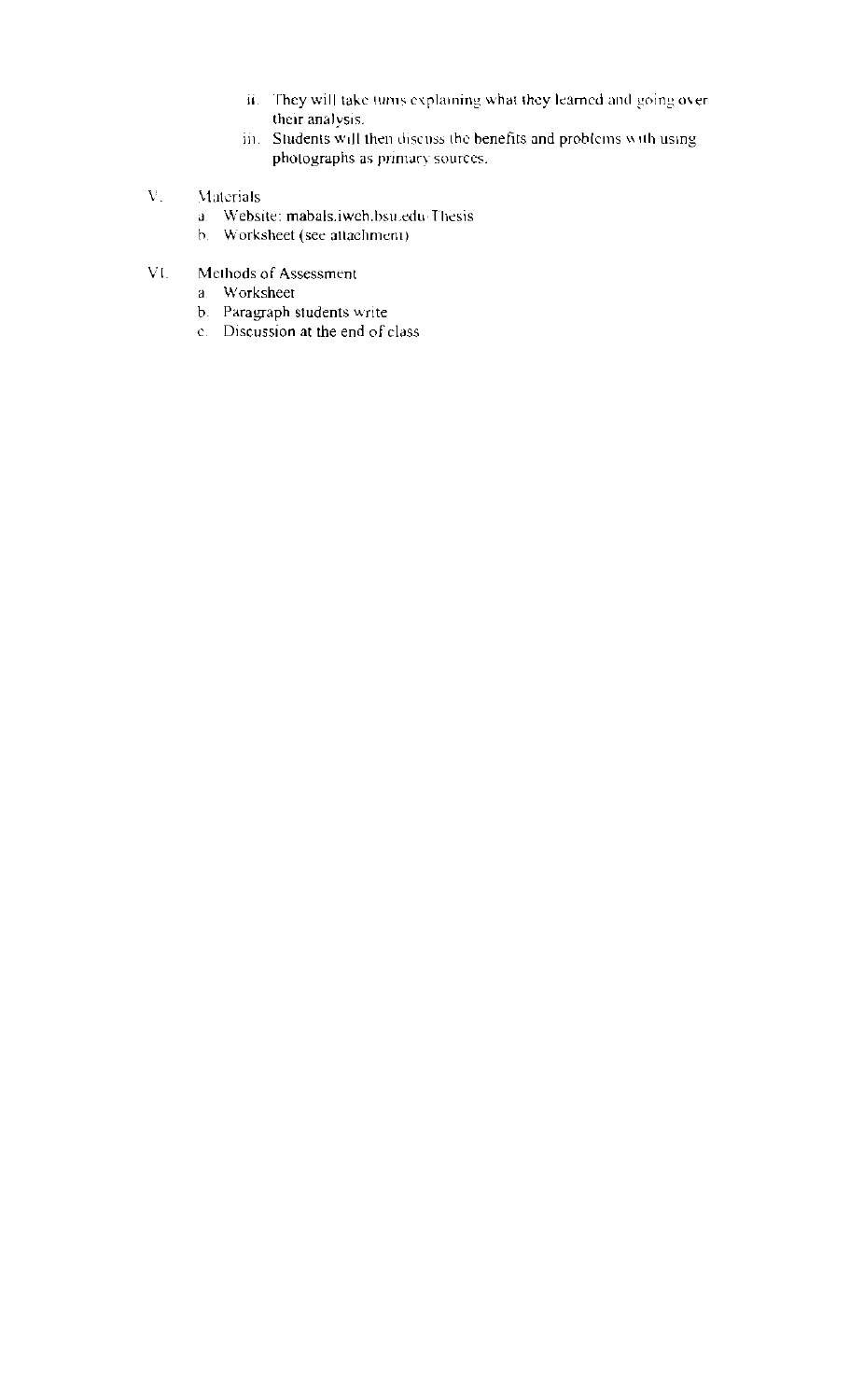## 'lAME.

- 1. What is the photograph depicting?
- 2. Who took the photograph? (Name and country of origin)
- 3. Why was the photographer photographing the war?
- 4. What is the time period of the photograph? (what big events were going on?)
- 5. What are some pussibly biases of the photographer?
- 6. What is the photographer not showing in the photograph?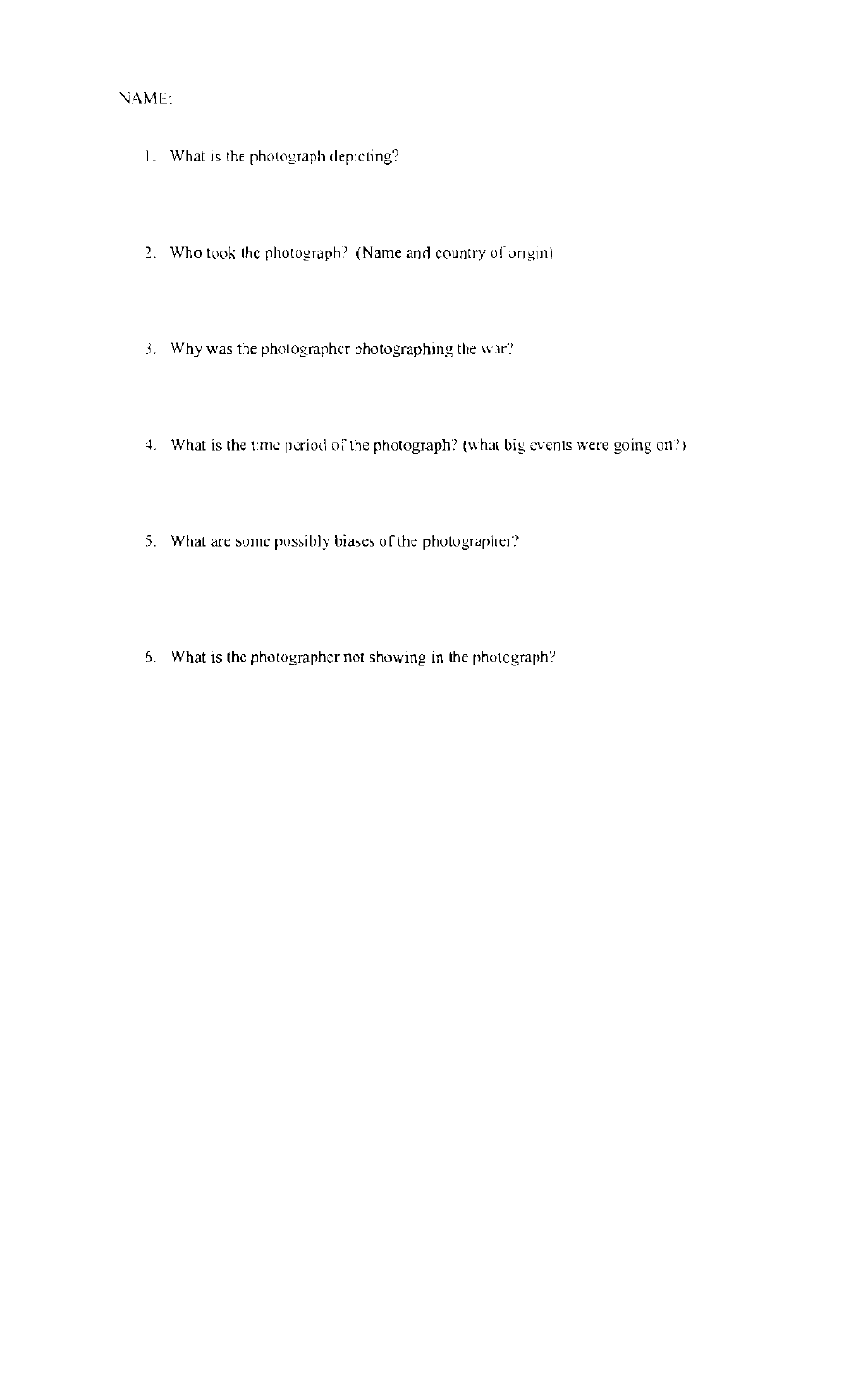#### I. Focus Statement

This lesson was designed to teach students who have never been exposed to primary sources. It will first explain what a primary source is. Students will then look at some of the pbotographs on the website and answer questions already created for them. After students complete this lesson, they would be ready for the other lesson found within this wehsite.

II. Objectives: Stuuents will be able to:

- 1. Identify primary sources
	- b Deseribc a primary source
	- c Explain what can be learned from photographs when they are used as a primary source.

## III. Indiana Academic Standards

1. United States History 7.7: Describe the United States' involvement in Vietnam and reactions by Americans to this involvement

bUSH 5.4: Describe Hitler's "fmal solution" policy and identify the Allied responses to the Holocaust.

2. USH 5.6: Identify and describe the impact of World War II on American culture and economic life.

d USH 9.2: Locate and analyze primary sources and secondary sources related to an event or issuc of the past.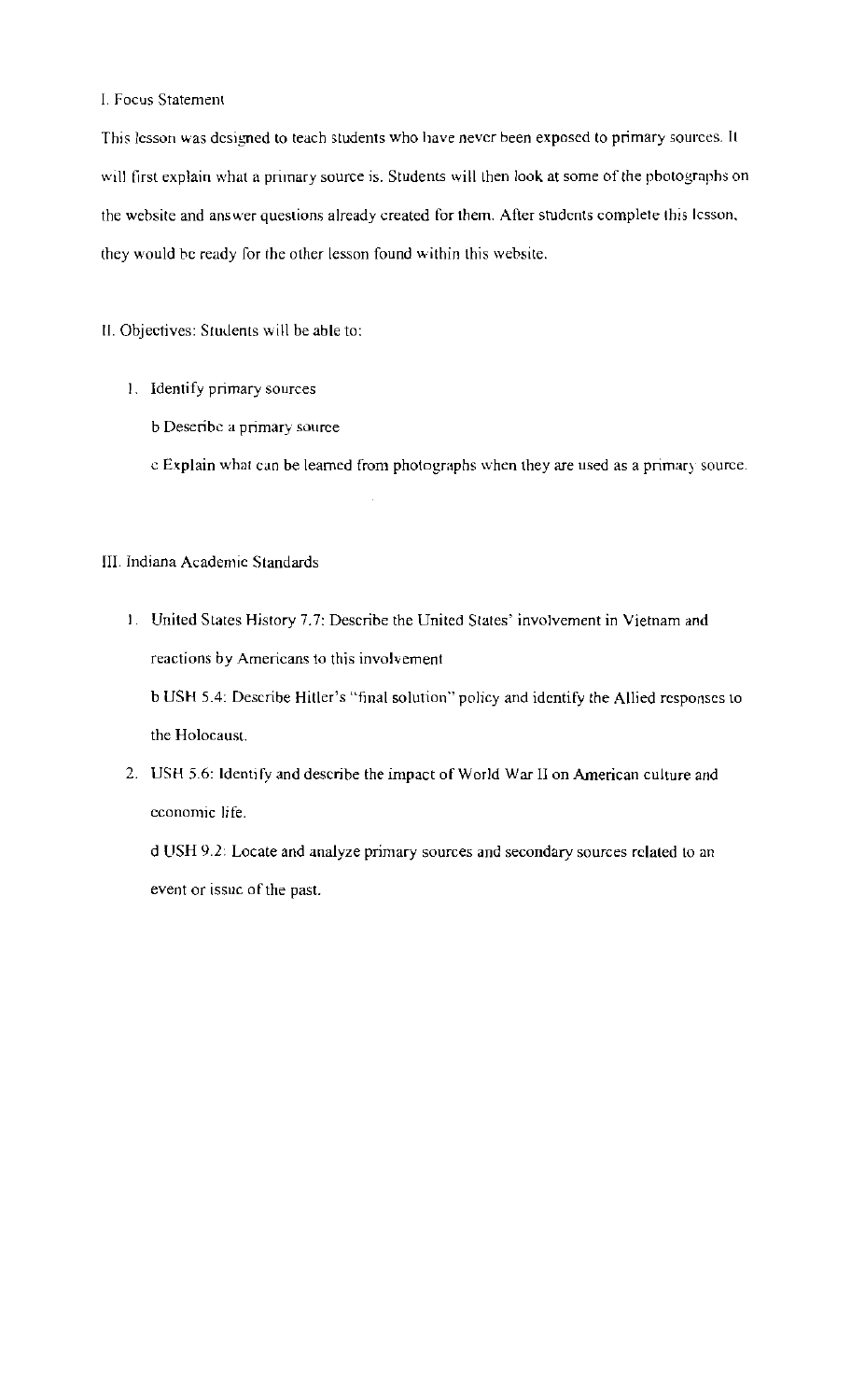IV. Procedures

a. Introduction

i. Students will be asked what a primary source is. Since most of them have never worked with. primary sources before, it will be more of guesses.

ii. Eventually it will be explained that a primary source is something taken from the time period to give bistorical information.

iii. Students will be asked to give examples.

b. Body of the lessou

i. If photographs wcre never mentioned, it will be emphasized by the teacher that photographs serve as a primary source.

ii. Students will then look at the website. They will work with a partner to explore the background information on World War II. As they read the information and look at the photographs, students will be asked to explain what each photograph is showing.

iii. Students will look at the background intorrnalion on Vietnam. Without looking at the information, students will be asked to look at the slideshow and write one paragraph on what they learned about Vietnam.

iv. Students will then read the information on Vietnam and write down some similarities and differences.

c. Conclusion

i. The class will come back together and students will discuss some of the similaritics and difference between their interpretation of the Vietnam War and the written explanation of the war.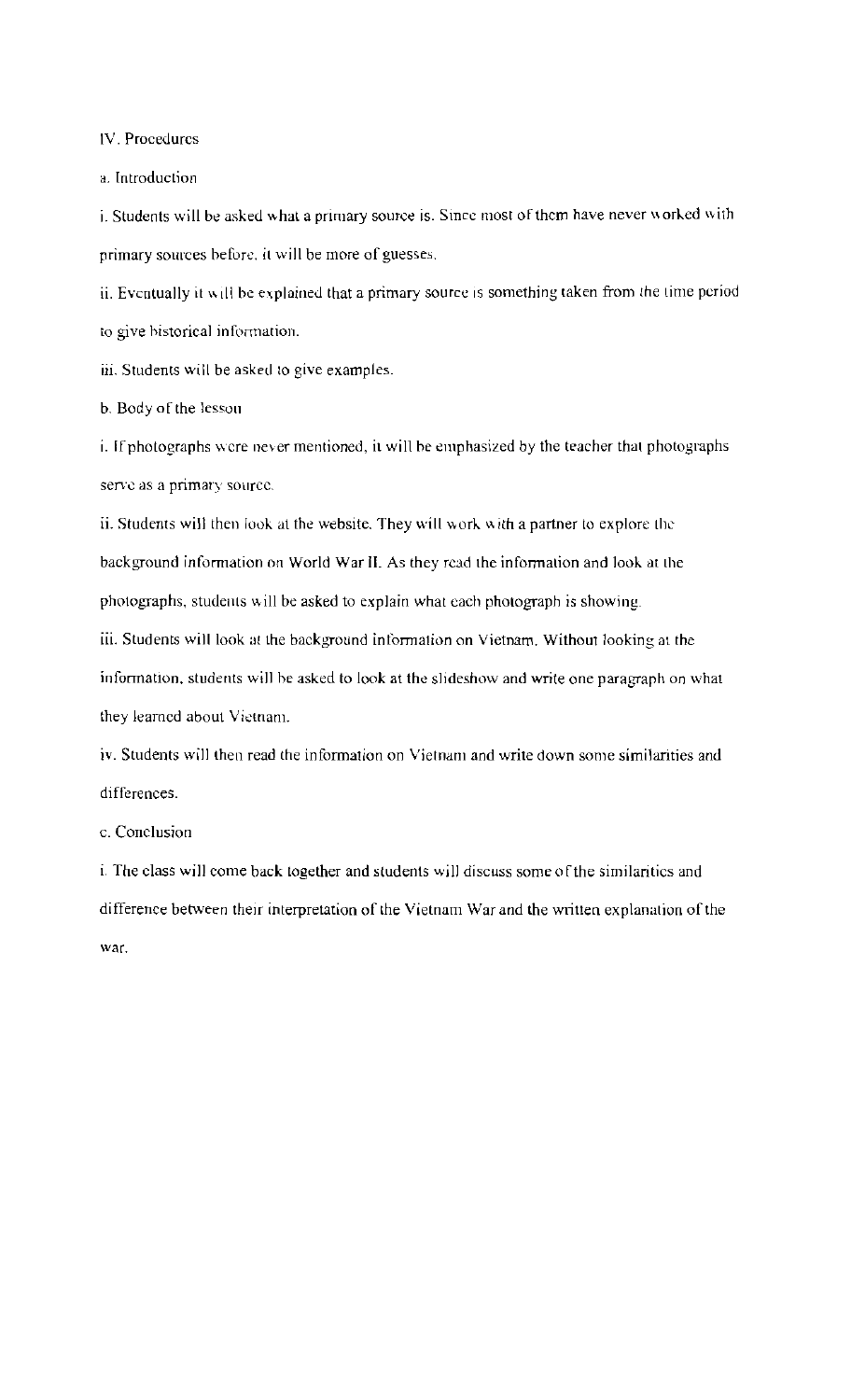ii. Students will then be asked what they can see as being some problems from only looking at photographs (0 explain an event or war.

V. Matcrials

- a. Website mabals. iweb.bsu.edu/Thesis
- VI. Methods of Assessment
- a. Written explanation by the students
- b. Discussion at the end of class